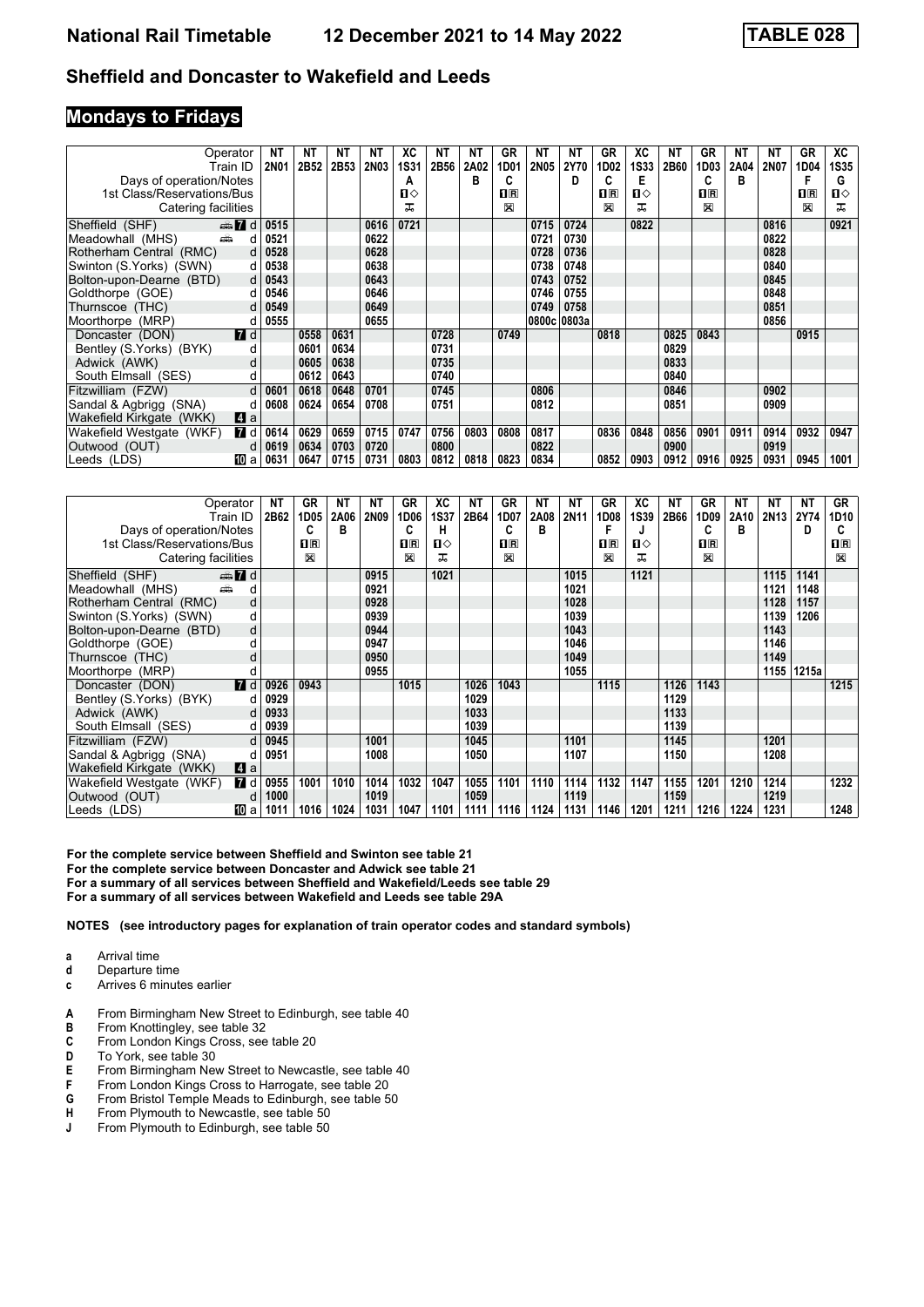# **Mondays to Fridays**

|                            | Operator     | ХC   | NΤ   | GC   | <b>GR</b>      | <b>NT</b> | NΤ   | <b>GR</b>      | ХC           | ΝT   | GR                      | ΝT   | <b>NT</b> | GR             | ХC          | <b>NT</b> | GR             | NΤ   | NT   |
|----------------------------|--------------|------|------|------|----------------|-----------|------|----------------|--------------|------|-------------------------|------|-----------|----------------|-------------|-----------|----------------|------|------|
|                            | Train ID     | 1S41 | 2B68 | 1D71 | 1D11           | 2A12      | 2N15 | 1D12           | 1S43         | 2B70 | 1D13                    | 2A14 | 2N17      | 1D14           | <b>1S45</b> | 2B72      | 1D15           | 2A16 | 2N19 |
| Days of operation/Notes    |              | н    |      | Κ    | C              | B         |      |                |              |      | C                       | в    |           | C              | M           |           | c              | в    |      |
| 1st Class/Reservations/Bus |              | ்ப   |      | п⇔   | $\mathbf{H}$ R |           |      | $\mathbf{H}$ R | $\mathbf{u}$ |      | $\overline{\mathbf{H}}$ |      |           | $\mathbf{H}$ R | п⇔          |           | $\mathbf{H}$ R |      |      |
| Catering facilities        |              | ᠼ    |      | 굔    | $\boxtimes$    |           |      | X              | ᠼ            |      | X                       |      |           | X              |             |           | X              |      |      |
| Sheffield (SHF)            | $\oplus$ 7 d | 1221 |      |      |                |           | 1215 |                | 1321         |      |                         |      | 1315      |                | 1421        |           |                |      | 1415 |
| Meadowhall (MHS)<br>añ.    | d            |      |      |      |                |           | 1221 |                |              |      |                         |      | 1321      |                |             |           |                |      | 1421 |
| Rotherham Central (RMC)    | d            |      |      |      |                |           | 1228 |                |              |      |                         |      | 1328      |                |             |           |                |      | 1428 |
| Swinton (S.Yorks) (SWN)    | d            |      |      |      |                |           | 1239 |                |              |      |                         |      | 1339      |                |             |           |                |      | 1439 |
| Bolton-upon-Dearne (BTD)   | d            |      |      |      |                |           | 1243 |                |              |      |                         |      | 1343      |                |             |           |                |      | 1443 |
| Goldthorpe (GOE)           | d            |      |      |      |                |           | 1246 |                |              |      |                         |      | 1346      |                |             |           |                |      | 1446 |
| Thurnscoe (THC)            | d            |      |      |      |                |           | 1249 |                |              |      |                         |      | 1349      |                |             |           |                |      | 1449 |
| Moorthorpe (MRP)           |              |      |      |      |                |           | 1255 |                |              |      |                         |      | 1355      |                |             |           |                |      | 1455 |
| Doncaster (DON)            | <b>7</b> d   |      | 1226 | 1235 | 1243           |           |      | 1315           |              | 1327 | 1343                    |      |           | 1415           |             | 1426      | 1443           |      |      |
| Bentley (S.Yorks) (BYK)    | d            |      | 1229 |      |                |           |      |                |              | 1330 |                         |      |           |                |             | 1429      |                |      |      |
| Adwick (AWK)               | d            |      | 1233 |      |                |           |      |                |              | 1334 |                         |      |           |                |             | 1433      |                |      |      |
| South Elmsall (SES)        | d            |      | 1239 |      |                |           |      |                |              | 1339 |                         |      |           |                |             | 1439      |                |      |      |
| Fitzwilliam (FZW)          | d            |      | 1245 |      |                |           | 1301 |                |              | 1345 |                         |      | 1401      |                |             | 1445      |                |      | 1501 |
| Sandal & Agbrigg (SNA)     |              |      | 1250 |      |                |           | 1308 |                |              | 1350 |                         |      | 1408      |                |             | 1450      |                |      | 1508 |
| Wakefield Kirkgate (WKK)   | ZI a         |      |      | 1313 |                |           |      |                |              |      |                         |      |           |                |             |           |                |      |      |
| Wakefield Westgate (WKF)   | 7 d          | 1247 | 1255 |      | 1301           | 1310      | 1314 | 1333           | 1347         | 1355 | 1401                    | 1410 | 1414      | 1432           | 1447        | 1455      | 1501           | 1510 | 1514 |
| Outwood (OUT)              | d            |      | 1259 |      |                |           | 1319 |                |              | 1359 |                         |      | 1419      |                |             | 1459      |                |      | 1519 |
| Leeds (LDS)                | [10] a       | 1301 | 1311 |      | 1316           | 1324      | 1331 | 1346           | 1401         | 1411 | 1416                    | 1424 | 1431      | 1448           | 1501        | 1511      | 1516           | 1524 | 1531 |

| Operator                         | GR               | XC          | ΝT   | GR             | ΝT   | NΤ   | ΝT   | GR             | XC          | ΝT   | GC   | GR           | NΤ   | NΤ          | GR               | XC           | <b>NT</b> | GR          |
|----------------------------------|------------------|-------------|------|----------------|------|------|------|----------------|-------------|------|------|--------------|------|-------------|------------------|--------------|-----------|-------------|
| Train ID                         | 1D <sub>16</sub> | <b>1S47</b> | 2B74 | 1D17           | 2A18 | 2N21 | 2Y76 | 1D18           | <b>1S49</b> | 2B76 | 1D73 | 1D19         | 2A20 | <b>2N23</b> | 1D <sub>20</sub> | 1S51         | 2B78      | 1D21        |
| Days of operation/Notes          | F                | L           |      | C              | в    |      | D    |                | N           |      | Κ    | C            | в    |             |                  |              |           | C           |
| 1st Class/Reservations/Bus       | <b>OR</b>        | п⇔          |      | $\mathbf{H}$ R |      |      |      | $\mathbf{H}$ R | п⇔          |      | п⇔   | $\mathbf{H}$ |      |             | $n_{\rm R}$      | $\mathbf{n}$ |           | $n_{\rm R}$ |
| Catering facilities              | X                | ᅚ           |      | X              |      |      |      | X              | ᅚ           |      | ᇁ    | X            |      |             | X                | ᅚ            |           | X           |
| $\oplus$ 7 d<br>Sheffield (SHF)  |                  | 1521        |      |                |      | 1515 | 1540 |                | 1621        |      |      |              |      | 1615        |                  | 1721         |           |             |
| پیش<br>Meadowhall (MHS)          | d                |             |      |                |      | 1521 | 1549 |                |             |      |      |              |      | 1621        |                  |              |           |             |
| Rotherham Central (RMC)          | d                |             |      |                |      | 1528 | 1556 |                |             |      |      |              |      | 1628        |                  |              |           |             |
| Swinton (S.Yorks) (SWN)          | d                |             |      |                |      | 1539 | 1607 |                |             |      |      |              |      | 1639        |                  |              |           |             |
| Bolton-upon-Dearne (BTD)         | d                |             |      |                |      | 1543 |      |                |             |      |      |              |      | 1643        |                  |              |           |             |
| Goldthorpe (GOE)                 | d                |             |      |                |      | 1546 |      |                |             |      |      |              |      | 1646        |                  |              |           |             |
| Thurnscoe (THC)                  | d                |             |      |                |      | 1549 |      |                |             |      |      |              |      | 1649        |                  |              |           |             |
| Moorthorpe (MRP)                 | d                |             |      |                |      | 1555 | 1617 |                |             |      |      |              |      | 1655        |                  |              |           |             |
| <b>7</b> d<br>Doncaster (DON)    | 1515             |             | 1526 | 1543           |      |      |      | 1615           |             | 1627 | 1631 | 1643         |      |             | 1718             |              | 1724      | 1741        |
| Bentley (S.Yorks) (BYK)          | п                |             | 1529 |                |      |      |      |                |             | 1630 |      |              |      |             |                  |              | 1728      |             |
| Adwick (AWK)                     | d                |             | 1533 |                |      |      |      |                |             | 1634 |      |              |      |             |                  |              | 1732      |             |
| South Elmsall (SES)              | d                |             | 1539 |                |      |      |      |                |             | 1639 |      |              |      |             |                  |              | 1738      |             |
| Fitzwilliam (FZW)                | d                |             | 1545 |                |      | 1601 |      |                |             | 1645 |      |              |      | 1701        |                  |              | 1745      |             |
| Sandal & Agbrigg (SNA)           |                  |             | 1550 |                |      | 1608 |      |                |             | 1650 |      |              |      | 1708        |                  |              | 1750      |             |
| Wakefield Kirkgate (WKK)<br>ZI a |                  |             |      |                |      |      |      |                |             |      | 1712 |              |      |             |                  |              |           |             |
| 7 d<br>Wakefield Westgate (WKF)  | 1532             | 1547        | 1555 | 1601           | 1610 | 1614 |      | 1633           | 1647        | 1655 |      | 1701         | 1710 | 1714        | 1735             | 1747         | 1755      | 1801        |
| Outwood (OUT)                    | d                |             | 1559 |                |      | 1619 |      |                |             | 1659 |      |              |      | 1719        |                  |              | 1759      |             |
| Leeds (LDS)<br>100 a             | 1546             | 1601        | 1611 | 1616           | 1624 | 1631 |      | 1651           | 1702        | 1711 |      | 1716         | 1724 | 1731        | 1749             | 1802         | 1812      | 1816        |

- **a** Arrival time<br>**d** Departure t
- **d** Departure time
- **B** From Knottingley, see table 32<br>**C** From London Kings Cross, see
- **C** From London Kings Cross, see table 20<br>**D** To York, see table 30
- To York, see table 30
- **F** From London Kings Cross to Harrogate, see table 20<br>**H** From Plymouth to Newcastle, see table 50
- **+** From Plymouth to Newcastle, see table 50<br>**J** From Plymouth to Edinburgh, see table 50
- **-** From Plymouth to Edinburgh, see table 50<br>**K** From London Kings Cross to Bradford Inter
- **K** From London Kings Cross to Bradford Interchange, see table 20 L From Bristol Temple Meads to Glasgow Central, see table 50
- **L** From Bristol Temple Meads to Glasgow Central, see table 50<br>**M** From Plymouth to Aberdeen, see table 50
- **0** From Plymouth to Aberdeen, see table 50<br>**N** From Penzance to Newcastle, see table 50
- From Penzance to Newcastle, see table 50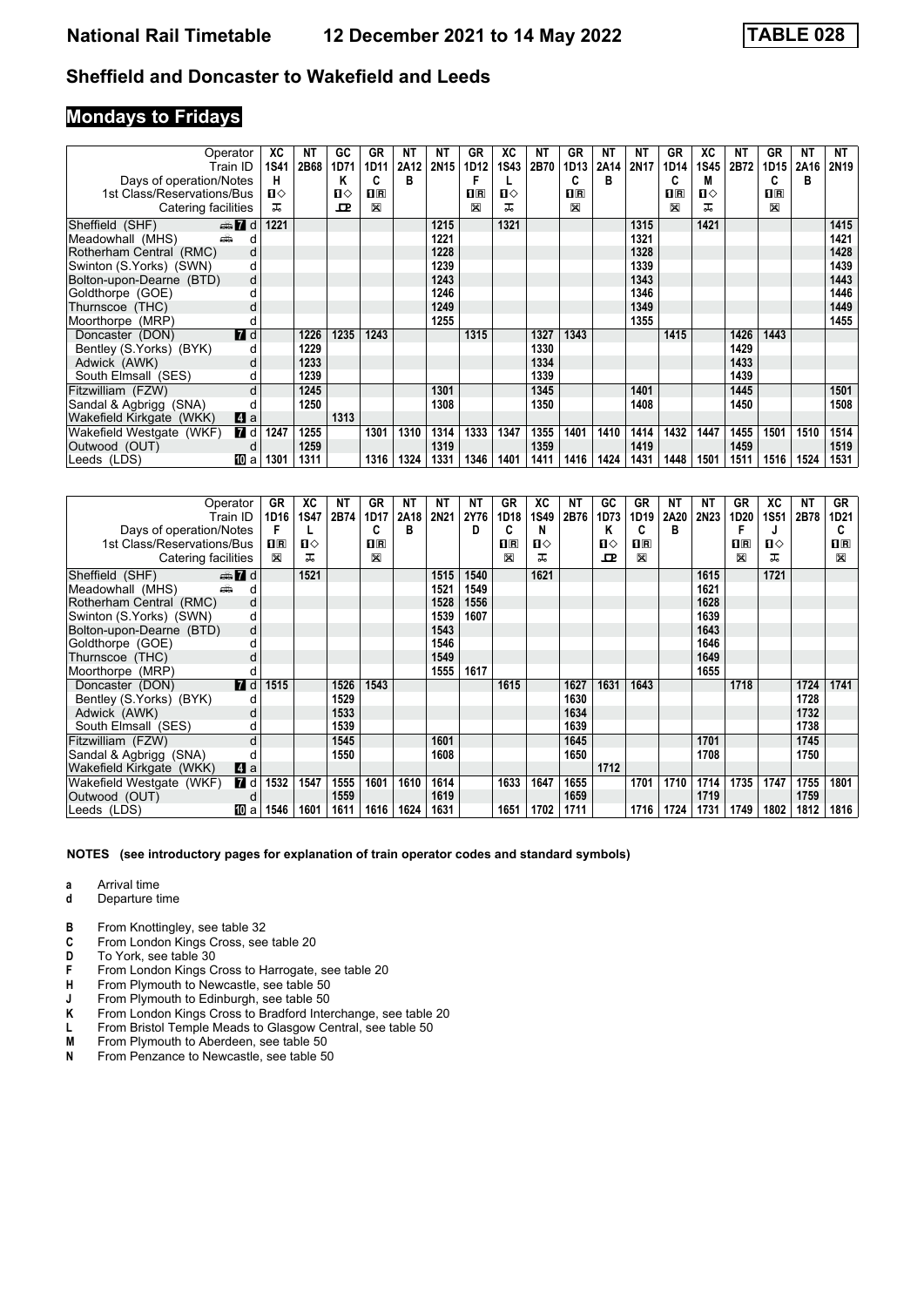### **Mondays to Fridays**

| Operator                                   |                  | <b>NT</b> | ΝT          | GC   | GR             | ХC   | NΤ   | <b>GR</b>    | ΝT   | NΤ   | <b>EM</b> | GR           | ХC   | <b>NT</b> | GR             | GR             | NT   | NΤ   | <b>GR</b>    |
|--------------------------------------------|------------------|-----------|-------------|------|----------------|------|------|--------------|------|------|-----------|--------------|------|-----------|----------------|----------------|------|------|--------------|
| Train ID                                   |                  | 2A22      | <b>2N25</b> | 1D81 | 1D22           | 1S53 | 2B80 | 1D23         | 2A24 | 2N27 | 1F56      | 1D24         | 1S55 | 2B82      | 1D25           | 1D26           | 2A26 | 2N29 | 1D28         |
| Days of operation/Notes                    |                  | в         |             | Κ    | P              | G    |      | C            | в    |      | Q         | F            | J    |           | C              | R              | в    |      | P            |
| 1st Class/Reservations/Bus                 |                  |           |             | п⇔   | $\mathbf{H}$ R | п⇔   |      | $n_{\rm{R}}$ |      |      |           | $\mathbf{H}$ | ப⇔   |           | $\mathbf{H}$ R | $\mathbf{H}$ R |      |      | $\mathbf{H}$ |
| Catering facilities                        |                  |           |             | ᇁ    | ⊠              | ᠼ    |      | X            |      |      | ᅚ         | X            | ᅚ    |           | $\mathbb{X}$   | $\mathbb{X}$   |      |      | $\mathbb{X}$ |
| $\oplus \blacksquare$ d<br>Sheffield (SHF) |                  |           | 1715        |      |                | 1821 |      |              |      | 1815 | 1854      |              | 1921 |           |                |                |      | 1915 |              |
| Meadowhall (MHS)<br>۳Ê                     | d                |           | 1721        |      |                |      |      |              |      | 1821 |           |              |      |           |                |                |      | 1921 |              |
| Rotherham Central (RMC)                    | d                |           | 1728        |      |                |      |      |              |      | 1828 |           |              |      |           |                |                |      | 1928 |              |
| Swinton (S.Yorks) (SWN)                    | d                |           | 1739        |      |                |      |      |              |      | 1840 |           |              |      |           |                |                |      | 1940 |              |
| Bolton-upon-Dearne (BTD)                   | d                |           | 1743        |      |                |      |      |              |      | 1845 |           |              |      |           |                |                |      | 1944 |              |
| Goldthorpe (GOE)                           | d                |           | 1746        |      |                |      |      |              |      | 1848 |           |              |      |           |                |                |      | 1947 |              |
| Thurnscoe (THC)                            | d                |           | 1749        |      |                |      |      |              |      | 1851 |           |              |      |           |                |                |      | 1950 |              |
| Moorthorpe (MRP)                           | d                |           | 1755        |      |                |      |      |              |      | 1856 |           |              |      |           |                |                |      | 1956 |              |
| Doncaster (DON)                            | $\blacksquare$ d |           |             | 1804 | 1821           |      | 1828 | 1843         |      |      |           | 1916         |      | 1928      | 1944           | 1950           |      |      | 2022         |
| Bentley (S.Yorks) (BYK)                    | d                |           |             |      |                |      | 1831 |              |      |      |           |              |      | 1931      |                |                |      |      |              |
| Adwick (AWK)                               | d                |           |             |      |                |      | 1835 |              |      |      |           |              |      | 1935      |                |                |      |      |              |
| South Elmsall (SES)                        | d                |           |             |      |                |      | 1840 |              |      |      |           |              |      | 1940      |                |                |      |      |              |
| Fitzwilliam (FZW)                          | d                |           | 1801        |      |                |      | 1846 |              |      | 1902 |           |              |      | 1945      |                |                |      | 2007 |              |
| Sandal & Agbrigg (SNA)                     | d                |           | 1808        |      |                |      | 1851 |              |      | 1909 |           |              |      | 1951      |                |                |      | 2014 |              |
| Wakefield Kirkgate (WKK)                   | Z1 a             |           |             | 1826 |                |      |      |              |      |      |           |              |      |           |                |                |      |      |              |
| Wakefield Westgate (WKF)                   | 7 d              | 1810      | 1814        |      | 1838           | 1850 | 1856 | 1902         | 1910 | 1914 | 1927      | 1936         | 1947 | 1955      | 2002           | 2008           | 2012 | 2019 | 2040         |
| Outwood (OUT)                              | d                |           | 1819        |      |                |      | 1900 |              |      | 1919 |           |              |      | 2000      |                |                |      | 2024 |              |
| Leeds (LDS)                                | 吅 a              | 1824      | 1831        |      | 1851           | 1905 | 1913 | 1917         | 1923 | 1931 | 1939      | 1950         | 2002 | 2012      | 2017           | 2021           | 2027 | 2037 | 2054         |

| Operator                               | XC   | NΤ   | GR             | NΤ   | NΤ   | GR             | XC   | GC   | NΤ   | GR   | ΝT   | GR      | NΤ   | NΤ   | ХC   | NΤ                       | GR          | NΤ                       |
|----------------------------------------|------|------|----------------|------|------|----------------|------|------|------|------|------|---------|------|------|------|--------------------------|-------------|--------------------------|
| Train ID                               | 1E63 | 2B84 | 1D29           | 2A28 | 2N31 | 1D30           | 1E67 | 1D95 | 2B86 | 1D31 | 2N33 | 1D32    | 2B88 | 2N35 | 1E73 | 2B91                     | 1D33        | 2B91                     |
| Days of operation/Notes                | s    |      | C              | в    |      | С              | S    | Κ    |      | C    |      | c       |      |      |      |                          | C           |                          |
| 1st Class/Reservations/Bus             | п⇔   |      | 1 <sup>R</sup> |      |      | $\mathbf{H}$ R | п⇔   | п⇔   |      | 0 R  |      | $\Pi$ R |      |      | п⇔   |                          | $n_{\rm R}$ |                          |
| Catering facilities                    | ᠼ    |      | ⊠              |      |      | ⊠              | ᅚ    | ᅭ    |      | X    |      | X       |      |      | ㅈ    |                          | $\boxtimes$ |                          |
| Sheffield (SHF)<br>$\oplus$ 7 d        | 2021 |      |                |      | 2015 |                | 2123 |      |      |      | 2115 |         |      | 2215 | 2228 |                          |             |                          |
| پیش<br>Meadowhall (MHS)<br>d           |      |      |                |      | 2022 |                |      |      |      |      | 2121 |         |      | 2221 |      |                          |             |                          |
| Rotherham Central (RMC)<br>d           |      |      |                |      | 2029 |                |      |      |      |      | 2128 |         |      | 2228 |      |                          |             |                          |
| Swinton (S.Yorks) (SWN)<br>d           |      |      |                |      | 2039 |                |      |      |      |      | 2139 |         |      | 2237 |      |                          |             |                          |
| Bolton-upon-Dearne (BTD)<br>d          |      |      |                |      | 2043 |                |      |      |      |      | 2144 |         |      | 2242 |      |                          |             |                          |
| Goldthorpe (GOE)                       |      |      |                |      | 2046 |                |      |      |      |      | 2146 |         |      | 2245 |      |                          |             |                          |
| Thurnscoe (THC)                        |      |      |                |      | 2049 |                |      |      |      |      | 2149 |         |      | 2248 |      |                          |             |                          |
| Moorthorpe (MRP)                       |      |      |                |      | 2055 |                |      |      |      |      | 2154 |         |      | 2254 |      |                          |             |                          |
| $I$ d<br>Doncaster (DON)               |      | 2028 | 2042           |      |      | 2114           |      | 2121 | 2128 | 2145 |      | 2224    | 2232 |      | 2301 | 2322                     | 2337        |                          |
| Bentley (S.Yorks) (BYK)                |      | 2031 |                |      |      |                |      |      | 2131 |      |      |         | 2235 |      |      | 2325                     |             |                          |
| Adwick (AWK)<br>d                      |      | 2035 |                |      |      |                |      |      | 2135 |      |      |         | 2239 |      |      | 2329                     |             |                          |
| South Elmsall (SES)                    |      | 2040 |                |      |      |                |      |      | 2140 |      |      |         | 2245 |      |      | 2335                     |             |                          |
| Fitzwilliam (FZW)<br>d                 |      | 2045 |                |      | 2101 |                |      |      | 2145 |      | 2201 |         | 2251 | 2259 |      | 2351                     |             | $\overline{\phantom{0}}$ |
| Sandal & Agbrigg (SNA)                 |      | 2051 |                |      | 2108 |                |      |      | 2151 |      | 2207 |         | 2256 | 2306 |      | 2357                     |             | 2357                     |
| Zi a<br>Wakefield Kirkgate (WKK)       |      |      |                |      |      |                |      | 2147 |      |      |      |         |      |      |      | $\overline{\phantom{a}}$ |             |                          |
| <b>7</b> d<br>Wakefield Westgate (WKF) | 2047 | 2055 | 2101           | 2111 | 2115 | 2132           | 2147 |      | 2155 | 2206 | 2211 | 2241    | 2301 | 2310 | 2321 |                          | 2355        | 0002                     |
| Outwood (OUT)<br>d                     |      | 2100 |                |      | 2120 |                |      |      | 2200 |      | 2216 |         | 2305 | 2315 |      |                          |             | 0007                     |
| 吅 a<br>Leeds (LDS)                     | 2102 | 2112 | 2116           | 2126 | 2131 | 2147           | 2202 |      | 2212 | 2221 | 2230 | 2257    | 2320 | 2328 | 2334 |                          | 0011        | 0022                     |

### **NOTES (see introductory pages for explanation of train operator codes and standard symbols)**

**a** Arrival time<br>**d** Departure t

- **Departure time**
- **B** From Knottingley, see table 32<br>**C** From London Kings Cross, see
- **C** From London Kings Cross, see table 20<br>**F** From London Kings Cross to Harrogate,
- From London Kings Cross to Harrogate, see table 20
- **6** From Bristol Temple Meads to Edinburgh, see table 50<br>**J** From Plymouth to Edinburgh, see table 50
- **J** From Plymouth to Edinburgh, see table 50<br>**K** From London Kings Cross to Bradford Inte
- **K** From London Kings Cross to Bradford Interchange, see table 20<br>**P** From London Kings Cross to Bradford Forster Square, see table
- **P** From London Kings Cross to Bradford Forster Square, see table 20<br>**Q** From St Pancras International, see table 52
- 
- **4** From St Pancras International, see table 52<br>**R** From London Kings Cross to Skipton, see ta **R** From London Kings Cross to Skipton, see table 20<br>**S** From Plymouth, see table 50
- **6** From Plymouth, see table 50<br>**T** From Bristol Temple Meads.
- From Bristol Temple Meads, see table 50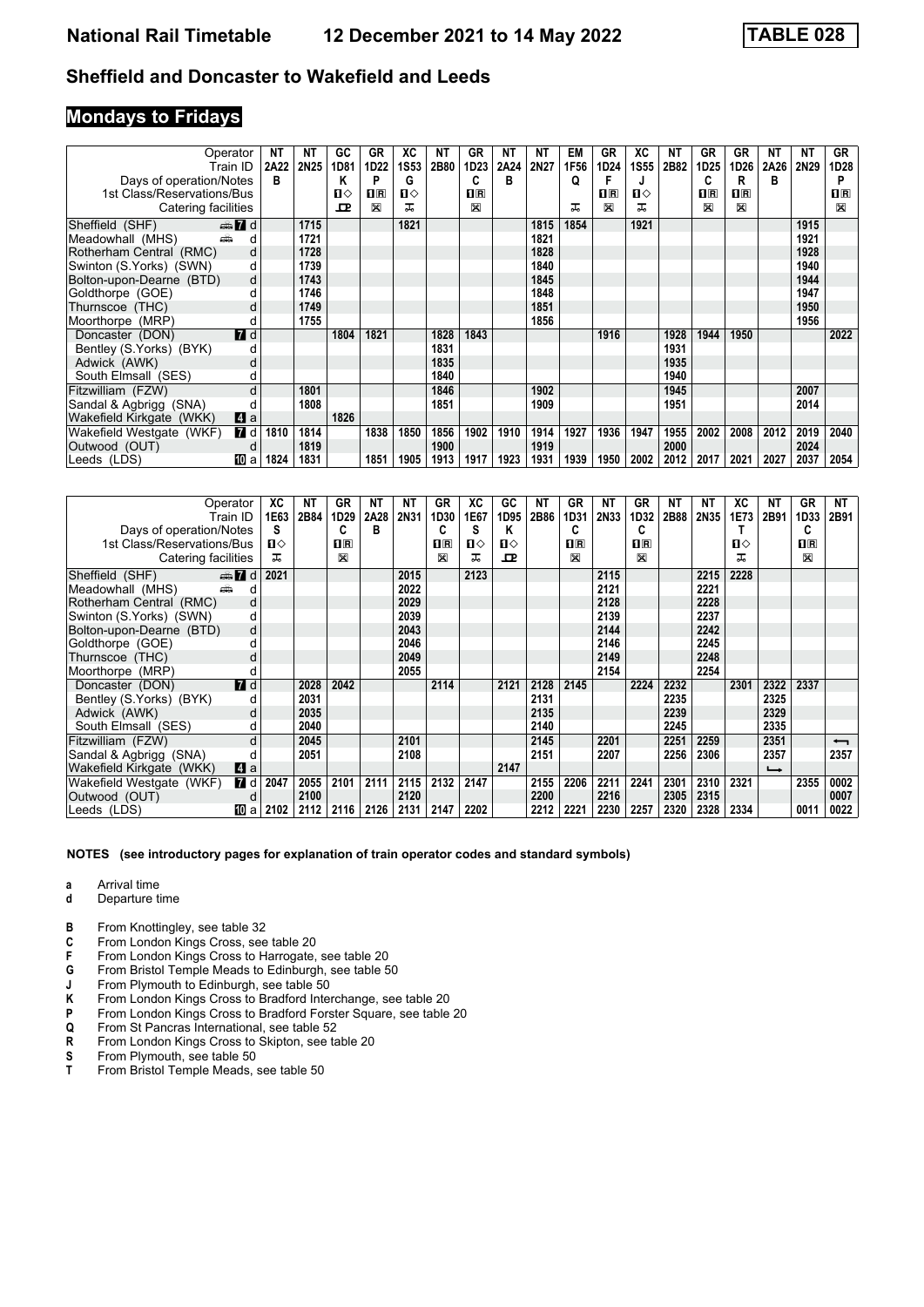# **Mondays to Fridays**

| Days of operation/Notes  | Operator<br>Train ID         | NΤ<br>2N37<br>FX | NΤ<br>2N37<br>FO |
|--------------------------|------------------------------|------------------|------------------|
| Sheffield (SHF)          | d<br>$\oplus$ $\blacksquare$ | 2315             | 2315             |
| Meadowhall (MHS)         | ىتتە<br>d l                  | 2321             | 2321             |
| Rotherham Central (RMC)  | d l                          | 2328             | 2328             |
| Swinton (S.Yorks) (SWN)  | d                            | 2336             | 2336             |
| Bolton-upon-Dearne (BTD) | d                            | 2340             | 2340             |
| Goldthorpe (GOE)         | d                            | 2343             | 2343             |
| Thurnscoe (THC)          | $\mathsf{d}$                 | 2346             | 2346             |
| Moorthorpe (MRP)         | d                            | 2352             | 2352             |
| Doncaster (DON)          | d<br>71                      |                  |                  |
| Bentley (S.Yorks) (BYK)  | d                            |                  |                  |
| Adwick (AWK)             | d                            |                  |                  |
| South Elmsall (SES)      | d                            |                  |                  |
| Fitzwilliam (FZW)        | d                            | 2358             | 2358             |
| Sandal & Agbrigg (SNA)   | d                            |                  |                  |
| Wakefield Kirkgate (WKK) | ZI a                         |                  |                  |
| Wakefield Westgate (WKF) | 7 d                          | 0011             |                  |
| Outwood (OUT)            | d                            | 0016             |                  |
| Leeds (LDS)              | 10<br>a                      | 0029             | 0029             |

**NOTES (see introductory pages for explanation of train operator codes and standard symbols)**

**a** Arrival time<br>**d** Departure t

- **d** Departure time
- **F0** Fridays only<br>**FX** Not Fridays
- **F;** Not Fridays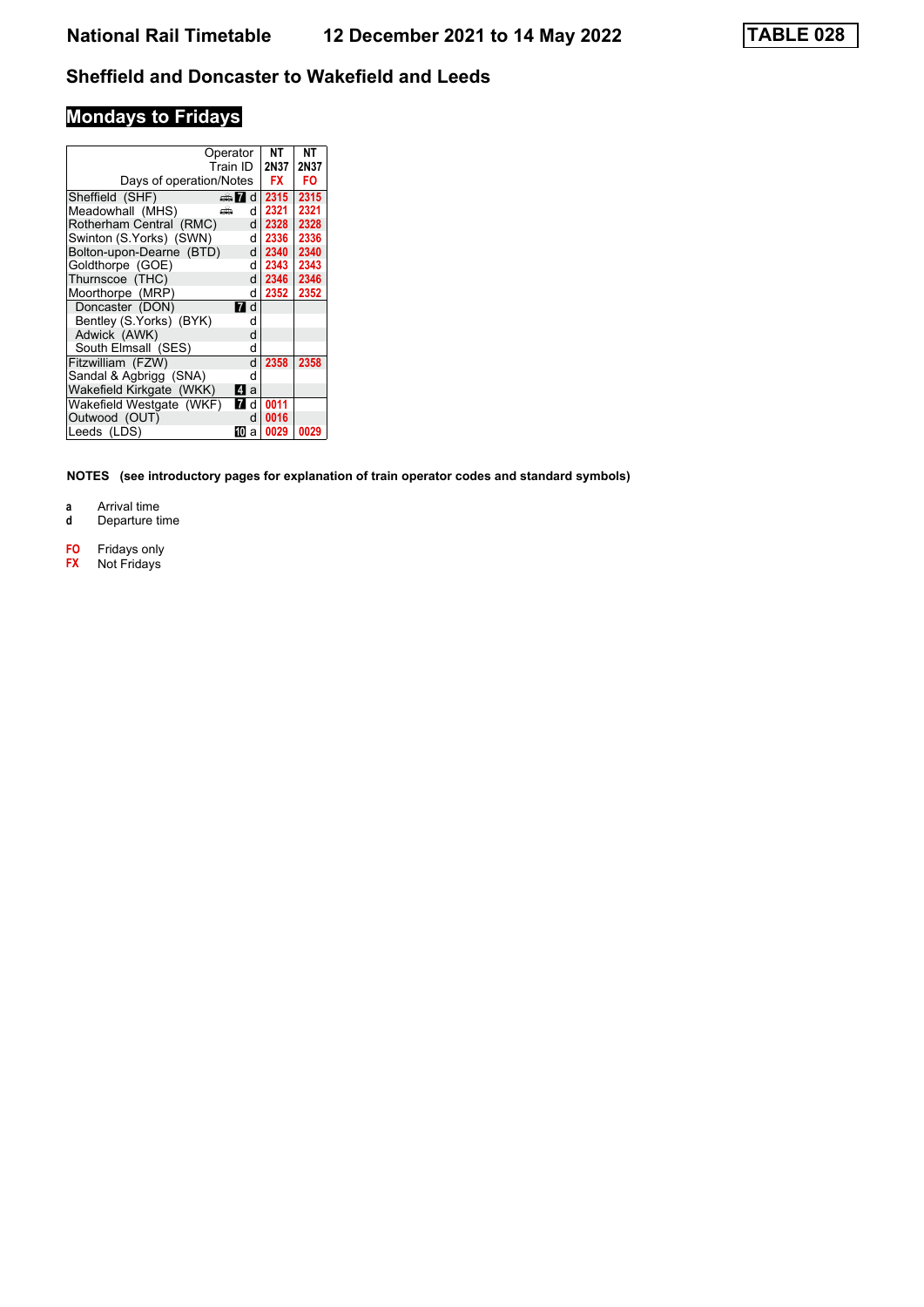# **Saturdays**

|                            | Operator         | NΤ          | NΤ   | NΤ   | NΤ          | ХC          | NΤ   | ΝT   | GR      | ΝT          | ΝT          | GR                      | XC   | NΤ   | GR                      | <b>NT</b> | NΤ   | GR                      | XC           |
|----------------------------|------------------|-------------|------|------|-------------|-------------|------|------|---------|-------------|-------------|-------------------------|------|------|-------------------------|-----------|------|-------------------------|--------------|
|                            | Train ID         | <b>2N01</b> | 2B52 | 2B53 | <b>2N03</b> | <b>1S31</b> | 2B56 | 2A02 | 1D01    | <b>2N05</b> | 2Y70        | 1D02                    | 1S33 | 2B60 | 1D03                    | 2A04      | 2N07 | 1D04                    | 1S35         |
| Days of operation/Notes    |                  |             |      |      |             | А           |      | в    | c       |             | D           | C                       | Е    |      | C                       | B         |      |                         | G            |
| 1st Class/Reservations/Bus |                  |             |      |      |             | Ⅱ♦          |      |      | $n_{R}$ |             |             | $\overline{\mathbf{B}}$ | Ⅱ♦   |      | $\overline{\mathbf{R}}$ |           |      | $\overline{\mathbf{B}}$ | $\mathbf{u}$ |
| Catering facilities        |                  |             |      |      |             | ᅚ           |      |      | X       |             |             | ⊠                       | ᠼ    |      | $\mathbb{X}$            |           |      | $\mathbb{X}$            | ᠼ            |
| Sheffield (SHF)            | $\oplus$ 7 d     | 0515        |      |      | 0616        | 0721        |      |      |         | 0715        | 0725        |                         | 0822 |      |                         |           | 0816 |                         | 0921         |
| Meadowhall (MHS)           | añ,<br>d         | 0521        |      |      | 0622        |             |      |      |         | 0721        | 0731        |                         |      |      |                         |           | 0822 |                         |              |
| Rotherham Central (RMC)    | d                | 0528        |      |      | 0628        |             |      |      |         | 0728        | 0737        |                         |      |      |                         |           | 0828 |                         |              |
| Swinton (S.Yorks) (SWN)    | d                | 0538        |      |      | 0638        |             |      |      |         | 0738        | 0748        |                         |      |      |                         |           | 0840 |                         |              |
| Bolton-upon-Dearne (BTD)   | d                | 0543        |      |      | 0643        |             |      |      |         | 0743        | 0752        |                         |      |      |                         |           | 0845 |                         |              |
| Goldthorpe (GOE)           | d                | 0546        |      |      | 0646        |             |      |      |         | 0746        | 0755        |                         |      |      |                         |           | 0848 |                         |              |
| Thurnscoe (THC)            | d                | 0549        |      |      | 0649        |             |      |      |         | 0749        | 0758        |                         |      |      |                         |           | 0851 |                         |              |
| Moorthorpe (MRP)           | d                | 0555        |      |      | 0655        |             |      |      |         |             | 0758e 0803a |                         |      |      |                         |           | 0856 |                         |              |
| Doncaster (DON)            | <b>7</b> d       |             | 0558 | 0631 |             |             | 0728 |      | 0749    |             |             | 0818                    |      | 0826 | 0843                    |           |      | 0915                    |              |
| Bentley (S.Yorks) (BYK)    | d                |             | 0601 | 0634 |             |             | 0731 |      |         |             |             |                         |      | 0829 |                         |           |      |                         |              |
| Adwick (AWK)               | d                |             | 0605 | 0638 |             |             | 0735 |      |         |             |             |                         |      | 0833 |                         |           |      |                         |              |
| South Elmsall (SES)        | d                |             | 0612 | 0643 |             |             | 0740 |      |         |             |             |                         |      | 0840 |                         |           |      |                         |              |
| Fitzwilliam (FZW)          | d                | 0601        | 0618 | 0648 | 0701        |             | 0745 |      |         | 0806        |             |                         |      | 0846 |                         |           | 0902 |                         |              |
| Sandal & Agbrigg (SNA)     | d                | 0608        | 0624 | 0654 | 0708        |             | 0751 |      |         | 0813        |             |                         |      | 0851 |                         |           | 0909 |                         |              |
| Wakefield Kirkgate (WKK)   | $\blacksquare$ a |             |      |      |             |             |      |      |         |             |             |                         |      |      |                         |           |      |                         |              |
| Wakefield Westgate (WKF)   | <b>7</b> d       | 0614        | 0629 | 0659 | 0715        | 0747        | 0756 | 0803 | 0808    | 0818        |             | 0836                    | 0848 | 0856 | 0901                    | 0911      | 0914 | 0932                    | 0947         |
| Outwood (OUT)              | d                | 0619        | 0634 | 0703 | 0720        |             | 0800 |      |         | 0823        |             |                         |      | 0900 |                         |           | 0919 |                         |              |
| Leeds (LDS)                | 100 a            | 0631        | 0647 | 0715 | 0731        | 0803        | 0812 | 0818 | 0823    | 0836        |             | 0852                    | 0903 | 0912 | 0916                    | 0925      | 0931 | 0945                    | 1001         |

| Operator                               |              | <b>NT</b> | GR               | <b>NT</b> | NΤ          | GR             | XC           | NΤ   | <b>GR</b>    | NΤ   | <b>NT</b> | GR               | XC          | NΤ   | GR           | ΝT   | NΤ          | <b>NT</b> | <b>GR</b> |
|----------------------------------------|--------------|-----------|------------------|-----------|-------------|----------------|--------------|------|--------------|------|-----------|------------------|-------------|------|--------------|------|-------------|-----------|-----------|
| Train ID                               |              | 2B62      | 1D <sub>05</sub> | 2A06      | <b>2N09</b> | 1D06           | <b>1S37</b>  | 2B64 | 1D07         | 2A08 | 2N11      | 1D <sub>08</sub> | <b>1S39</b> | 2B66 | 1D09         | 2A10 | <b>2N13</b> | 2Y74      | 1D10      |
| Days of operation/Notes                |              |           | C                | в         |             | C              | н            |      |              | в    |           | F                | J           |      | C            | в    |             | D         | C         |
| 1st Class/Reservations/Bus             |              |           | $n_{\rm{R}}$     |           |             | 1 <sup>R</sup> | $\mathbf{n}$ |      | $n_{\rm{R}}$ |      |           | $n_{\rm R}$      | п⇔          |      | $n_{\rm{R}}$ |      |             |           | $\Pi$ R   |
| Catering facilities                    |              |           | X                |           |             | X              | ㅈ            |      | X            |      |           | X                | 풊           |      | X            |      |             |           | X         |
| Sheffield (SHF)<br>$\oplus$ 7 d        |              |           |                  |           | 0915        |                | 1021         |      |              |      | 1015      |                  | 1121        |      |              |      | 1115        | 1141      |           |
| پیش<br>Meadowhall (MHS)                | d            |           |                  |           | 0921        |                |              |      |              |      | 1021      |                  |             |      |              |      | 1121        | 1148      |           |
| Rotherham Central (RMC)                | d            |           |                  |           | 0929        |                |              |      |              |      | 1028      |                  |             |      |              |      | 1128        | 1155      |           |
| Swinton (S.Yorks) (SWN)                | d            |           |                  |           | 0939        |                |              |      |              |      | 1039      |                  |             |      |              |      | 1139        | 1203      |           |
| Bolton-upon-Dearne (BTD)               | d            |           |                  |           | 0944        |                |              |      |              |      | 1043      |                  |             |      |              |      | 1143        |           |           |
| Goldthorpe (GOE)                       | d            |           |                  |           | 0947        |                |              |      |              |      | 1046      |                  |             |      |              |      | 1146        |           |           |
| Thurnscoe (THC)                        | d            |           |                  |           | 0950        |                |              |      |              |      | 1049      |                  |             |      |              |      | 1149        |           |           |
| Moorthorpe (MRP)                       | d            |           |                  |           | 0955        |                |              |      |              |      | 1055      |                  |             |      |              |      | 1155        | 1212a     |           |
| $\blacksquare$ d<br>Doncaster (DON)    |              | 0926      | 0943             |           |             | 1014           |              | 1026 | 1042         |      |           | 1115             |             | 1126 | 1143         |      |             |           | 1216      |
| Bentley (S.Yorks) (BYK)                | d            | 0929      |                  |           |             |                |              | 1029 |              |      |           |                  |             | 1129 |              |      |             |           |           |
| Adwick (AWK)                           | d            | 0933      |                  |           |             |                |              | 1033 |              |      |           |                  |             | 1133 |              |      |             |           |           |
| South Elmsall (SES)                    | d            | 0939      |                  |           |             |                |              | 1039 |              |      |           |                  |             | 1139 |              |      |             |           |           |
| Fitzwilliam (FZW)                      | $\mathsf{d}$ | 0945      |                  |           | 1001        |                |              | 1045 |              |      | 1101      |                  |             | 1145 |              |      | 1201        |           |           |
| Sandal & Agbrigg (SNA)                 | d            | 0951      |                  |           | 1008        |                |              | 1050 |              |      | 1108      |                  |             | 1150 |              |      | 1208        |           |           |
| Wakefield Kirkgate (WKK)<br>Zi a       |              |           |                  |           |             |                |              |      |              |      |           |                  |             |      |              |      |             |           |           |
| <b>7</b> d<br>Wakefield Westgate (WKF) |              | 0955      | 1001             | 1010      | 1014        | 1032           | 1047         | 1055 | 1101         | 1110 | 1114      | 1132             | 1147        | 1155 | 1201         | 1210 | 1214        |           | 1234      |
| Outwood (OUT)                          | d            | 1000      |                  |           | 1019        |                |              | 1059 |              |      | 1119      |                  |             | 1159 |              |      | 1219        |           |           |
| Leeds (LDS)<br>100 a                   |              | 1011      | 1016             | 1024      | 1031        | 1047           | 1101         | 1111 | 1116         | 1124 | 1131      | 1146             | 1201        | 1211 | 1216         | 1224 | 1231        |           | 1249      |

- **a** Arrival time<br>**d** Departure t
- **d** Departure time
- **e** Arrives 4 minutes earlier
- **A** From Birmingham New Street to Edinburgh, see table 40<br>**B** From Knottingley, see table 32
- From Knottingley, see table 32
- **C** From London Kings Cross, see table 20<br>**D** To York, see table 30
- **D** To York, see table 30<br> **E** From Birmingham Ne<br> **F** From London Kings C
- **From Birmingham New Street to Newcastle, see table 40**
- **F** From London Kings Cross to Harrogate, see table 20<br>**G** From Bristol Temple Meads to Edinburgh, see table 5
- **6** From Bristol Temple Meads to Edinburgh, see table 50 **H** From Plymouth to Newcastle, see table 50
- **+** From Plymouth to Newcastle, see table 50<br>**4** From Plymouth to Edinburgh, see table 50
- **From Plymouth to Edinburgh, see table 50**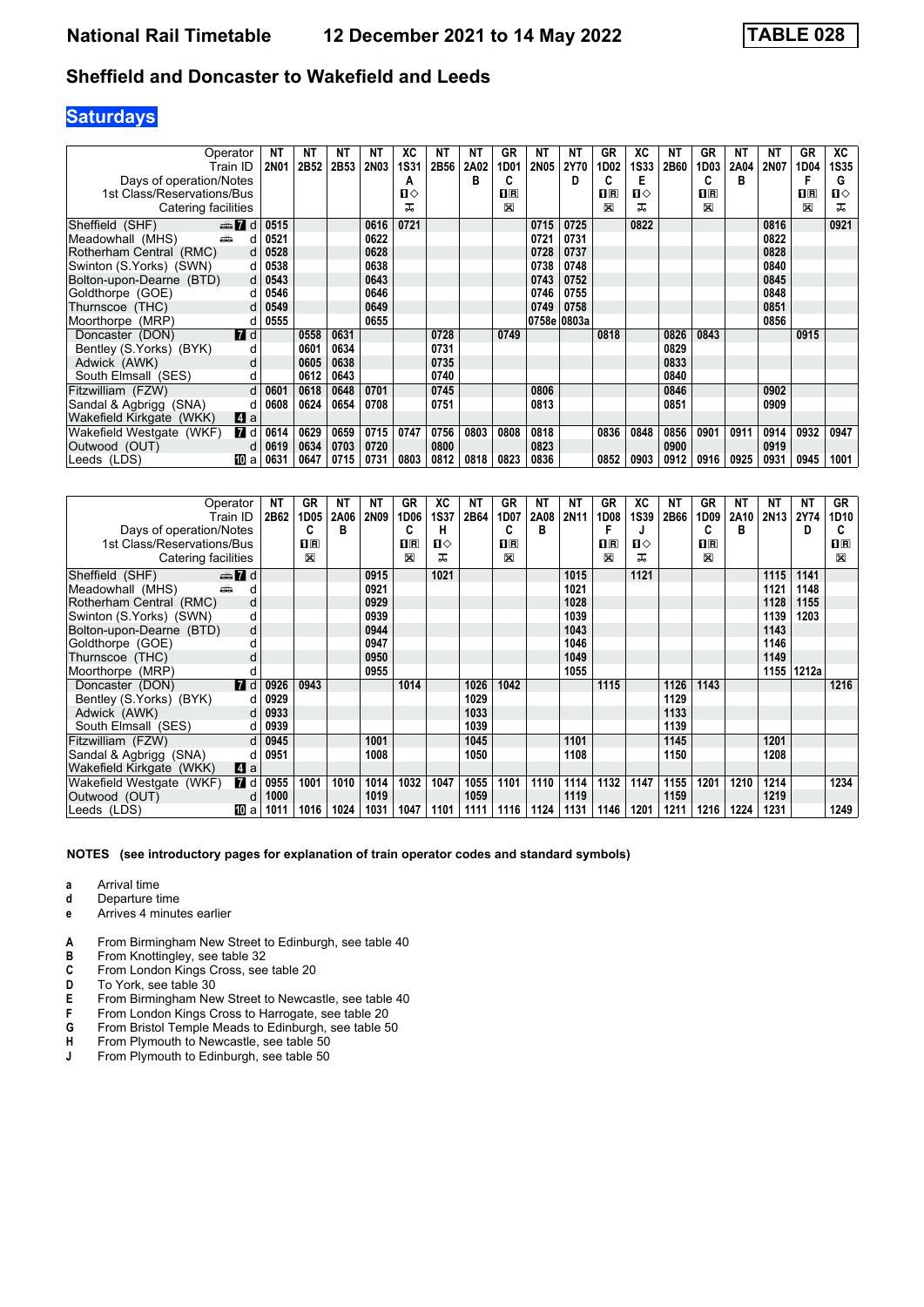# **Saturdays**

| Operator                   |              | ХC   | GC   | ΝT   | <b>GR</b>      | <b>NT</b> | NΤ   | <b>GR</b>      | XC           | NΤ   | GR             | ΝT   | <b>NT</b> | GR                      | ХC          | <b>NT</b> | GR             | NΤ   | <b>NT</b>        |
|----------------------------|--------------|------|------|------|----------------|-----------|------|----------------|--------------|------|----------------|------|-----------|-------------------------|-------------|-----------|----------------|------|------------------|
|                            | Train ID     | 1S41 | 1D91 | 2B68 | 1D11           | 2A12      | 2N15 | 1D12           | <b>1S43</b>  | 2B70 | 1D13           | 2A14 | 2N17      | 1D14                    | <b>1S45</b> | 2B72      | 1D15           | 2A16 | 2N <sub>19</sub> |
| Days of operation/Notes    |              | н    | Κ    |      | C              | B         |      |                |              |      | C              | в    |           | C                       | M           |           |                | в    |                  |
| 1st Class/Reservations/Bus |              | ்ப   | п⇔   |      | $\mathbf{H}$ R |           |      | $\mathbf{H}$ R | $\mathbf{u}$ |      | $\mathbf{H}$ R |      |           | $\overline{\mathbf{B}}$ | п⇔          |           | $\mathbf{H}$ R |      |                  |
| Catering facilities        |              | ᠼ    | ᇁ    |      | X              |           |      | X              | ᠼ            |      | X              |      |           | X                       | ᅚ           |           | X              |      |                  |
| Sheffield (SHF)            | $\oplus$ 7 d | 1221 |      |      |                |           | 1215 |                | 1321         |      |                |      | 1315      |                         | 1421        |           |                |      | 1415             |
| Meadowhall (MHS)<br>æ.     | d            |      |      |      |                |           | 1221 |                |              |      |                |      | 1321      |                         |             |           |                |      | 1421             |
| Rotherham Central (RMC)    | d            |      |      |      |                |           | 1228 |                |              |      |                |      | 1328      |                         |             |           |                |      | 1428             |
| Swinton (S.Yorks) (SWN)    | d            |      |      |      |                |           | 1239 |                |              |      |                |      | 1339      |                         |             |           |                |      | 1439             |
| Bolton-upon-Dearne (BTD)   | d            |      |      |      |                |           | 1243 |                |              |      |                |      | 1343      |                         |             |           |                |      | 1443             |
| Goldthorpe (GOE)           | d            |      |      |      |                |           | 1246 |                |              |      |                |      | 1346      |                         |             |           |                |      | 1446             |
| Thurnscoe (THC)            | d            |      |      |      |                |           | 1249 |                |              |      |                |      | 1349      |                         |             |           |                |      | 1449             |
| Moorthorpe (MRP)           | d            |      |      |      |                |           | 1255 |                |              |      |                |      | 1355      |                         |             |           |                |      | 1455             |
| Doncaster (DON)            | <b>7</b> d   |      | 1222 | 1226 | 1243           |           |      | 1317           |              | 1327 | 1343           |      |           | 1416                    |             | 1426      | 1443           |      |                  |
| Bentley (S.Yorks) (BYK)    | d            |      |      | 1229 |                |           |      |                |              | 1330 |                |      |           |                         |             | 1429      |                |      |                  |
| Adwick (AWK)               | d            |      |      | 1233 |                |           |      |                |              | 1334 |                |      |           |                         |             | 1433      |                |      |                  |
| South Elmsall (SES)        | d            |      |      | 1239 |                |           |      |                |              | 1339 |                |      |           |                         |             | 1439      |                |      |                  |
| Fitzwilliam (FZW)          | d            |      |      | 1245 |                |           | 1301 |                |              | 1345 |                |      | 1401      |                         |             | 1445      |                |      | 1501             |
| Sandal & Agbrigg (SNA)     |              |      |      | 1250 |                |           | 1308 |                |              | 1350 |                |      | 1408      |                         |             | 1450      |                |      | 1508             |
| Wakefield Kirkgate (WKK)   | Z a          |      | 1248 |      |                |           |      |                |              |      |                |      |           |                         |             |           |                |      |                  |
| Wakefield Westgate (WKF)   | 7 d          | 1247 |      | 1255 | 1301           | 1310      | 1314 | 1334           | 1347         | 1355 | 1401           | 1410 | 1414      | 1433                    | 1447        | 1455      | 1501           | 1510 | 1514             |
| Outwood (OUT)              | d            |      |      | 1259 |                |           | 1319 |                |              | 1359 |                |      | 1419      |                         |             | 1459      |                |      | 1519             |
| Leeds (LDS)                | ЮЮ а         | 1301 |      | 1311 | 1316           | 1324      | 1331 | 1347           | 1401         | 1411 | 1416           | 1424 | 1431      | 1448                    | 1501        | 1511      | 1516           | 1524 | 1531             |

| Operator                               | GR      | ХC           | ΝT   | GR          | NΤ   | NΤ   | NΤ   | <b>GR</b>   | ХC          | NΤ   | GR             | NΤ   | NΤ   | GR           | ХC          | GC   | <b>NT</b> | GR             |
|----------------------------------------|---------|--------------|------|-------------|------|------|------|-------------|-------------|------|----------------|------|------|--------------|-------------|------|-----------|----------------|
| Train ID                               | 1D16    | <b>1S47</b>  | 2B74 | 1D17        | 2A18 | 2N21 | 2Y76 | 1D18        | <b>1S49</b> | 2B76 | 1D19           | 2A20 | 2N23 | 1D20         | <b>1S51</b> | 1D93 | 2B78      | 1D21           |
| Days of operation/Notes                | F       |              |      | C           | в    |      | D    |             | н           |      | С              | в    |      | F            |             | Κ    |           | C              |
| 1st Class/Reservations/Bus             | $\Pi$ R | $\mathbf{u}$ |      | $n_{\rm R}$ |      |      |      | $n_{\rm R}$ | п⇔          |      | $\mathbf{H}$ R |      |      | $n_{\rm{R}}$ | ப⇔          | п⇔   |           | 1 <sup>R</sup> |
| Catering facilities                    | X       | ㅈ            |      | X           |      |      |      | X           | ᅚ           |      | X              |      |      | X            | ㅈ           | ᇁ    |           | $\boxtimes$    |
| $\oplus$ 7 d<br>Sheffield (SHF)        |         | 1521         |      |             |      | 1515 | 1542 |             | 1621        |      |                |      | 1615 |              | 1721        |      |           |                |
| پیش<br>Meadowhall (MHS)<br>d           |         |              |      |             |      | 1521 | 1548 |             |             |      |                |      | 1621 |              |             |      |           |                |
| Rotherham Central (RMC)<br>d           |         |              |      |             |      | 1528 | 1556 |             |             |      |                |      | 1628 |              |             |      |           |                |
| Swinton (S.Yorks) (SWN)<br>d           |         |              |      |             |      | 1539 | 1606 |             |             |      |                |      | 1639 |              |             |      |           |                |
| Bolton-upon-Dearne (BTD)<br>d          |         |              |      |             |      | 1543 |      |             |             |      |                |      | 1643 |              |             |      |           |                |
| Goldthorpe (GOE)<br>d                  |         |              |      |             |      | 1546 |      |             |             |      |                |      | 1646 |              |             |      |           |                |
| Thurnscoe (THC)                        |         |              |      |             |      | 1549 |      |             |             |      |                |      | 1649 |              |             |      |           |                |
| Moorthorpe (MRP)<br>d                  |         |              |      |             |      | 1555 | 1616 |             |             |      |                |      | 1655 |              |             |      |           |                |
| <b>7</b> d<br>Doncaster (DON)          | 1515    |              | 1526 | 1543        |      |      |      | 1616        |             | 1627 | 1644           |      |      | 1716         |             | 1721 | 1724      | 1742           |
| Bentley (S.Yorks) (BYK)<br>d           |         |              | 1529 |             |      |      |      |             |             | 1630 |                |      |      |              |             |      | 1728      |                |
| Adwick (AWK)<br>d                      |         |              | 1533 |             |      |      |      |             |             | 1634 |                |      |      |              |             |      | 1732      |                |
| South Elmsall (SES)<br>d               |         |              | 1539 |             |      |      |      |             |             | 1639 |                |      |      |              |             |      | 1738      |                |
| d<br>Fitzwilliam (FZW)                 |         |              | 1545 |             |      | 1601 |      |             |             | 1645 |                |      | 1701 |              |             |      | 1745      |                |
| Sandal & Agbrigg (SNA)                 |         |              | 1550 |             |      | 1608 |      |             |             | 1650 |                |      | 1708 |              |             |      | 1750      |                |
| Zi a<br>Wakefield Kirkgate (WKK)       |         |              |      |             |      |      |      |             |             |      |                |      |      |              |             | 1749 |           |                |
| <b>7</b> d<br>Wakefield Westgate (WKF) | 1532    | 1547         | 1555 | 1601        | 1610 | 1614 |      | 1634        | 1647        | 1655 | 1701           | 1710 | 1714 | 1735         | 1747        |      | 1755      | 1801           |
| Outwood (OUT)<br>d                     |         |              | 1559 |             |      | 1619 |      |             |             | 1659 |                |      | 1719 |              |             |      | 1759      |                |
| Leeds (LDS)<br>100 a                   | 1546    | 1601         | 1611 | 1616        | 1624 | 1631 |      | 1651        | 1701        | 1711 | 1716           | 1724 | 1731 | 1749         | 1802        |      | 1812      | 1816           |

- **a** Arrival time<br>**d** Departure t
- **d** Departure time
- **B** From Knottingley, see table 32<br>**C** From London Kings Cross, see
- **C** From London Kings Cross, see table 20<br>**D** To York, see table 30
- To York, see table 30
- **F** From London Kings Cross to Harrogate, see table 20<br>**H** From Plymouth to Newcastle, see table 50
- **+** From Plymouth to Newcastle, see table 50<br>**J** From Plymouth to Edinburgh, see table 50
- **-** From Plymouth to Edinburgh, see table 50<br>**K** From London Kings Cross to Bradford Inter
- **K** From London Kings Cross to Bradford Interchange, see table 20 L From Bristol Temple Meads to Glasgow Central, see table 50
- **L** From Bristol Temple Meads to Glasgow Central, see table 50<br>**M** From Plymouth to Aberdeen, see table 50
- From Plymouth to Aberdeen, see table 50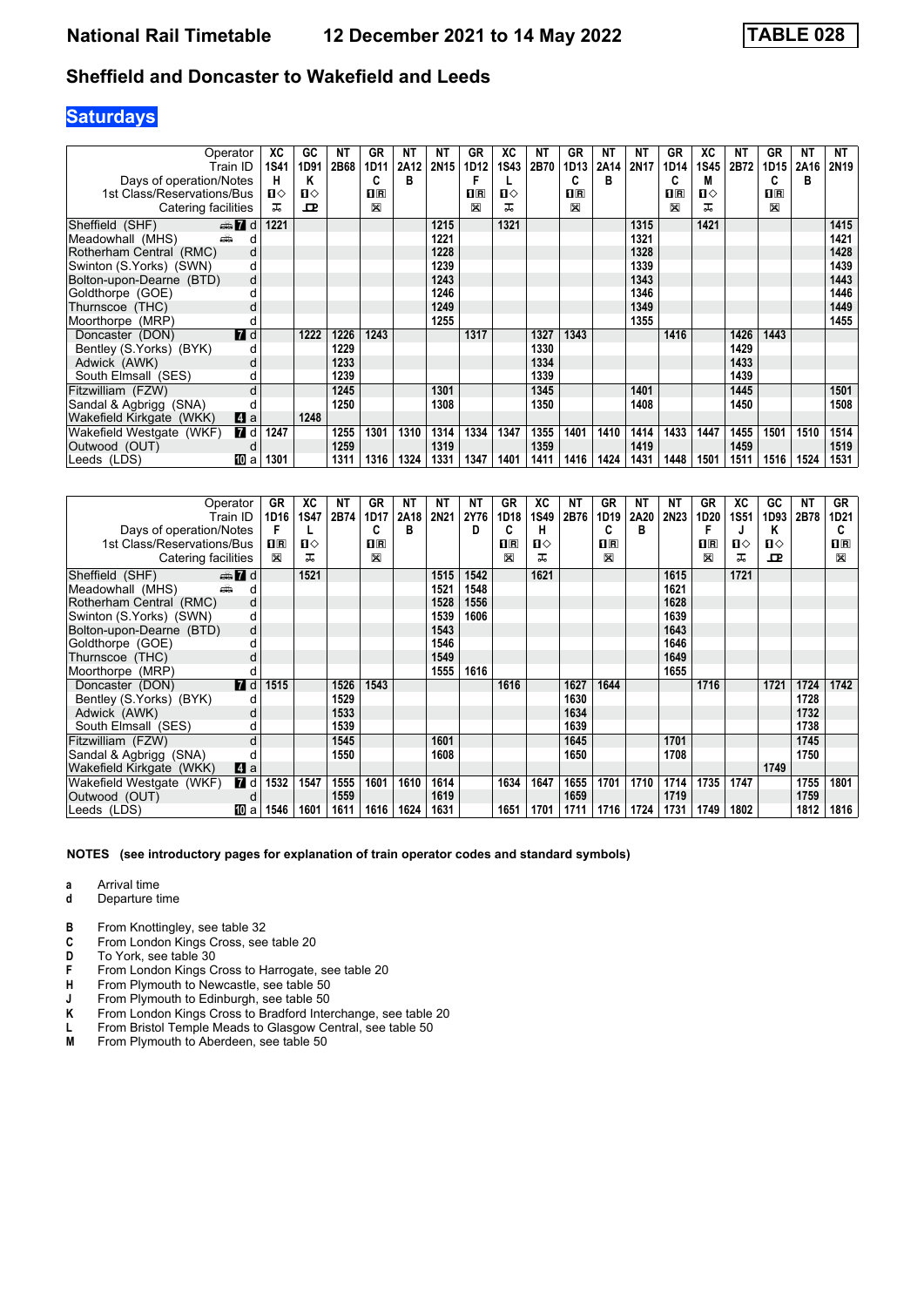# **Saturdays**

|                            | Operator                | NT   | NΤ          | GC   | GR             | ХC           | ΝT   | <b>GR</b>        | NΤ   | NΤ   | GR          | ХC          | NΤ   | GR          | NΤ   | NΤ   | GR          | GR           | XC           |
|----------------------------|-------------------------|------|-------------|------|----------------|--------------|------|------------------|------|------|-------------|-------------|------|-------------|------|------|-------------|--------------|--------------|
|                            | Train ID                | 2A22 | <b>2N25</b> | 1D81 | 1D22           | 1S53         | 2B80 | 1D <sub>23</sub> | 2A24 | 2N27 | 1D24        | <b>1S55</b> | 2B82 | 1D26        | 2A26 | 2N29 | 1D27        | 1D28         | 1E63         |
| Days of operation/Notes    |                         | в    |             | Κ    | N              | G            |      | c                | в    |      | C           | J           |      | P           | в    |      |             |              | Q            |
| 1st Class/Reservations/Bus |                         |      |             | п⇔   | $\mathbf{H}$ R | $\mathbf{u}$ |      | $n_{\rm R}$      |      |      | $n_{\rm R}$ | п⇔          |      | $n_{\rm R}$ |      |      | $n_{\rm R}$ | $\Pi$ R      | $\mathbf{u}$ |
| Catering facilities        |                         |      |             | ᇁ    | ⊠              | ᅚ            |      | $\boxtimes$      |      |      | 図           | ᅚ           |      | X           |      |      | X           | $\mathbb{X}$ | ᅚ            |
| Sheffield (SHF)            | $\oplus \blacksquare$ d |      | 1715        |      |                | 1821         |      |                  |      | 1815 |             | 1921        |      |             |      | 1917 |             |              | 2021         |
| Meadowhall (MHS)           | añ.<br>d                |      | 1721        |      |                |              |      |                  |      | 1821 |             |             |      |             |      | 1923 |             |              |              |
| Rotherham Central (RMC)    | d                       |      | 1728        |      |                |              |      |                  |      | 1828 |             |             |      |             |      | 1930 |             |              |              |
| Swinton (S.Yorks) (SWN)    | d                       |      | 1739        |      |                |              |      |                  |      | 1840 |             |             |      |             |      | 1942 |             |              |              |
| Bolton-upon-Dearne (BTD)   | d                       |      | 1743        |      |                |              |      |                  |      | 1845 |             |             |      |             |      | 1946 |             |              |              |
| Goldthorpe (GOE)           | d                       |      | 1746        |      |                |              |      |                  |      | 1848 |             |             |      |             |      | 1949 |             |              |              |
| Thurnscoe (THC)            |                         |      | 1749        |      |                |              |      |                  |      | 1851 |             |             |      |             |      | 1952 |             |              |              |
| Moorthorpe (MRP)           | d                       |      | 1755        |      |                |              |      |                  |      | 1856 |             |             |      |             |      | 1958 |             |              |              |
| Doncaster (DON)            | $I$ d                   |      |             | 1805 | 1820           |              | 1828 | 1843             |      |      | 1916        |             | 1928 | 1950        |      |      | 2008        | 2022         |              |
| Bentley (S.Yorks) (BYK)    | d                       |      |             |      |                |              | 1831 |                  |      |      |             |             | 1931 |             |      |      |             |              |              |
| Adwick (AWK)               | d                       |      |             |      |                |              | 1835 |                  |      |      |             |             | 1935 |             |      |      |             |              |              |
| South Elmsall (SES)        | d                       |      |             |      |                |              | 1840 |                  |      |      |             |             | 1940 |             |      |      |             |              |              |
| Fitzwilliam (FZW)          | d                       |      | 1801        |      |                |              | 1846 |                  |      | 1902 |             |             | 1945 |             |      | 2007 |             |              |              |
| Sandal & Agbrigg (SNA)     |                         |      | 1808        |      |                |              | 1851 |                  |      | 1909 |             |             | 1951 |             |      | 2014 |             |              |              |
| Wakefield Kirkgate (WKK)   | Z1 a                    |      |             | 1826 |                |              |      |                  |      |      |             |             |      |             |      |      |             |              |              |
| Wakefield Westgate (WKF)   | 7 d                     | 1810 | 1814        |      | 1838           | 1847         | 1856 | 1902             | 1910 | 1914 | 1934        | 1948        | 1955 | 2007        | 2012 | 2019 | 2026        | 2042c        | 2047         |
| Outwood (OUT)              | d                       |      | 1819        |      |                |              | 1900 |                  |      | 1919 |             |             | 2000 |             |      | 2024 |             |              |              |
| Leeds (LDS)                | ЮЮ а                    | 1824 | 1831        |      | 1851           | 1903         | 1913 | 1917             | 1923 | 1931 | 1950        | 2005        | 2012 | 2021        | 2027 | 2037 | 2041        | 2055         | 2102         |

|                            | Operator         | NΤ   | GR                                              | NΤ   | NΤ   | GR          | xс   | ΝT   | GC   | GR             | ΝT          | GR   | NΤ   | ХC   | NΤ    | GR                      |
|----------------------------|------------------|------|-------------------------------------------------|------|------|-------------|------|------|------|----------------|-------------|------|------|------|-------|-------------------------|
|                            | Train ID         | 2B84 | 1D29                                            | 2A28 | 2N31 | 1D30        | 1E67 | 2B86 | 1D75 | 1D31           | <b>2N33</b> | 1D32 | 2B88 | 1E73 | 2N35  | 1D34                    |
| Days of operation/Notes    |                  |      | C                                               | в    |      | N           | R    |      | κ    | C              |             | C    |      | S    |       | C                       |
| 1st Class/Reservations/Bus |                  |      | $\overline{\mathbf{H}}$ $\overline{\mathbf{R}}$ |      |      | $n_{\rm R}$ | п⇔   |      | п⇔   | $\mathbf{H}$ R |             | 1F   |      | п⇔   |       | $\overline{\mathbf{H}}$ |
| Catering facilities        |                  |      | ⊠                                               |      |      | X           | ᅚ    |      | ᇁ    | X              |             | ⊠    |      | ᠼ    |       | X                       |
| Sheffield (SHF)            | d <b>M</b>       |      |                                                 |      | 2015 |             | 2121 |      |      |                | 2115        |      |      | 2225 | 2215  |                         |
| Meadowhall (MHS)           | añ.<br>d         |      |                                                 |      | 2021 |             |      |      |      |                | 2121        |      |      |      | 2221  |                         |
| Rotherham Central (RMC)    | d                |      |                                                 |      | 2028 |             |      |      |      |                | 2128        |      |      |      | 2232e |                         |
| Swinton (S.Yorks) (SWN)    | d                |      |                                                 |      | 2039 |             |      |      |      |                | 2139        |      |      |      | 2242  |                         |
| Bolton-upon-Dearne (BTD)   | d                |      |                                                 |      | 2043 |             |      |      |      |                | 2144        |      |      |      | 2246  |                         |
| Goldthorpe (GOE)           | d                |      |                                                 |      | 2046 |             |      |      |      |                | 2146        |      |      |      | 2250  |                         |
| Thurnscoe (THC)            | d                |      |                                                 |      | 2049 |             |      |      |      |                | 2149        |      |      |      | 2253  |                         |
| Moorthorpe (MRP)           | d                |      |                                                 |      | 2055 |             |      |      |      |                | 2154        |      |      |      | 2259  |                         |
| Doncaster (DON)            | $\blacksquare$ d | 2028 | 2042                                            |      |      | 2114        |      | 2128 | 2134 | 2145           |             | 2224 | 2232 | 2255 |       | 2350                    |
| Bentley (S.Yorks) (BYK)    | d                | 2031 |                                                 |      |      |             |      | 2131 |      |                |             |      | 2235 |      |       |                         |
| Adwick (AWK)               | d                | 2035 |                                                 |      |      |             |      | 2135 |      |                |             |      | 2239 |      |       |                         |
| South Elmsall (SES)        | d                | 2040 |                                                 |      |      |             |      | 2140 |      |                |             |      | 2245 |      |       |                         |
| Fitzwilliam (FZW)          | <sub>d</sub>     | 2045 |                                                 |      | 2101 |             |      | 2145 |      |                | 2201        |      | 2251 |      | 2312  |                         |
| Sandal & Agbrigg (SNA)     | d                | 2051 |                                                 |      | 2108 |             |      | 2151 |      |                | 2207        |      | 2256 |      | 2319  |                         |
| Wakefield Kirkgate (WKK)   | ZI a             |      |                                                 |      |      |             |      |      | 2219 |                |             |      |      |      |       |                         |
| Wakefield Westgate (WKF)   | 7 d              | 2055 | 2101                                            | 2111 | 2115 | 2132        | 2147 | 2155 |      | 2206           | 2211        | 2242 | 2301 | 2313 | 2324  | 0007                    |
| Outwood (OUT)              | d                | 2100 |                                                 |      | 2120 |             |      | 2200 |      |                | 2216        |      | 2305 |      | 2329  |                         |
| Leeds (LDS)                | 100 a            | 2112 | 2116                                            | 2126 | 2131 | 2145        | 2202 | 2212 |      | 2221           | 2229        | 2257 | 2318 | 2327 | 2341  | 0023                    |

- **a** Arrival time<br>**d** Departure t
- **d** Departure time
- **c** Arrives 5 minutes earlier<br>**e** Arrives 4 minutes earlier
- **e** Arrives 4 minutes earlier
- **B** From Knottingley, see table 32
- **C** From London Kings Cross, see table 20<br>**F** From London Kings Cross to Harrogate,
- **F** From London Kings Cross to Harrogate, see table 20<br>**G** From Bristol Temple Meads to Edinburgh, see table 5
- **6** From Bristol Temple Meads to Edinburgh, see table 50<br>**J** From Plymouth to Edinburgh, see table 50
- **-** From Plymouth to Edinburgh, see table 50<br>**K** From London Kings Cross to Bradford Inter
- **K** From London Kings Cross to Bradford Interchange, see table 20<br>**N** From London Kings Cross to Bradford Forster Square, see table
- **N** From London Kings Cross to Bradford Forster Square, see table 20<br>**P** From London Kings Cross to Skipton, see table 20
- From London Kings Cross to Skipton, see table 20
- **4** From Plymouth to York, see table 50<br>**R** From Plymouth, see table 50
- **R** From Plymouth, see table 50<br>**S** From Bristol Temple Meads.
- From Bristol Temple Meads, see table 50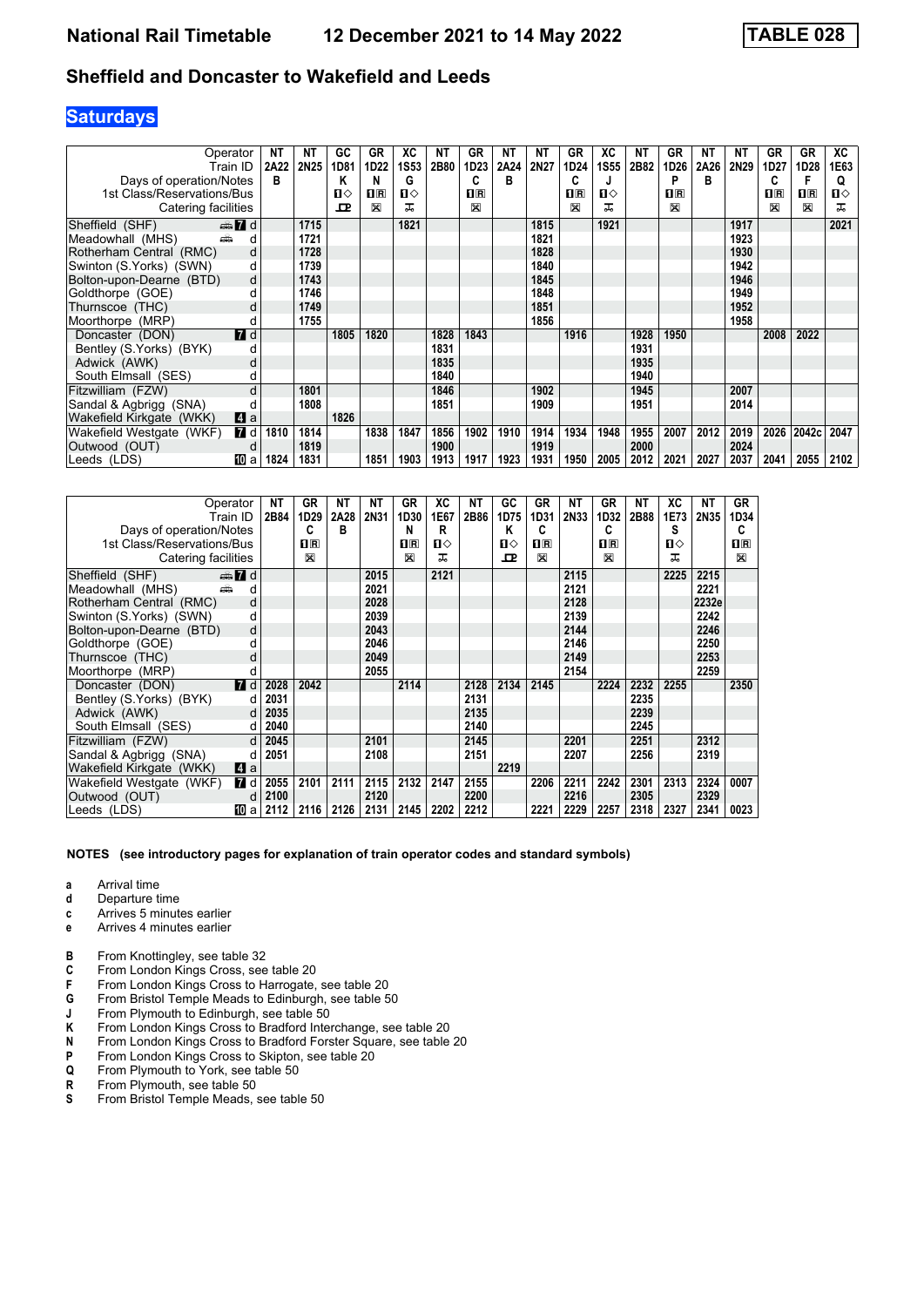### **Sundays**

| Operator                   |                  | NΤ   | NΤ   | ХC   | NΤ   | NΤ   | NΤ          | xс           | ΝT   | GR             | ΝT               | ΝT   | XC          | NΤ   | GR                      | <b>NT</b> | XC          | NΤ   | GR           |
|----------------------------|------------------|------|------|------|------|------|-------------|--------------|------|----------------|------------------|------|-------------|------|-------------------------|-----------|-------------|------|--------------|
| Train ID                   |                  | 2B02 | 2N48 | 1S36 | 2B04 | 2A12 | <b>2N50</b> | <b>1S37</b>  | 2B06 | 1D07           | 2N <sub>52</sub> | 2A14 | <b>1S39</b> | 2B08 | 1D09                    | 2N54      | <b>1S41</b> | 2B10 | 1D11         |
| Days of operation/Notes    |                  |      |      | в    |      | C    |             | D            |      | E              |                  | C    |             |      | A                       |           | G           |      | Е            |
| 1st Class/Reservations/Bus |                  |      |      | Ⅱ♦   |      |      |             | $\mathbf{n}$ |      | $\mathbf{I}$ R |                  |      | Ⅱ♦          |      | $\overline{\mathbf{R}}$ |           | п⇔          |      | $\mathbf{H}$ |
| Catering facilities        |                  |      |      | ᠼ    |      |      |             | ᠼ            |      | X              |                  |      | ᠼ           |      | $\mathbb{X}$            |           | ᅚ           |      | $\mathbb{X}$ |
| Sheffield (SHF)            | $\oplus$ 7 d     |      | 0827 | 0921 |      |      | 0935        | 1021         |      |                | 1030             |      | 1121        |      |                         | 1124      | 1221        |      |              |
| Meadowhall (MHS)<br>añ,    | d                |      | 0833 |      |      |      | 0941        |              |      |                | 1036             |      |             |      |                         | 1133      |             |      |              |
| Rotherham Central (RMC)    | d                |      | 0839 |      |      |      | 0948        |              |      |                | 1042             |      |             |      |                         | 1139      |             |      |              |
| Swinton (S.Yorks) (SWN)    | d                |      | 0847 |      |      |      | 0956        |              |      |                | 1050             |      |             |      |                         | 1153      |             |      |              |
| Bolton-upon-Dearne (BTD)   | d                |      | 0852 |      |      |      | 1000        |              |      |                | 1055             |      |             |      |                         | 1157      |             |      |              |
| Goldthorpe (GOE)           | d                |      | 0854 |      |      |      | 1003        |              |      |                | 1057             |      |             |      |                         | 1200      |             |      |              |
| Thurnscoe (THC)            |                  |      | 0857 |      |      |      | 1006        |              |      |                | 1100             |      |             |      |                         | 1203      |             |      |              |
| Moorthorpe (MRP)           | d                |      | 0902 |      |      |      | 1011        |              |      |                | 1105             |      |             |      |                         | 1208      |             |      |              |
| Doncaster (DON)            | $\blacksquare$ d | 0825 |      |      | 0925 |      |             |              | 1025 | 1052           |                  |      |             | 1125 | 1155                    |           |             | 1225 | 1252         |
| Bentley (S.Yorks) (BYK)    | d                | 0828 |      |      | 0928 |      |             |              | 1028 |                |                  |      |             | 1128 |                         |           |             | 1228 |              |
| Adwick (AWK)               | d                | 0832 |      |      | 0932 |      |             |              | 1032 |                |                  |      |             | 1132 |                         |           |             | 1232 |              |
| South Elmsall (SES)        | d                | 0839 |      |      | 0939 |      |             |              | 1039 |                |                  |      |             | 1139 |                         |           |             | 1239 |              |
| Fitzwilliam (FZW)          | d                | 0845 | 0909 |      | 0945 |      | 1017        |              | 1045 |                | 1112             |      |             | 1145 |                         | 1214      |             | 1245 |              |
| Sandal & Agbrigg (SNA)     | d                | 0851 | 0915 |      | 0951 |      | 1023        |              | 1051 |                | 1118             |      |             | 1151 |                         | 1220      |             | 1251 |              |
| Wakefield Kirkgate (WKK)   | $\blacksquare$ a |      |      |      |      |      |             |              |      |                |                  |      |             |      |                         |           |             |      |              |
| Wakefield Westgate (WKF)   | <b>7</b> d       | 0855 | 0920 | 0947 | 0956 | 1012 | 1028        | 1047         | 1056 | 1109           | 1122             | 1142 | 1147        | 1156 | 1213                    | 1225      | 1247        | 1256 | 1310         |
| Outwood (OUT)              | d                | 0900 | 0925 |      | 1001 |      | 1033        |              | 1101 |                | 1127             |      |             | 1201 |                         | 1230      |             | 1301 |              |
| Leeds (LDS)                | 100 a            | 0912 | 0939 | 1001 | 1013 | 1027 | 1044        | 1102         | 1112 | 1122           | 1142             | 1156 | 1202        | 1212 | 1228                    | 1241      | 1302        | 1312 | 1324         |

| Operator                               |   | ΝT          | GC   | ΝT   | ХC    | NΤ               | <b>GR</b>   | NT          | GR      | XC          | ΝT   | GR           | ΝT          | NΤ   | ХC          | NΤ   | GR          | GR                      | NT    |
|----------------------------------------|---|-------------|------|------|-------|------------------|-------------|-------------|---------|-------------|------|--------------|-------------|------|-------------|------|-------------|-------------------------|-------|
| Train ID                               |   | <b>2N56</b> | 1D91 | 2A16 | 1S43  | 2B <sub>12</sub> | 1D13        | <b>2N58</b> | 1D14    | <b>1S45</b> | 2B14 | 1D15         | <b>2N60</b> | 2A18 | <b>1S47</b> | 2B16 | 1D16        | 1D17                    | 2N62  |
| Days of operation/Notes                |   |             | н    | C    |       |                  | A           |             | А       | Κ           |      | Е            |             | C    |             |      | А           | А                       |       |
| 1st Class/Reservations/Bus             |   |             | п⇔   |      | $\Pi$ |                  | $\Pi$ R     |             | $\Pi$ R | Ⅱ♦          |      | $\mathbf{H}$ |             |      | ்ப          |      | $n_{\rm R}$ | $\overline{\mathbf{H}}$ |       |
| Catering facilities                    |   |             | ᇁ    |      | ᇁ     |                  | $\boxtimes$ |             | X       | ᅚ           |      | X            |             |      | ᅚ           |      | $\boxtimes$ | X                       |       |
| Sheffield (SHF)<br>$\oplus$ 7 d        |   | 1231        |      |      | 1321  |                  |             | 1330        |         | 1421        |      |              | 1431        |      | 1521        |      |             |                         | 1531  |
| هشته<br>Meadowhall (MHS)               | d | 1237        |      |      |       |                  |             | 1336        |         |             |      |              | 1437        |      |             |      |             |                         | 1537  |
| Rotherham Central (RMC)                |   | 1243        |      |      |       |                  |             | 1342        |         |             |      |              | 1443        |      |             |      |             |                         | 1543  |
| Swinton (S.Yorks) (SWN)                | d | 1251        |      |      |       |                  |             | 1350        |         |             |      |              | 1451        |      |             |      |             |                         | 1551  |
| Bolton-upon-Dearne (BTD)               | d | 1255        |      |      |       |                  |             | 1355        |         |             |      |              | 1456        |      |             |      |             |                         | 1556  |
| Goldthorpe (GOE)                       |   | 1258        |      |      |       |                  |             | 1358        |         |             |      |              | 1458        |      |             |      |             |                         | 1558  |
| Thurnscoe (THC)                        |   | 1301        |      |      |       |                  |             | 1401        |         |             |      |              | 1501        |      |             |      |             |                         | 1601  |
| Moorthorpe (MRP)                       |   | 1306        |      |      |       |                  |             | 1406        |         |             |      |              | 1506        |      |             |      |             |                         | 1609c |
| <b>7</b> d<br>Doncaster (DON)          |   |             | 1321 |      |       | 1325             | 1350        |             | 1420    |             | 1425 | 1454         |             |      |             | 1525 | 1536        | 1550                    |       |
| Bentley (S.Yorks) (BYK)                |   |             |      |      |       | 1328             |             |             |         |             | 1428 |              |             |      |             | 1528 |             |                         |       |
| Adwick (AWK)                           | d |             |      |      |       | 1332             |             |             |         |             | 1432 |              |             |      |             | 1532 |             |                         |       |
| South Elmsall (SES)                    |   |             |      |      |       | 1339             |             |             |         |             | 1438 |              |             |      |             | 1538 |             |                         |       |
| Fitzwilliam (FZW)                      | d | 1312        |      |      |       | 1345             |             | 1413        |         |             | 1445 |              | 1513        |      |             | 1545 |             |                         | 1615  |
| Sandal & Agbrigg (SNA)                 |   | 1318        |      |      |       | 1351             |             | 1419        |         |             | 1451 |              | 1519        |      |             | 1551 |             |                         | 1621  |
| Wakefield Kirkgate (WKK)<br>ZI a       |   |             | 1343 |      |       |                  |             |             |         |             |      |              |             |      |             |      |             |                         |       |
| Wakefield Westgate (WKF)<br><b>7</b> d |   | 1323        |      | 1340 | 1347  | 1356             | 1407        | 1423        | 1438    | 1447        | 1456 | 1511         | 1523        | 1542 | 1547        | 1556 | 1601        | 1608                    | 1626  |
| Outwood (OUT)                          |   | 1328        |      |      |       | 1401             |             | 1428        |         |             | 1501 |              | 1528        |      |             | 1601 |             |                         | 1631  |
| 100 a<br>Leeds (LDS)                   |   | 1342        |      | 1354 | 1402  | 1412             | 1423        | 1441        | 1454    | 1502        | 1513 | 1524         | 1544        | 1557 | 1602        | 1613 | 1619        | 1623                    | 1642  |

- **a** Arrival time<br>**d** Departure t
- **d** Departure time
- **c** Arrives 3 minutes earlier
- **A** From London Kings Cross, see table 20<br>**B** To Edinburgh, see table 40
- To Edinburgh, see table 40
- **C** From Knottingley, see table 32<br>**D** From Birmingham New Street t
- **D** From Birmingham New Street to Newcastle, see table 40<br>**E** From London Kings Cross to Harrogate, see table 20
- **E** From London Kings Cross to Harrogate, see table 20<br> **F** From Birmingham New Street to Edinburgh. see table
- **F** From Birmingham New Street to Edinburgh, see table 40<br>**G** From Bristol Temple Meads to Edinburgh, see table 50
- **6** From Bristol Temple Meads to Edinburgh, see table 50 **H** From London Kings Cross to Bradford Interchange, see
- **+** From London Kings Cross to Bradford Interchange, see table 20<br>**4** From Bristol Temple Meads to Glasgow Central, see table 50
- From Bristol Temple Meads to Glasgow Central, see table 50
- **K** From Plymouth to Aberdeen, see table 50<br>**L** From Plymouth to Glasgow Central, see ta
- From Plymouth to Glasgow Central, see table 50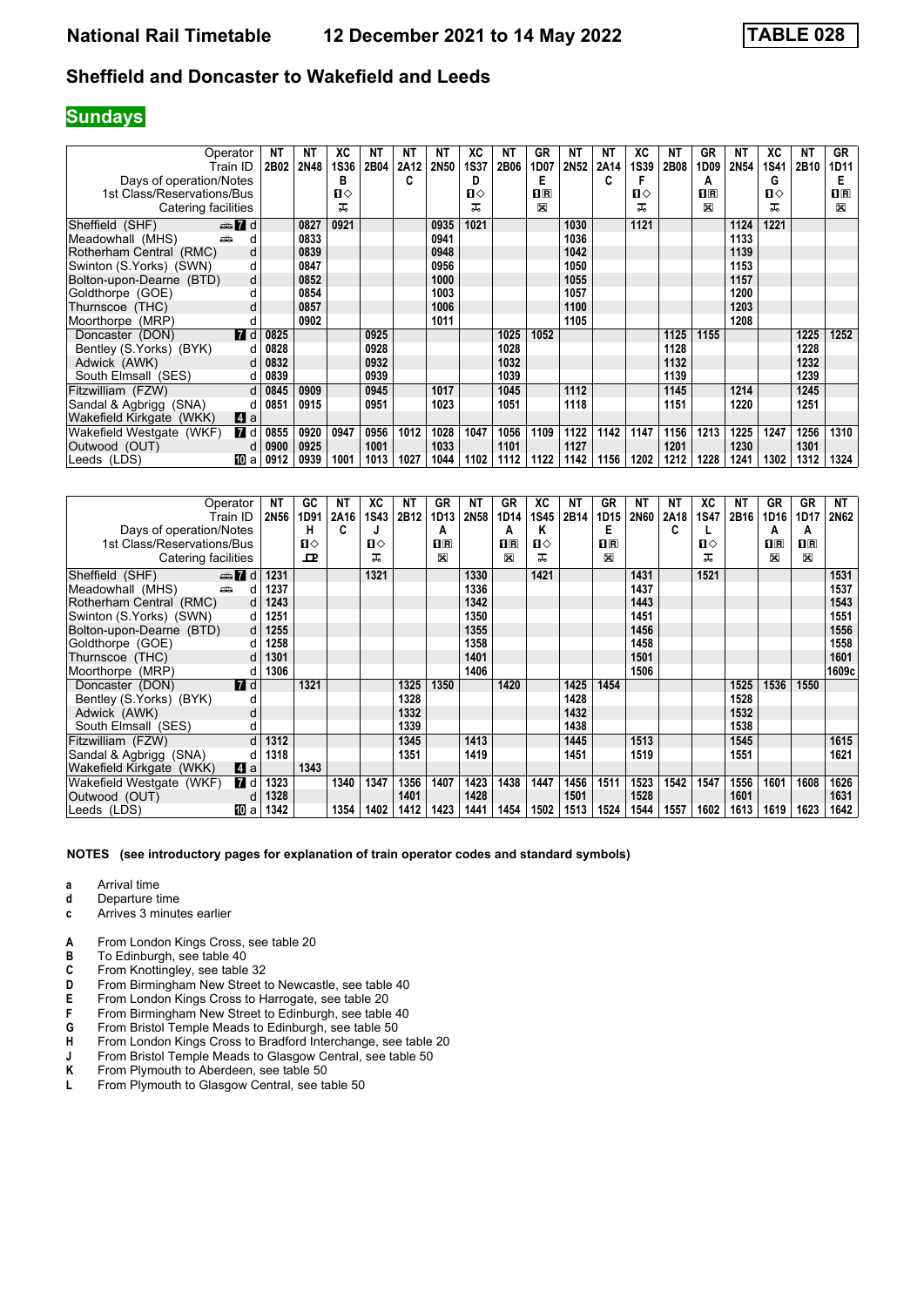### **Sundays**

| Operator                               | NΤ    | XC           | NΤ   | <b>GR</b>          | NΤ          | ХC          | GC           | ΝT   | ΝT   | GR               | ΝT          | GR                      | ХC          | NΤ   | GR           | NT          | ΝT          | GR           |
|----------------------------------------|-------|--------------|------|--------------------|-------------|-------------|--------------|------|------|------------------|-------------|-------------------------|-------------|------|--------------|-------------|-------------|--------------|
| Train ID                               | 2Y00  | <b>1S49</b>  | 2B18 | 1D19               | <b>2N64</b> | <b>1S51</b> | 1D93         | 2A20 | 2B20 | 1D <sub>21</sub> | <b>2N66</b> | 1D22                    | <b>1S53</b> | 2B22 | 1D23         | <b>2N68</b> | <b>2Y04</b> | 1D24         |
| Days of operation/Notes                | M     | N            |      | Е                  |             | P           | н            | C    |      | A                |             | А                       | G           |      | Е            |             | Q           | А            |
| 1st Class/Reservations/Bus             |       | $\mathbf{u}$ |      | $\Pi$ <sub>R</sub> |             | п⇔          | $\mathbf{u}$ |      |      | $\Pi$ R          |             | $\overline{\mathbf{B}}$ | п⇔          |      | $\mathbf{H}$ |             |             | $\mathbf{H}$ |
| Catering facilities                    |       |              |      | ⊠                  |             | ᅚ           | ᇁ            |      |      | ⊠                |             | X                       | ᅚ           |      | X            |             |             | $\mathbb{X}$ |
| $\oplus$ 7 d<br>Sheffield (SHF)        | 1614  | 1621         |      |                    | 1631        | 1721        |              |      |      |                  | 1730        |                         | 1821        |      |              | 1831        | 1900        |              |
| Meadowhall (MHS)<br>and a<br>d         | 1620  |              |      |                    | 1637        |             |              |      |      |                  | 1736        |                         |             |      |              | 1837        | 1906        |              |
| Rotherham Central (RMC)<br>d           | 1629  |              |      |                    | 1643        |             |              |      |      |                  | 1742        |                         |             |      |              | 1843        | 1912        |              |
| Swinton (S.Yorks) (SWN)<br>d           | 1639  |              |      |                    | 1651        |             |              |      |      |                  | 1752        |                         |             |      |              | 1851        | 1920        |              |
| Bolton-upon-Dearne (BTD)<br>d          | 1643  |              |      |                    | 1656        |             |              |      |      |                  | 1757        |                         |             |      |              | 1856        |             |              |
| Goldthorpe (GOE)<br><sub>d</sub>       | 1646  |              |      |                    | 1658        |             |              |      |      |                  | 1800        |                         |             |      |              | 1858        |             |              |
| Thurnscoe (THC)<br>d                   | 1649  |              |      |                    | 1701        |             |              |      |      |                  | 1803        |                         |             |      |              | 1901        |             |              |
| Moorthorpe (MRP)<br>d                  | 1654a |              |      |                    | 1708        |             |              |      |      |                  | 1808        |                         |             |      |              | 1906        | 1929a       |              |
| <b>7</b> d<br>Doncaster (DON)          |       |              | 1625 | 1658               |             |             | 1722         |      | 1725 | 1752             |             | 1821                    |             | 1825 | 1848         |             |             | 1916         |
| Bentley (S.Yorks) (BYK)<br>d           |       |              | 1628 |                    |             |             |              |      | 1728 |                  |             |                         |             | 1828 |              |             |             |              |
| Adwick (AWK)<br>d                      |       |              | 1632 |                    |             |             |              |      | 1732 |                  |             |                         |             | 1832 |              |             |             |              |
| South Elmsall (SES)<br>d               |       |              | 1639 |                    |             |             |              |      | 1738 |                  |             |                         |             | 1838 |              |             |             |              |
| Fitzwilliam (FZW)<br>d                 |       |              | 1645 |                    | 1714        |             |              |      | 1744 |                  | 1814        |                         |             | 1844 |              | 1913        |             |              |
| Sandal & Agbrigg (SNA)                 |       |              | 1651 |                    | 1720        |             |              |      | 1750 |                  | 1820        |                         |             | 1850 |              | 1919        |             |              |
| Wakefield Kirkgate (WKK)<br>ZI a       |       |              |      |                    |             |             | 1748         |      |      |                  |             |                         |             |      |              |             |             |              |
| <b>7</b> d<br>Wakefield Westgate (WKF) |       | 1647         | 1656 | 1715               | 1725        | 1747        |              | 1751 | 1755 | 1810             | 1825        | 1839                    | 1847        | 1855 | 1905         | 1923        |             | 1934         |
| Outwood (OUT)<br>d                     |       |              | 1701 |                    | 1730        |             |              |      | 1759 |                  | 1830        |                         |             | 1900 |              | 1929        |             |              |
| III a<br>Leeds (LDS)                   |       | 1702         | 1713 | 1728               | 1743        | 1802        |              | 1805 | 1813 | 1826             | 1843        | 1855                    | 1902        | 1911 | 1919         | 1943        |             | 1949         |

|                            | Operator         | NΤ   | ХC           | NΤ   | GR      | NΤ   | GR   | XC           | NΤ   | GC   | GR           | NΤ    | GC   | GR                      | <b>NT</b> | XC   | NT.  | GR             | NT   |
|----------------------------|------------------|------|--------------|------|---------|------|------|--------------|------|------|--------------|-------|------|-------------------------|-----------|------|------|----------------|------|
|                            | Train ID         | 2A22 | <b>1S55</b>  | 2B24 | 1D26    | 2N70 | 1D28 | 1E63         | 2B26 | 1D81 | 1D29         | 2N72  | 1D95 | 1D30                    | 2A24      | 1E67 | 2B28 | 1D31           | 2N74 |
| Days of operation/Notes    |                  | C    | P            |      | E       |      | R    | s            |      | н    | Α            |       | н    |                         | C         | U    |      | А              |      |
| 1st Class/Reservations/Bus |                  |      | $\mathbf{u}$ |      | $\Pi$ R |      | nR   | $\mathbf{u}$ |      | Ⅱ◇   | $\mathbf{H}$ |       | П⇔   | $\overline{\mathbf{B}}$ |           | Ⅱ◇   |      | $\mathbf{H}$ R |      |
| Catering facilities        |                  |      | ᅚ            |      | X       |      | ⊠    | ᅚ            |      | ᇁ    | X            |       | ᇁ    | X                       |           | ᅚ    |      | X              |      |
| Sheffield (SHF)            | $\oplus$ 7 d     |      | 1921         |      |         | 1931 |      | 2023         |      |      |              | 2031  |      |                         |           | 2121 |      |                | 2131 |
| añ,<br>Meadowhall (MHS)    | d                |      |              |      |         | 1937 |      |              |      |      |              | 2037  |      |                         |           |      |      |                | 2137 |
| Rotherham Central (RMC)    | d                |      |              |      |         | 1943 |      |              |      |      |              | 2047e |      |                         |           |      |      |                | 2144 |
| Swinton (S.Yorks) (SWN)    | d                |      |              |      |         | 1951 |      |              |      |      |              | 2055  |      |                         |           |      |      |                | 2155 |
| Bolton-upon-Dearne (BTD)   | d                |      |              |      |         | 1956 |      |              |      |      |              | 2100  |      |                         |           |      |      |                | 2159 |
| Goldthorpe (GOE)           | d                |      |              |      |         | 1958 |      |              |      |      |              | 2102  |      |                         |           |      |      |                | 2202 |
| Thurnscoe (THC)            |                  |      |              |      |         | 2001 |      |              |      |      |              | 2105  |      |                         |           |      |      |                | 2205 |
| Moorthorpe (MRP)           | d                |      |              |      |         | 2006 |      |              |      |      |              | 2110  |      |                         |           |      |      |                | 2210 |
| Doncaster (DON)            | $\blacksquare$ d |      |              | 1929 | 1949    |      | 2020 |              | 2025 | 2039 | 2044         |       | 2100 | 2121                    |           |      | 2125 | 2149           |      |
| Bentley (S.Yorks) (BYK)    |                  |      |              | 1932 |         |      |      |              | 2028 |      |              |       |      |                         |           |      | 2128 |                |      |
| Adwick (AWK)               | d                |      |              | 1936 |         |      |      |              | 2032 |      |              |       |      |                         |           |      | 2132 |                |      |
| South Elmsall (SES)        | d                |      |              | 1942 |         |      |      |              | 2039 |      |              |       |      |                         |           |      | 2139 |                |      |
| Fitzwilliam (FZW)          |                  |      |              | 1947 |         | 2013 |      |              | 2046 |      |              | 2118  |      |                         |           |      | 2146 |                | 2216 |
| Sandal & Agbrigg (SNA)     |                  |      |              | 1953 |         | 2019 |      |              | 2052 |      |              | 2124  |      |                         |           |      | 2151 |                | 2222 |
| Wakefield Kirkgate (WKK)   | Zi a             |      |              |      |         |      |      |              |      | 2100 |              |       | 2123 |                         |           |      |      |                |      |
| Wakefield Westgate (WKF)   | <b>7</b> d       | 1942 | 1947         | 1957 | 2008    | 2025 | 2039 | 2049         | 2056 |      | 2103         | 2128  |      | 2139                    | 2143      | 2147 | 2156 | 2207           | 2227 |
| Outwood (OUT)              | d                |      |              | 2002 |         | 2030 |      |              | 2101 |      |              | 2133  |      |                         |           |      | 2200 |                | 2232 |
| Leeds (LDS)                | III a            | 1956 | 2002         | 2014 | 2021    | 2045 | 2053 | 2103         | 2113 |      | 2119         | 2145  |      | 2152                    | 2157      | 2202 | 2212 | 2222           | 2244 |

- **a** Arrival time<br>**d** Departure to
- **d** Departure time
- **e** Arrives 4 minutes earlier
- **A** From London Kings Cross, see table 20<br>**C** From Knottingley, see table 32
- From Knottingley, see table 32
- **E** From London Kings Cross to Harrogate, see table 20<br>**G** From Bristol Temple Meads to Edinburgh, see table 5
- 
- **6** From Bristol Temple Meads to Edinburgh, see table 50<br>**\*\*\*** From London Kings Cross to Bradford Interchange, see **M**<br>**M** Until 9 January to York, see table 30. From 16 January From London Kings Cross to Bradford Interchange, see table 20
- **M** Until 9 January to York, see table 30. From 16 January terminates Moorthorpe<br>**N** From Penzance to Newcastle, see table 50
- **N** From Penzance to Newcastle, see table 50<br>**P** From Plymouth to Edinburgh, see table 50
- **P** From Plymouth to Edinburgh, see table 50<br>**Q** To York, see table 30
- To York, see table 30
- **R** From London Kings Cross to Skipton, see table 20<br>**S** From Bristol Temple Meads to York, see table 50
- **6** From Bristol Temple Meads to York, see table 50<br>**T** From London Kings Cross to Bradford Forster Sq
- **T** From London Kings Cross to Bradford Forster Square, see table 20<br>**U** From Plymouth see table 50
- From Plymouth, see table 50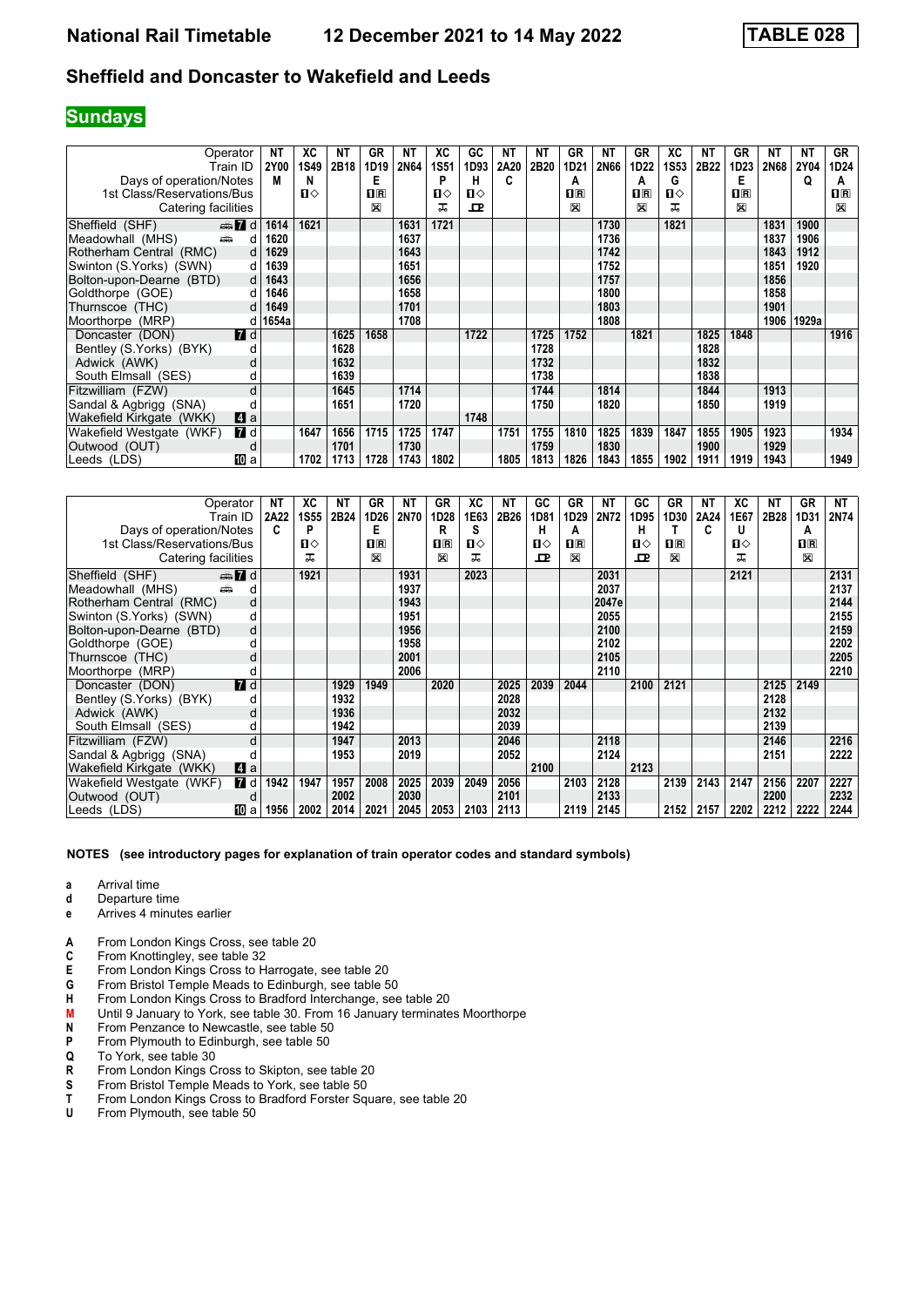# **Sundays**

| Days of operation/Notes<br>1st Class/Reservations/Bus<br>Catering facilities | Operator<br>Train ID | GR<br>1D32<br>A<br>$\mathbf{I}$ R<br>X | XC<br>1E73<br>v<br>п⇔<br>ᅚ | NΤ<br>2B30 | GR<br>1D33<br>A<br>$\mathbf{H}$ R<br>X | NΤ<br>2N76 | ХC<br>1E75<br>U<br>п⇔<br>ᅚ | GR<br>1D34<br>A<br>0 R<br>X |
|------------------------------------------------------------------------------|----------------------|----------------------------------------|----------------------------|------------|----------------------------------------|------------|----------------------------|-----------------------------|
| Sheffield (SHF)                                                              | $\Rightarrow$ 7 d    |                                        | 2221                       |            |                                        | 2232       | 2321                       |                             |
| Meadowhall (MHS)                                                             | añ.<br>d             |                                        |                            |            |                                        | 2238       |                            |                             |
| Rotherham Central (RMC)                                                      | d                    |                                        |                            |            |                                        | 2244       |                            |                             |
| Swinton (S.Yorks) (SWN)                                                      | d                    |                                        |                            |            |                                        | 2253       |                            |                             |
| Bolton-upon-Dearne (BTD)                                                     | d                    |                                        |                            |            |                                        | 2257       |                            |                             |
| Goldthorpe (GOE)                                                             | d                    |                                        |                            |            |                                        | 2300       |                            |                             |
| Thurnscoe (THC)                                                              | d                    |                                        |                            |            |                                        | 2303       |                            |                             |
| Moorthorpe (MRP)                                                             | d                    |                                        |                            |            |                                        | 2308       |                            |                             |
| Doncaster (DON)                                                              | <b>7</b> d           | 2225                                   |                            | 2229       | 2250                                   |            |                            | 2337                        |
| Bentley (S.Yorks) (BYK)                                                      | d                    |                                        |                            | 2232       |                                        |            |                            |                             |
| Adwick (AWK)                                                                 | d                    |                                        |                            | 2236       |                                        |            |                            |                             |
| South Elmsall (SES)                                                          | d                    |                                        |                            | 2242       |                                        |            |                            |                             |
| Fitzwilliam (FZW)                                                            | d                    |                                        |                            | 2247       |                                        | 2314       |                            |                             |
| Sandal & Agbrigg (SNA)                                                       | d                    |                                        |                            | 2253       |                                        | 2320       |                            |                             |
| Wakefield Kirkgate (WKK)                                                     | 41 a                 |                                        |                            |            |                                        |            |                            |                             |
| Wakefield Westgate (WKF)                                                     | <b>7</b> d           | 2243                                   | 2249                       | 2257       | 2310                                   | 2325       |                            | 2359                        |
| Outwood (OUT)                                                                | d                    |                                        |                            | 2302       |                                        | 2330       |                            |                             |
| Leeds (LDS)                                                                  | 10<br>a              | 2258                                   | 2303                       | 2314       | 2326                                   | 2343       | 0012                       | 0014                        |

- **a** Arrival time<br>**d** Departure t
- **d** Departure time
- **A** From London Kings Cross, see table 20
- **8** From Plymouth, see table 50
- **V** From Bristol Temple Meads, see table 50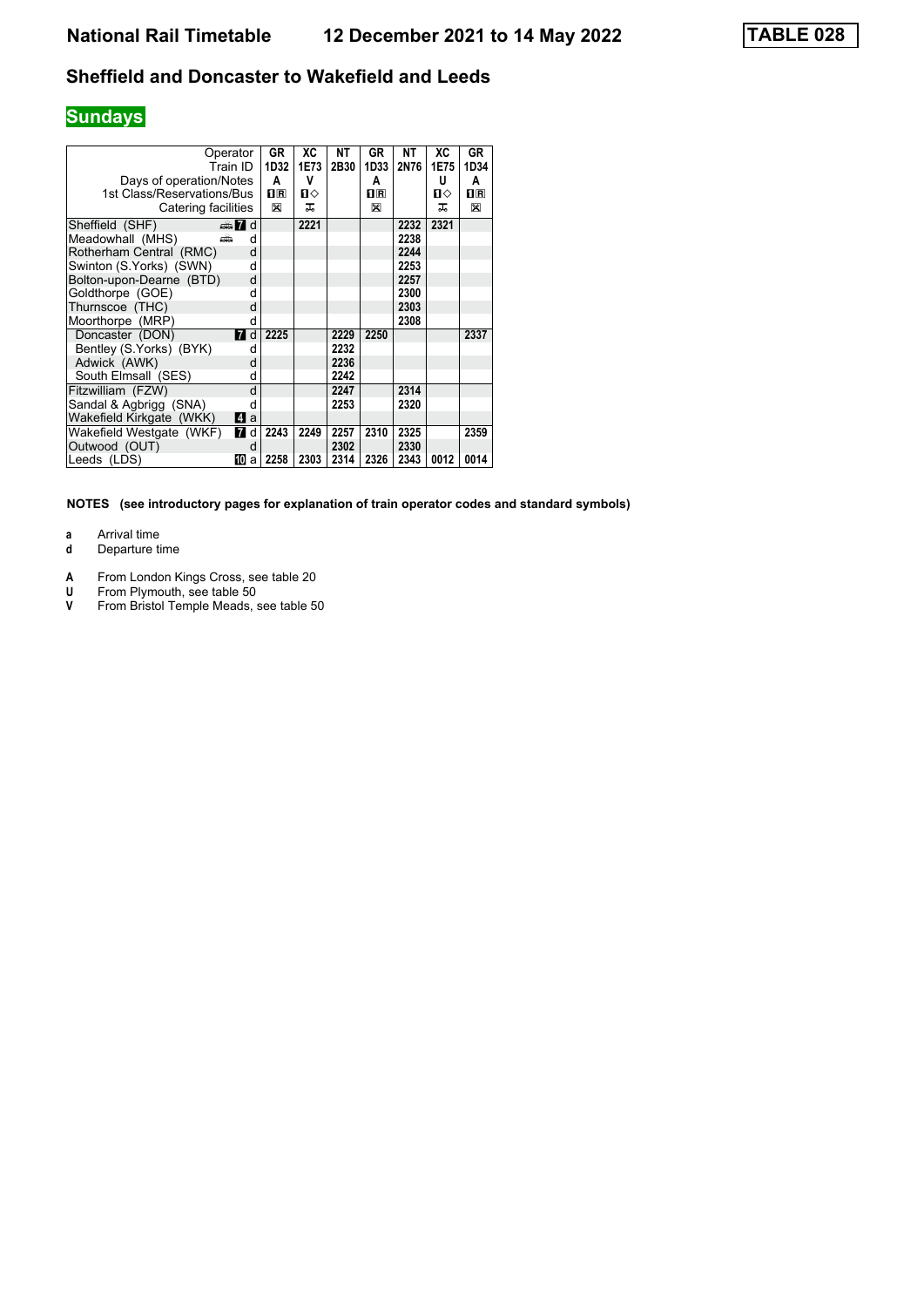### **Mondays to Fridays**

|                            | Operator         | GR             | NΤ    | GR                 | NΤ          | <b>GR</b>               | ХC          | ΝT    | ΝT   | GR      | ΝT          | GR             | ХC   | GR             | NΤ   | GR             | GC   | ΝT          | XC           |
|----------------------------|------------------|----------------|-------|--------------------|-------------|-------------------------|-------------|-------|------|---------|-------------|----------------|------|----------------|------|----------------|------|-------------|--------------|
|                            | Train ID         | 1A01           | 2A01  | 1A02               | <b>2N00</b> | 1A04                    | <b>1V44</b> | 2A03  | 2B03 | 1A06    | <b>2N02</b> | 1A07           | 1V46 | 1A09           | 2B05 | 1A13           | 1A59 | <b>2N04</b> | 1V48         |
| Days of operation/Notes    |                  | А              | в     | A                  |             | А                       | C           | в     |      | A       |             | D              | Е    | A              |      |                | G    |             | н            |
| 1st Class/Reservations/Bus |                  | $\mathbf{H}$ R |       | $\Pi$ <sub>R</sub> |             | $\overline{\mathbf{R}}$ | п⇔          |       |      | $\Pi$ R |             | $\mathbf{H}$ R | п⇔   | $\mathbf{1}$ R |      | $\mathbf{H}$ R | п⇔   |             | $\mathbf{u}$ |
| Catering facilities        |                  | $\boxtimes$    |       | ⊠                  |             | ⊠                       | ᠼ           |       |      | X       |             | X              |      | ⊠              |      | X              | ᇁ    |             | ᅚ            |
| Leeds (LDS)                | <b>IDI</b> d     | 0505           | 0524  | 0530               | 0534        | 0605                    | 0611        | 0615  | 0625 | 0640    | 0647        | 0700           | 0710 | 0715           | 0722 | 0741           |      | 0748        | 0811         |
| Outwood (OUT)              | a                |                |       |                    | 0545        |                         |             |       | 0633 |         | 0658        |                |      |                | 0731 |                |      | 0759        |              |
| Wakefield Westgate (WKF)   | <b>7</b> d       | 0518           | 0537a | 0543               | 0550        | 0618                    | 0623        | 0628a | 0637 | 0653    |             | 0702 0711a     | 0723 | 0728           | 0735 | 0754           |      | 0803        | 0823         |
| Wakefield Kirkgate (WKK)   | 4 d              |                |       |                    |             |                         |             |       |      |         |             |                |      |                |      |                | 0745 |             |              |
| Sandal & Agbrigg (SNA)     | d                |                |       |                    | 0553        |                         |             |       | 0640 |         | 0706        |                |      |                | 0739 |                |      | 0807        |              |
| Fitzwilliam (FZW)          | d                |                |       |                    | 0601        |                         |             |       | 0646 |         | 0713        |                |      |                | 0745 |                |      | 0814        |              |
| South Elmsall (SES)        | d                |                |       |                    |             |                         |             |       | 0652 |         |             |                |      |                | 0750 |                |      |             |              |
| Adwick (AWK)               |                  |                |       |                    |             |                         |             |       | 0658 |         |             |                |      |                | 0756 |                |      |             |              |
| Bentley (S.Yorks) (BYK)    | d                |                |       |                    |             |                         |             |       | 0702 |         |             |                |      |                | 0800 |                |      |             |              |
| Doncaster (DON)            | $\mathbf{z}$ a   | 0535           |       | 0600               |             | 0635                    |             |       | 0708 | 0712    |             |                |      | 0746           | 0807 | 0812           | 0829 |             |              |
| Moorthorpe (MRP)           | d                |                |       |                    | 0615f       |                         |             |       |      |         | 0719        |                |      |                |      |                |      | 0820        |              |
| Thurnscoe (THC)            |                  |                |       |                    | 0621        |                         |             |       |      |         | 0725        |                |      |                |      |                |      | 0826        |              |
| Goldthorpe (GOE)           | d                |                |       |                    | 0623        |                         |             |       |      |         | 0727        |                |      |                |      |                |      | 0829        |              |
| Bolton-upon-Dearne (BTD)   | d                |                |       |                    | 0626        |                         |             |       |      |         | 0730        |                |      |                |      |                |      | 0832        |              |
| Swinton (S.Yorks) (SWN)    | d                |                |       |                    | 0630        |                         |             |       |      |         | 0734        |                |      |                |      |                |      | 0836        |              |
| Rotherham Central (RMC)    | d                |                |       |                    | 0639        |                         |             |       |      |         | 0744        |                |      |                |      |                |      | 0845        |              |
| Meadowhall (MHS)           | پېښ<br>d         |                |       |                    | 0649        |                         |             |       |      |         | 0750        |                |      |                |      |                |      | 0851        |              |
| Sheffield (SHF)            | <del>⊯</del> 7aa |                |       |                    | 0700        |                         | 0651        |       |      |         | 0758        |                | 0750 |                |      |                |      | 0901        | 0854         |

|                            | Operator        | GR           | NΤ   | ΝT    | GR      | ΝT          | XC   | GC   | GR             | NT   | ΝT    | GR          | ΝT          | ΝT          | ХC   | GR      | NΤ   | ΝT    | GR          |
|----------------------------|-----------------|--------------|------|-------|---------|-------------|------|------|----------------|------|-------|-------------|-------------|-------------|------|---------|------|-------|-------------|
|                            | Train ID        | 1A15         | 2B07 | 2A07  | 1A18    | <b>2N06</b> | 1V50 | 1A70 | 1A19           | 2B09 | 2A09  | 1A20        | <b>2Y87</b> | <b>2N08</b> | 1V52 | 1A22    | 2B11 | 2A11  | 1A25        |
| Days of operation/Notes    |                 | J            |      | в     | A       |             | Κ    | G    | D              |      | в     | А           |             |             | Κ    |         |      | в     | А           |
| 1st Class/Reservations/Bus |                 | $n_{\rm{R}}$ |      |       | $\Pi$ R |             | п⇔   | ப⇔   | $\mathbf{H}$ R |      |       | $n_{\rm R}$ |             |             | ப⇔   | $\Pi$ R |      |       | $n_{\rm R}$ |
| Catering facilities        |                 | $\boxtimes$  |      |       | ⊠       |             | ᠼ    | ᇁ    | X              |      |       | ⊠           |             |             | ᅚ    | ⊠       |      |       | X           |
| Leeds (LDS)                | <b>M</b> d      | 0815         | 0822 | 0829  | 0846    | 0848        | 0911 |      | 0915           | 0921 | 0929  | 0945        |             | 0948        | 1011 | 1015    | 1021 | 1029  | 1045        |
| Outwood (OUT)              | d               |              | 0831 |       |         | 0900        |      |      |                | 0930 |       |             |             | 0959        |      |         | 1030 |       |             |
| Wakefield Westgate (WKF)   | <b>7</b> d      | 0830         | 0835 | 0842a | 0858    | 0904        | 0923 |      | 0929           | 0934 | 0942a | 0958        |             | 1003        | 1023 | 1028    | 1034 | 1042a | 1058        |
| Wakefield Kirkgate (WKK)   | ZI d            |              |      |       |         |             |      | 0856 |                |      |       |             |             |             |      |         |      |       |             |
| Sandal & Agbrigg (SNA)     | d               |              | 0839 |       |         | 0908        |      |      |                | 0938 |       |             |             | 1007        |      |         | 1038 |       |             |
| Fitzwilliam (FZW)          | d               |              | 0846 |       |         | 0915        |      |      |                | 0945 |       |             |             | 1014        |      |         | 1045 |       |             |
| South Elmsall (SES)        | d               |              | 0851 |       |         |             |      |      |                | 0950 |       |             |             |             |      |         | 1050 |       |             |
| Adwick (AWK)               |                 |              | 0857 |       |         |             |      |      |                | 0956 |       |             |             |             |      |         | 1056 |       |             |
| Bentley (S.Yorks) (BYK)    | d               |              | 0901 |       |         |             |      |      |                | 1000 |       |             |             |             |      |         | 1100 |       |             |
| Doncaster (DON)            | <b>7</b> a      | 0847         | 0907 |       | 0916    |             |      | 0923 | 0946           | 1006 |       | 1016        |             |             |      | 1045    | 1106 |       | 1115        |
| Moorthorpe (MRP)           | d               |              |      |       |         | 0921        |      |      |                |      |       |             | 0957        | 1020        |      |         |      |       |             |
| Thurnscoe (THC)            |                 |              |      |       |         | 0927        |      |      |                |      |       |             |             | 1026        |      |         |      |       |             |
| Goldthorpe (GOE)           | d               |              |      |       |         | 0930        |      |      |                |      |       |             |             | 1029        |      |         |      |       |             |
| Bolton-upon-Dearne (BTD)   | d               |              |      |       |         | 0933        |      |      |                |      |       |             |             | 1032        |      |         |      |       |             |
| Swinton (S.Yorks) (SWN)    | d               |              |      |       |         | 0937        |      |      |                |      |       |             | 1011e       | 1036        |      |         |      |       |             |
| Rotherham Central (RMC)    | d               |              |      |       |         | 0945        |      |      |                |      |       |             | 1019        | 1045        |      |         |      |       |             |
| Meadowhall (MHS)           | پپه<br>d        |              |      |       |         | 0951        |      |      |                |      |       |             | 1025        | 1051        |      |         |      |       |             |
| Sheffield (SHF)            | <del>⊯</del> ∎a |              |      |       |         | 1001        | 0954 |      |                |      |       |             | 1032        | 1101        | 1054 |         |      |       |             |

- **a** Arrival time<br>**d** Departure t
- **d** Departure time
- **e** Arrives 4 minutes earlier<br>**f** Arrives 3 minutes earlier
- **f** Arrives 3 minutes earlier
- **A** To London Kings Cross, see table 20
- **B** To Knottingley, see table 32<br>**C** To Plymouth, see table 50
- **C** To Plymouth, see table 50<br>**D** From Bradford Forster Squ
- **D** From Bradford Forster Square to London Kings Cross, see table 20<br>**E** From York to Plymouth. see table 50
- 
- **E** From York to Plymouth, see table 50<br>**F** From Skipton to London Kings Cross
- **F** From Skipton to London Kings Cross, see table 20<br>**G** From Bradford Interchange to London Kings Cross **6** From Bradford Interchange to London Kings Cross, see table 20<br>**H** From Newcastle to Bristol Temple Meads, see table 50
- From Newcastle to Bristol Temple Meads, see table 50
- **J** From Harrogate to London Kings Cross, see table 20<br>**K** From Edinburgh to Plymouth, see table 50
- **K** From Edinburgh to Plymouth, see table 50<br>**L** From York, see table 30
- **From York, see table 30**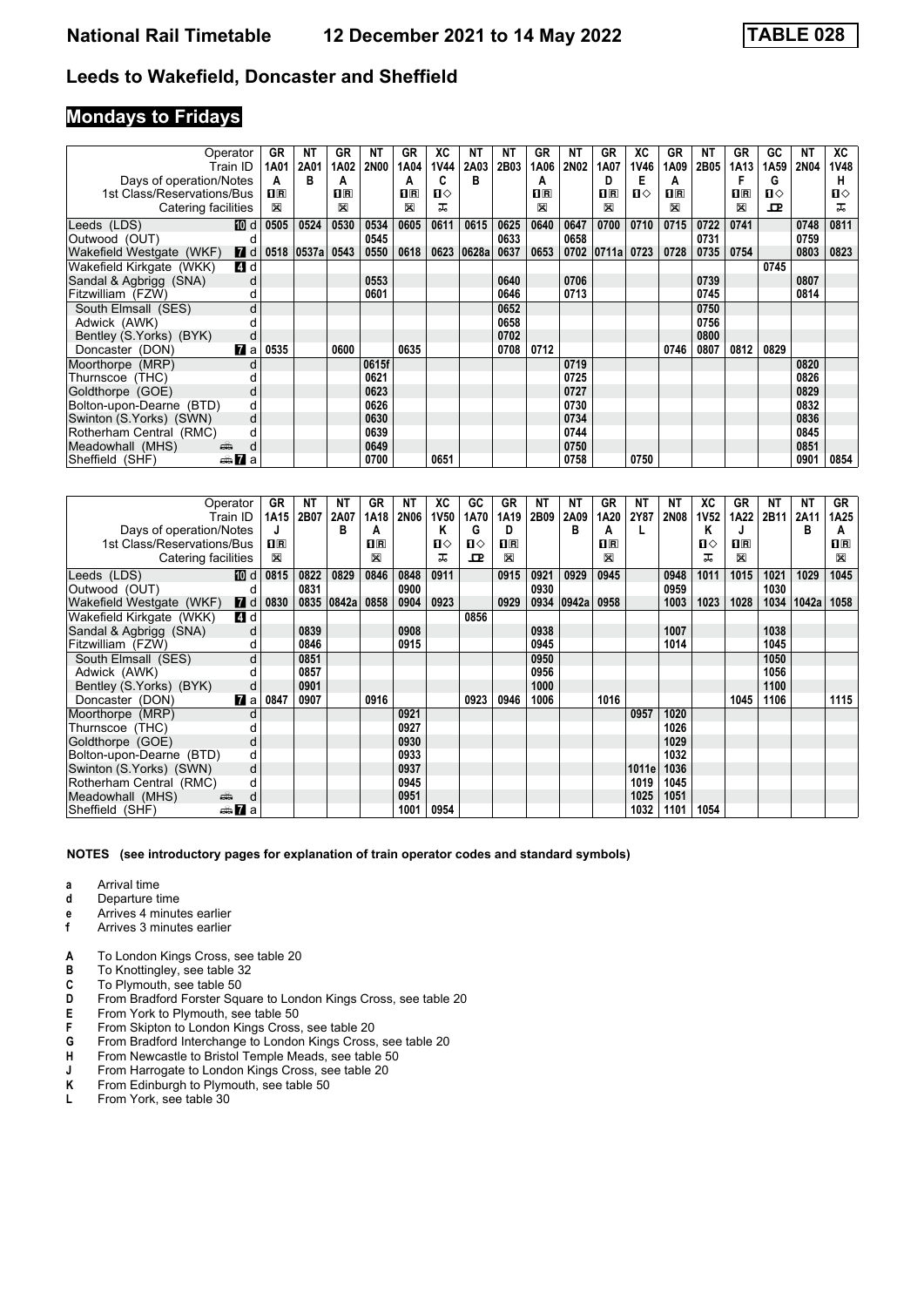## **Mondays to Fridays**

|                            | Operator                                                                                                                                                                                                                           | NT          | XC           | GR   | GC           | NΤ   | NΤ    | GR      | ΝT   | ХC          | GR   | <b>NT</b> | NΤ    | GR      | NΤ               | ХC          | GR          | NT   | NT    |
|----------------------------|------------------------------------------------------------------------------------------------------------------------------------------------------------------------------------------------------------------------------------|-------------|--------------|------|--------------|------|-------|---------|------|-------------|------|-----------|-------|---------|------------------|-------------|-------------|------|-------|
|                            | Train ID                                                                                                                                                                                                                           | <b>2N10</b> | <b>1V54</b>  | 1A26 | 1A63         | 2B13 | 2A13  | 1A28    | 2N12 | <b>1V56</b> | 1A29 | 2B15      | 2A15  | 1A30    | 2N <sub>14</sub> | <b>1V58</b> | 1A31        | 2B17 | 2A17  |
| Days of operation/Notes    |                                                                                                                                                                                                                                    |             | М            | A    | G            |      | в     | A       |      | N           |      |           | в     | A       |                  | P           |             |      | в     |
| 1st Class/Reservations/Bus |                                                                                                                                                                                                                                    |             | $\mathbf{u}$ | nR   | $\mathbf{u}$ |      |       | $\Pi$ R |      | п⇔          | nR   |           |       | $\Pi$ R |                  | ப⇔          | $\Pi$ R     |      |       |
| Catering facilities        |                                                                                                                                                                                                                                    |             | ᅚ            | X    | ᇁ            |      |       | ⊠       |      |             | ⊠    |           |       | X       |                  |             | $\boxtimes$ |      |       |
| Leeds (LDS)                | [10] d                                                                                                                                                                                                                             | 1048        | 1111         | 1115 |              | 1121 | 1129  | 1145    | 1148 | 1211        | 1215 | 1221      | 1229  | 1245    | 1248             | 1311        | 1315        | 1321 | 1329  |
| Outwood (OUT)              | d                                                                                                                                                                                                                                  | 1059        |              |      |              | 1130 |       |         | 1159 |             |      | 1230      |       |         | 1259             |             |             | 1330 |       |
| Wakefield Westgate (WKF)   | $I$ d                                                                                                                                                                                                                              | 1103        | 1123         | 1128 |              | 1134 | 1142a | 1158    | 1203 | 1223        | 1228 | 1234      | 1242a | 1258    | 1303             | 1323        | 1328        | 1334 | 1342a |
| Wakefield Kirkgate (WKK)   | 4 d                                                                                                                                                                                                                                |             |              |      | 1114         |      |       |         |      |             |      |           |       |         |                  |             |             |      |       |
| Sandal & Agbrigg (SNA)     | d                                                                                                                                                                                                                                  | 1107        |              |      |              | 1138 |       |         | 1207 |             |      | 1238      |       |         | 1307             |             |             | 1338 |       |
| Fitzwilliam (FZW)          | d                                                                                                                                                                                                                                  | 1114        |              |      |              | 1144 |       |         | 1214 |             |      | 1244      |       |         | 1314             |             |             | 1344 |       |
| South Elmsall (SES)        | d                                                                                                                                                                                                                                  |             |              |      |              | 1150 |       |         |      |             |      | 1250      |       |         |                  |             |             | 1350 |       |
| Adwick (AWK)               |                                                                                                                                                                                                                                    |             |              |      |              | 1156 |       |         |      |             |      | 1256      |       |         |                  |             |             | 1356 |       |
| Bentley (S. Yorks) (BYK)   | d                                                                                                                                                                                                                                  |             |              |      |              | 1200 |       |         |      |             |      | 1300      |       |         |                  |             |             | 1400 |       |
| Doncaster (DON)            | $\mathbf{z}$ a                                                                                                                                                                                                                     |             |              | 1145 | 1200         | 1206 |       | 1215    |      |             | 1245 | 1306      |       | 1316    |                  |             | 1345        | 1406 |       |
| Moorthorpe (MRP)           | d                                                                                                                                                                                                                                  | 1120        |              |      |              |      |       |         | 1220 |             |      |           |       |         | 1320             |             |             |      |       |
| Thurnscoe (THC)            | d                                                                                                                                                                                                                                  | 1126        |              |      |              |      |       |         | 1226 |             |      |           |       |         | 1326             |             |             |      |       |
| Goldthorpe (GOE)           | d                                                                                                                                                                                                                                  | 1129        |              |      |              |      |       |         | 1229 |             |      |           |       |         | 1329             |             |             |      |       |
| Bolton-upon-Dearne (BTD)   | d                                                                                                                                                                                                                                  | 1132        |              |      |              |      |       |         | 1232 |             |      |           |       |         | 1332             |             |             |      |       |
| Swinton (S.Yorks) (SWN)    | d                                                                                                                                                                                                                                  | 1136        |              |      |              |      |       |         | 1236 |             |      |           |       |         | 1336             |             |             |      |       |
| Rotherham Central (RMC)    | d                                                                                                                                                                                                                                  | 1144        |              |      |              |      |       |         | 1245 |             |      |           |       |         | 1345             |             |             |      |       |
| Meadowhall (MHS)           | and the second second second second the second second second second second second second second second second second second second second second second second second second second second second second second second second<br>d | 1151        |              |      |              |      |       |         | 1251 |             |      |           |       |         | 1351             |             |             |      |       |
| Sheffield (SHF)            | dan 7a                                                                                                                                                                                                                             | 1201        | 1153         |      |              |      |       |         | 1300 | 1254        |      |           |       |         | 1401             | 1353        |             |      |       |

|                            | Operator             | GR          | NΤ   | ΝT          | ХC   | GR             | ΝT   | ΝT    | GR             | NT          | ХC          | GR      | ΝT   | NΤ    | GC   | GR          | NΤ   | XC          | GR           |
|----------------------------|----------------------|-------------|------|-------------|------|----------------|------|-------|----------------|-------------|-------------|---------|------|-------|------|-------------|------|-------------|--------------|
|                            | Train ID             | 1A33        | 2Y89 | <b>2N16</b> | 1V60 | 1A34           | 2B19 | 2A19  | 1A36           | <b>2N18</b> | <b>1V62</b> | 1A37    | 2B21 | 2A21  | 1A67 | 1A39        | 2N20 | <b>1V64</b> | 1A40         |
| Days of operation/Notes    |                      | А           |      |             | Q    | J              |      | в     | A              |             | н           | А       |      | в     | G    | A           |      | Κ           |              |
| 1st Class/Reservations/Bus |                      | $\Pi$ R     |      |             | п⇔   | $\mathbf{H}$ R |      |       | $\mathbf{H}$ R |             | п⇔          | $\Pi$ R |      |       | п⇔   | $\Pi$ R     |      | п⇔          | $\mathbf{H}$ |
| Catering facilities        |                      | $\boxtimes$ |      |             | ᅚ    | ⊠              |      |       | X              |             | ᅚ           | X       |      |       | ᇁ    | $\boxtimes$ |      | ᅚ           | $\boxtimes$  |
| Leeds (LDS)                | 10 d                 | 1345        |      | 1348        | 1411 | 1415           | 1421 | 1429  | 1445           | 1448        | 1511        | 1515    | 1521 | 1529  |      | 1545        | 1548 | 1611        | 1615         |
| Outwood (OUT)              | d                    |             |      | 1359        |      |                | 1430 |       |                | 1459        |             |         | 1530 |       |      |             | 1559 |             |              |
| Wakefield Westgate (WKF)   | <b>7</b> d           | 1358        |      | 1403        | 1423 | 1428           | 1435 | 1442a | 1458           | 1503        | 1523        | 1528    | 1535 | 1542a |      | 1558        | 1603 | 1623        | 1628         |
| Wakefield Kirkgate (WKK)   | 4 d                  |             |      |             |      |                |      |       |                |             |             |         |      |       | 1539 |             |      |             |              |
| Sandal & Agbrigg (SNA)     | d                    |             |      | 1407        |      |                | 1438 |       |                | 1507        |             |         | 1538 |       |      |             | 1607 |             |              |
| Fitzwilliam (FZW)          | d                    |             |      | 1414        |      |                | 1445 |       |                | 1514        |             |         | 1545 |       |      |             | 1614 |             |              |
| South Elmsall (SES)        | d                    |             |      |             |      |                | 1450 |       |                |             |             |         | 1550 |       |      |             |      |             |              |
| Adwick (AWK)               |                      |             |      |             |      |                | 1456 |       |                |             |             |         | 1556 |       |      |             |      |             |              |
| Bentley (S.Yorks) (BYK)    | d                    |             |      |             |      |                | 1500 |       |                |             |             |         | 1600 |       |      |             |      |             |              |
| Doncaster (DON)            | <b>7</b> а           | 1416        |      |             |      | 1445           | 1506 |       | 1516           |             |             | 1545    | 1606 |       | 1616 | 1615        |      |             | 1645         |
| Moorthorpe (MRP)           | d                    |             | 1358 | 1420        |      |                |      |       |                | 1520        |             |         |      |       |      |             | 1620 |             |              |
| Thurnscoe (THC)            |                      |             |      | 1426        |      |                |      |       |                | 1526        |             |         |      |       |      |             | 1626 |             |              |
| Goldthorpe (GOE)           | d                    |             |      | 1429        |      |                |      |       |                | 1529        |             |         |      |       |      |             | 1629 |             |              |
| Bolton-upon-Dearne (BTD)   | d                    |             |      | 1432        |      |                |      |       |                | 1532        |             |         |      |       |      |             | 1632 |             |              |
| Swinton (S. Yorks) (SWN)   | d                    |             | 1411 | 1436        |      |                |      |       |                | 1536        |             |         |      |       |      |             | 1636 |             |              |
| Rotherham Central (RMC)    | d                    |             | 1419 | 1444        |      |                |      |       |                | 1545        |             |         |      |       |      |             | 1645 |             |              |
| Meadowhall (MHS)           | پېښتو<br>d           |             | 1424 | 1452        |      |                |      |       |                | 1551        |             |         |      |       |      |             | 1651 |             |              |
| Sheffield (SHF)            | dan <mark>7</mark> a |             | 1432 | 1501        | 1454 |                |      |       |                | 1601        | 1554        |         |      |       |      |             | 1701 | 1654        |              |

- **a** Arrival time<br>**d** Departure t
- **d** Departure time
- 
- **A** To London Kings Cross, see table 20<br>**B** To Knottingley, see table 32 **B** To Knottingley, see table 32
- **G** From Bradford Interchange to London Kings Cross, see table 20
- 
- **+** From Newcastle to Bristol Temple Meads, see table 50<br>**4** From Harrogate to London Kings Cross, see table 20 **J** From Harrogate to London Kings Cross, see table 20<br>**K** From Edinburgh to Plymouth, see table 50
- From Edinburgh to Plymouth, see table 50
- 
- **L** From York, see table 30<br>**M** From Edinburgh to Briste **M** From Edinburgh to Bristol Temple Meads, see table 50<br>**N** From Glasgow Central to Plymouth, see table 50
- **N** From Glasgow Central to Plymouth, see table 50<br>**P** From Newcastle to Penzance, see table 50
- 
- **P** From Newcastle to Penzance, see table 50<br>**Q** From Aberdeen to Plymouth, see table 50 From Aberdeen to Plymouth, see table 50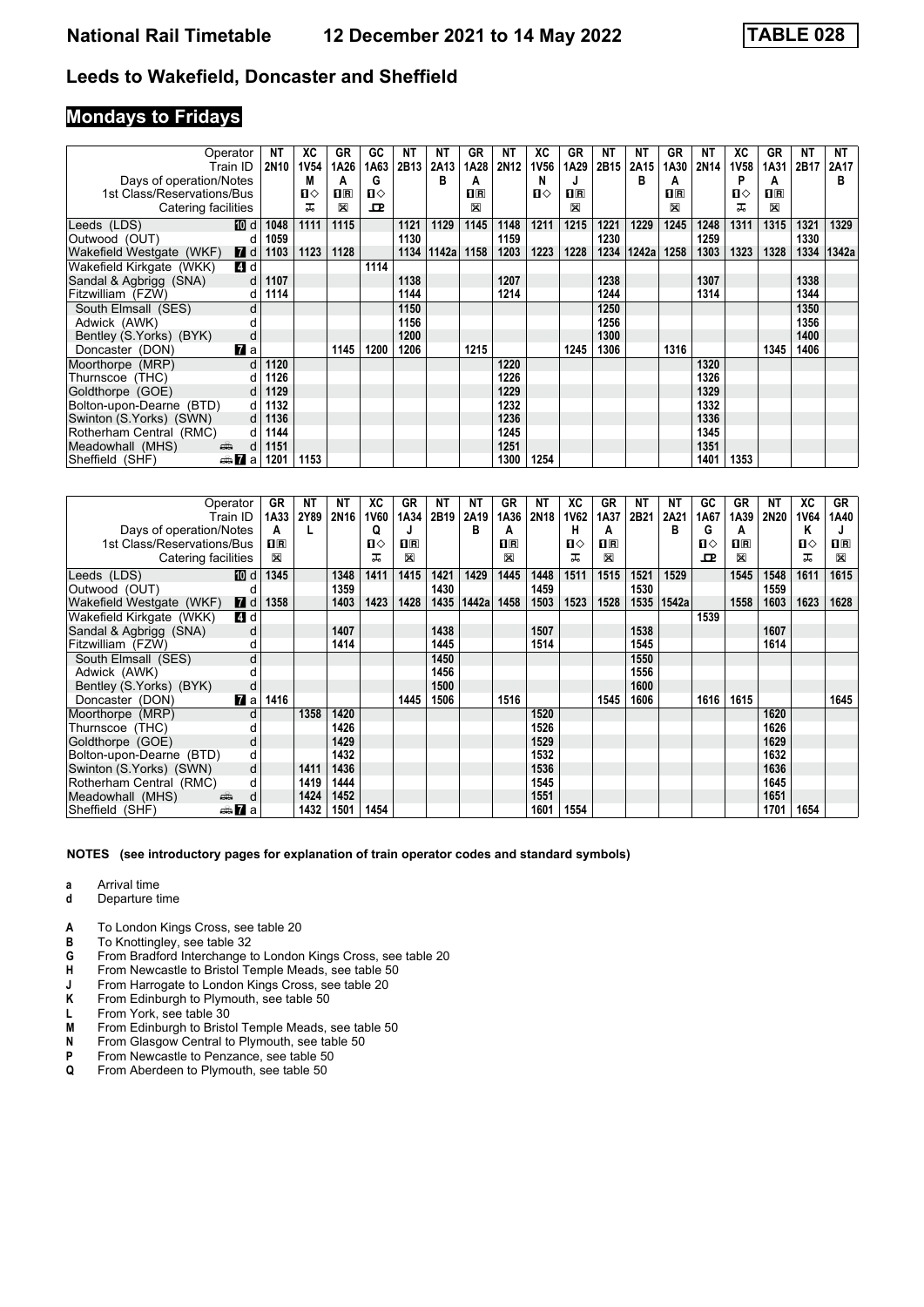## **Mondays to Fridays**

|                            | Operator        | NΤ   | NΤ    | GR                      | NΤ          | ХC   | <b>GR</b> | ΝT               | ΝT    | <b>NT</b> | GR      | ΝT          | ХC   | GR             | NΤ   | <b>NT</b> | GR      | ΝT          | XC           |
|----------------------------|-----------------|------|-------|-------------------------|-------------|------|-----------|------------------|-------|-----------|---------|-------------|------|----------------|------|-----------|---------|-------------|--------------|
|                            | Train ID        | 2B23 | 2A23  | 1A41                    | <b>2N22</b> | 1V66 | 1A43      | 2B <sub>25</sub> | 2A25  | 2Y91      | 1A45    | <b>2N24</b> | 1V68 | 1A46           | 2B29 | 2A27      | 1A48    | <b>2N26</b> | 1V70         |
| Days of operation/Notes    |                 |      | в     | A                       |             | н    | A         |                  | в     |           | А       |             | ĸ    |                |      | R         | А       |             | M            |
| 1st Class/Reservations/Bus |                 |      |       | $\overline{\mathbf{H}}$ |             | п⇔   | $\Pi$ R   |                  |       |           | $\Pi$ R |             | п⇔   | $\mathbf{1}$ R |      |           | $\Pi$ R |             | $\mathbf{u}$ |
| Catering facilities        |                 |      |       | ⊠                       |             | ᅚ    | X         |                  |       |           | ⊠       |             | ᠼ    | X              |      |           | X       |             | ᅚ            |
| Leeds (LDS)                | 10 d            | 1621 | 1629  | 1645                    | 1648        | 1711 | 1715      | 1722             | 1729  |           | 1745    | 1748        | 1811 | 1815           | 1822 | 1829      | 1845    | 1848        | 1911         |
| Outwood (OUT)              | d               | 1630 |       |                         | 1700        |      |           | 1731             |       |           |         | 1759        |      |                | 1831 |           |         | 1859        |              |
| Wakefield Westgate (WKF)   | <b>7</b> d      | 1634 | 1642a | 1658                    | 1704        | 1723 | 1728      | 1735             | 1742a |           | 1758    | 1803        | 1823 | 1828           | 1835 | 1842a     | 1858    | 1903        | 1923         |
| Wakefield Kirkgate (WKK)   | 4 d             |      |       |                         |             |      |           |                  |       |           |         |             |      |                |      |           |         |             |              |
| Sandal & Agbrigg (SNA)     | d               | 1638 |       |                         | 1708        |      |           | 1739             |       |           |         | 1807        |      |                | 1839 |           |         | 1907        |              |
| Fitzwilliam (FZW)          | d               | 1644 |       |                         | 1714        |      |           | 1745             |       |           |         | 1814        |      |                | 1845 |           |         | 1914        |              |
| South Elmsall (SES)        | d               | 1649 |       |                         |             |      |           | 1750             |       |           |         |             |      |                | 1852 |           |         |             |              |
| Adwick (AWK)               | d               | 1655 |       |                         |             |      |           | 1756             |       |           |         |             |      |                | 1858 |           |         |             |              |
| Bentley (S.Yorks) (BYK)    | d               | 1659 |       |                         |             |      |           | 1800             |       |           |         |             |      |                | 1902 |           |         |             |              |
| Doncaster (DON)            | <b>7</b> ∎a     | 1706 |       | 1716                    |             |      | 1745      | 1807             |       |           | 1816    |             |      | 1845           | 1908 |           | 1916    |             |              |
| Moorthorpe (MRP)           | d               |      |       |                         | 1720        |      |           |                  |       | 1758      |         | 1820        |      |                |      |           |         | 1920        |              |
| Thurnscoe (THC)            |                 |      |       |                         | 1726        |      |           |                  |       |           |         | 1826        |      |                |      |           |         | 1926        |              |
| Goldthorpe (GOE)           | d               |      |       |                         | 1728        |      |           |                  |       |           |         | 1829        |      |                |      |           |         | 1929        |              |
| Bolton-upon-Dearne (BTD)   | d               |      |       |                         | 1731        |      |           |                  |       |           |         | 1832        |      |                |      |           |         | 1932        |              |
| Swinton (S. Yorks) (SWN)   | d               |      |       |                         | 1735        |      |           |                  |       | 1810f     |         | 1836        |      |                |      |           |         | 1936        |              |
| Rotherham Central (RMC)    | d               |      |       |                         | 1746        |      |           |                  |       | 1818      |         | 1845        |      |                |      |           |         | 1945        |              |
| Meadowhall (MHS)           | پیش<br>d        |      |       |                         | 1751        |      |           |                  |       | 1824      |         | 1851        |      |                |      |           |         | 1951        |              |
| Sheffield (SHF)            | <del>⊯</del> ∎a |      |       |                         | 1801        | 1754 |           |                  |       | 1832      |         | 1901        | 1854 |                |      |           |         | 2001        | 1954         |

|                            | Operator         | GR      | ΝT   | ΝT    | GR      | NΤ    | XC          | NΤ   | EM    | GR               | ΝT          | ХC   | <b>NT</b> | NΤ    | NΤ   | NΤ   | NT   | <b>NT</b> | NT   |
|----------------------------|------------------|---------|------|-------|---------|-------|-------------|------|-------|------------------|-------------|------|-----------|-------|------|------|------|-----------|------|
|                            | Train ID         | 1A49    | 2B31 | 2A29  | 1A50    | 2N28  | <b>1V71</b> | 2B33 | 1C02  | 1A <sub>52</sub> | <b>2N30</b> | 1M00 | 2B35      | 2A33  | 2N32 | 2B37 | 2N34 | 2N38      | 2B39 |
| Days of operation/Notes    |                  | A       |      | в     | А       |       | M           |      | R     | А                |             | S    |           | в     |      |      |      |           |      |
| 1st Class/Reservations/Bus |                  | $\Pi$ R |      |       | $\Pi$ R |       | п⇔          |      |       | $n_{\rm R}$      |             | п⇔   |           |       |      |      |      |           |      |
| Catering facilities        |                  | X       |      |       | ⊠       |       | ᅚ           |      |       | X                |             | ᠼ    |           |       |      |      |      |           |      |
| Leeds (LDS)                | 10 d             | 1916    | 1922 | 1929  | 1945    | 1948  | 2011        | 2022 | 2036  | 2045             | 2048        | 2111 | 2122      | 2129  | 2148 | 2222 | 2230 | 2311      | 2331 |
| Outwood (OUT)              |                  |         | 1931 |       |         | 1959  |             | 2031 |       |                  | 2059        |      | 2131      |       | 2159 | 2231 | 2241 | 2322      | 2342 |
| Wakefield Westgate (WKF)   | <b>7</b> d       | 1929    | 1935 | 1942a | 1958    | 2003  | 2023        | 2036 | 2052c | 2058             | 2103        | 2123 | 2135      | 2142a | 2203 | 2235 | 2245 | 2326      | 2346 |
| Wakefield Kirkgate (WKK)   | 4 d              |         |      |       |         |       |             |      |       |                  |             |      |           |       |      |      |      |           |      |
| Sandal & Agbrigg (SNA)     | d                |         | 1939 |       |         | 2007  |             | 2039 |       |                  | 2107        |      | 2139      |       | 2207 | 2239 | 2249 | 2330      | 2350 |
| Fitzwilliam (FZW)          | d                |         | 1945 |       |         | 2014  |             | 2046 |       |                  | 2114        |      | 2145      |       | 2214 | 2245 | 2256 | 2337      | 2356 |
| South Elmsall (SES)        | d                |         | 1950 |       |         |       |             | 2051 |       |                  |             |      | 2150      |       |      | 2250 |      |           | 0003 |
| Adwick (AWK)               |                  |         | 1956 |       |         |       |             | 2057 |       |                  |             |      | 2156      |       |      | 2256 |      |           | 0009 |
| Bentley (S.Yorks) (BYK)    | d                |         | 2000 |       |         |       |             | 2101 |       |                  |             |      | 2200      |       |      | 2300 |      |           | 0013 |
| Doncaster (DON)            | $\mathbf{z}$ a   | 1946    | 2007 |       | 2016    |       |             | 2107 |       | 2116             |             |      | 2207      |       |      | 2307 |      |           | 0019 |
| Moorthorpe (MRP)           | d                |         |      |       |         | 2020  |             |      |       |                  | 2120        |      |           |       | 2221 |      | 2302 | 2345      |      |
| Thurnscoe (THC)            |                  |         |      |       |         | 2026  |             |      |       |                  | 2126        |      |           |       | 2227 |      | 2308 | 2351      |      |
| Goldthorpe (GOE)           | d                |         |      |       |         | 2029  |             |      |       |                  | 2129        |      |           |       | 2229 |      | 2311 | 2353      |      |
| Bolton-upon-Dearne (BTD)   | d                |         |      |       |         | 2032  |             |      |       |                  | 2132        |      |           |       | 2232 |      | 2314 | 2356      |      |
| Swinton (S.Yorks) (SWN)    | d                |         |      |       |         | 2036  |             |      |       |                  | 2136        |      |           |       | 2236 |      | 2319 | 0004f     |      |
| Rotherham Central (RMC)    | d                |         |      |       |         | 2045  |             |      |       |                  | 2144        |      |           |       | 2245 |      | 2328 | 0013      |      |
| Meadowhall (MHS)           | پته<br>d         |         |      |       |         | 2054f |             |      |       |                  | 2152        |      |           |       | 2251 |      | 2334 | 0019      |      |
| Sheffield (SHF)            | <del>⊯</del> 7aa |         |      |       |         | 2104  | 2054        |      | 2133  |                  | 2200        | 2155 |           |       | 2259 |      | 2341 | 0028      |      |

- **a** Arrival time<br>**d** Departure t
- **d** Departure time
- **c** Arrives 5 minutes earlier<br>**f** Arrives 3 minutes earlier
- **f** Arrives 3 minutes earlier
- A To London Kings Cross, see table 20
- **B** To Knottingley, see table 32<br>**H** From Newcastle to Bristol Te
- **+** From Newcastle to Bristol Temple Meads, see table 50<br>**4** From Harrogate to London Kings Cross, see table 20
- **J** From Harrogate to London Kings Cross, see table 20<br>**K** From Edinburgh to Plymouth. see table 50
- **K** From Edinburgh to Plymouth, see table 50<br>**L** From York, see table 30
- **L** From York, see table 30<br>**M** From Edinburgh to Briste
- **0** From Edinburgh to Bristol Temple Meads, see table 50<br>**R** To Derby, see table 53
- To Derby, see table 53
- **6** From Edinburgh to Birmingham New Street, see table 40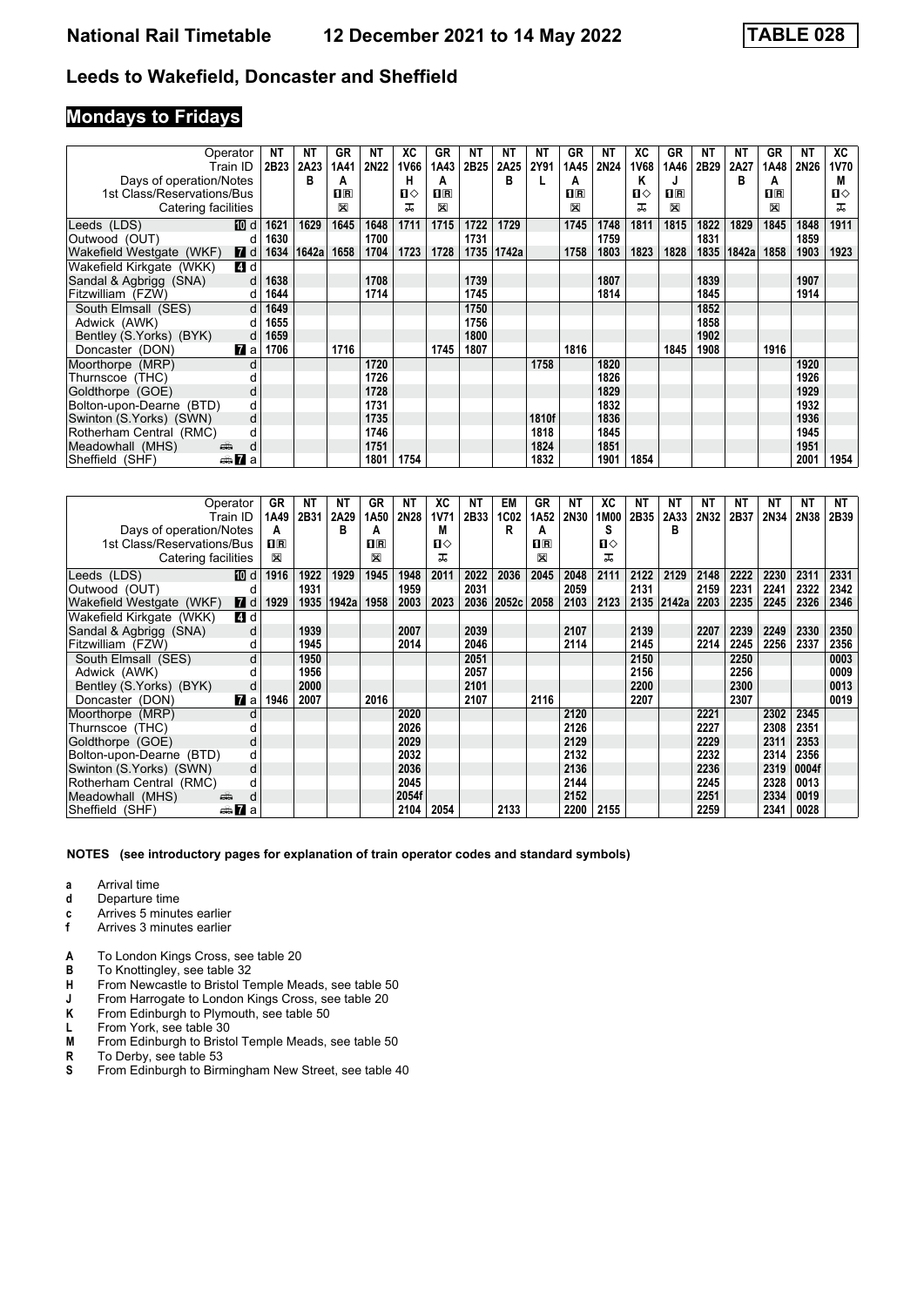# **Saturdays**

|                            | Operator         | GR          | NΤ    | GR                 | NΤ          | GR                                              | ХC           | ΝT    | <b>NT</b> | GR      | NΤ          | GR                      | XC           | GR             | <b>NT</b> | GC           | <b>NT</b>   | ХC          | <b>GR</b>      |
|----------------------------|------------------|-------------|-------|--------------------|-------------|-------------------------------------------------|--------------|-------|-----------|---------|-------------|-------------------------|--------------|----------------|-----------|--------------|-------------|-------------|----------------|
|                            | Train ID         | 1A01        | 2A01  | 1A02               | <b>2N00</b> | 1A04                                            | 1V44         | 2A03  | 2B03      | 1A06    | <b>2N02</b> | 1A07                    | 1V46         | 1A09           | 2B05      | 1A59         | <b>2N04</b> | <b>1V48</b> | 1A15           |
| Days of operation/Notes    |                  | А           | B     | А                  |             | А                                               | c            | в     |           | А       |             | D                       | Е            | A              |           |              |             | G           | н              |
| 1st Class/Reservations/Bus |                  | $\Pi$ R     |       | $\Pi$ <sub>R</sub> |             | $\overline{\mathbf{H}}$ $\overline{\mathbf{R}}$ | $\mathbf{u}$ |       |           | $\Pi$ R |             | $\overline{\mathbf{B}}$ | $\mathbf{u}$ | $\mathbf{I}$ R |           | $\mathbf{u}$ |             | ்ப          | $\mathbf{H}$ R |
| Catering facilities        |                  | $\boxtimes$ |       | X                  |             | ⊠                                               | ᅚ            |       |           | X       |             | X                       |              | X              |           | $\mathbf{P}$ |             |             | X              |
| Leeds (LDS)                | [10] d           | 0505        | 0524  | 0530               | 0534        | 0605                                            | 0611         | 0615  | 0625      | 0640    | 0647        | 0700                    | 0711         | 0715           | 0722      |              | 0748        | 0811        | 0815           |
| Outwood (OUT)              | d                |             |       |                    | 0545        |                                                 |              |       | 0633      |         | 0658        |                         |              |                | 0731      |              | 0759        |             |                |
| Wakefield Westgate (WKF)   | $\blacksquare$ d | 0518        | 0537a | 0543               | 0550        | 0618                                            | 0623         | 0628a | 0637      | 0653    | 0702        | 0712a                   | 0723         | 0728           | 0735      |              | 0803        | 0823        | 0830           |
| Wakefield Kirkgate (WKK)   | 4 d              |             |       |                    |             |                                                 |              |       |           |         |             |                         |              |                |           | 0745         |             |             |                |
| Sandal & Agbrigg (SNA)     | d                |             |       |                    | 0553        |                                                 |              |       | 0640      |         | 0706        |                         |              |                | 0739      |              | 0807        |             |                |
| Fitzwilliam (FZW)          | d                |             |       |                    | 0601        |                                                 |              |       | 0646      |         | 0713        |                         |              |                | 0745      |              | 0814        |             |                |
| South Elmsall (SES)        | d                |             |       |                    |             |                                                 |              |       | 0652      |         |             |                         |              |                | 0750      |              |             |             |                |
| Adwick (AWK)               |                  |             |       |                    |             |                                                 |              |       | 0658      |         |             |                         |              |                | 0756      |              |             |             |                |
| Bentley (S. Yorks) (BYK)   | d                |             |       |                    |             |                                                 |              |       | 0702      |         |             |                         |              |                | 0800      |              |             |             |                |
| Doncaster (DON)            | <b>7</b> a       | 0535        |       | 0601               |             | 0636                                            |              |       | 0708      | 0712    |             |                         |              | 0746           | 0807      | 0826         |             |             | 0847           |
| Moorthorpe (MRP)           | d                |             |       |                    | 0615e       |                                                 |              |       |           |         | 0719        |                         |              |                |           |              | 0820        |             |                |
| Thurnscoe (THC)            |                  |             |       |                    | 0621        |                                                 |              |       |           |         | 0725        |                         |              |                |           |              | 0826        |             |                |
| Goldthorpe (GOE)           | d                |             |       |                    | 0623        |                                                 |              |       |           |         | 0727        |                         |              |                |           |              | 0829        |             |                |
| Bolton-upon-Dearne (BTD)   | d                |             |       |                    | 0626        |                                                 |              |       |           |         | 0730        |                         |              |                |           |              | 0832        |             |                |
| Swinton (S. Yorks) (SWN)   | d                |             |       |                    | 0633        |                                                 |              |       |           |         | 0734        |                         |              |                |           |              | 0836        |             |                |
| Rotherham Central (RMC)    | d                |             |       |                    | 0642        |                                                 |              |       |           |         | 0744        |                         |              |                |           |              | 0845        |             |                |
| Meadowhall (MHS)           | añ,<br>d         |             |       |                    | 0650        |                                                 |              |       |           |         | 0750        |                         |              |                |           |              | 0851        |             |                |
| Sheffield (SHF)            | <del>⊯</del> ∎a  |             |       |                    | 0701        |                                                 | 0651         |       |           |         | 0758        |                         | 0751         |                |           |              | 0901        | 0854        |                |

|                            | Operator               | ΝT   | ΝT    | GR                      | ΝT          | XC   | GR      | ΝT   | ΝT    | GR      | GC   | NΤ    | ΝT          | ХC           | GR      | ΝT   | NΤ    | GR          | NT          |
|----------------------------|------------------------|------|-------|-------------------------|-------------|------|---------|------|-------|---------|------|-------|-------------|--------------|---------|------|-------|-------------|-------------|
|                            | Train ID               | 2B07 | 2A07  | 1A18                    | <b>2N06</b> | 1V50 | 1A19    | 2B09 | 2A09  | 1A20    | 1A70 | 2Y87  | <b>2N08</b> | <b>1V52</b>  | 1A22    | 2B11 | 2A11  | 1A25        | <b>2N10</b> |
| Days of operation/Notes    |                        |      | в     | A                       |             | J    | D       |      | в     | А       | F    | Κ     |             | J            | н       |      | в     | A           |             |
| 1st Class/Reservations/Bus |                        |      |       | $\overline{\mathbf{H}}$ |             | п⇔   | $\Pi$ R |      |       | $\Pi$ R | Ⅱ♦   |       |             | $\mathbf{u}$ | $\Pi$ R |      |       | $n_{\rm R}$ |             |
| Catering facilities        |                        |      |       | X                       |             | ᠼ    | ⊠       |      |       | ⊠       | ᇁ    |       |             | ᠼ            | X       |      |       | $\boxtimes$ |             |
| Leeds (LDS)                | <b>M</b> d             | 0822 | 0829  | 0846                    | 0848        | 0911 | 0915    | 0921 | 0929  | 0945    |      |       | 0948        | 1011         | 1015    | 1021 | 1029  | 1045        | 1048        |
| Outwood (OUT)              | d                      | 0831 |       |                         | 0900        |      |         | 0930 |       |         |      |       | 0959        |              |         | 1030 |       |             | 1059        |
| Wakefield Westgate (WKF)   | <b>7</b> d             | 0835 | 0842a | 0859                    | 0904        | 0923 | 0928    | 0934 | 0942a | 0957    |      |       | 1003        | 1023         | 1028    | 1034 | 1042a | 1058        | 1103        |
| Wakefield Kirkgate (WKK)   | 4 d                    |      |       |                         |             |      |         |      |       |         | 0940 |       |             |              |         |      |       |             |             |
| Sandal & Agbrigg (SNA)     | d                      | 0839 |       |                         | 0908        |      |         | 0938 |       |         |      |       | 1007        |              |         | 1038 |       |             | 1107        |
| Fitzwilliam (FZW)          | d                      | 0846 |       |                         | 0915        |      |         | 0945 |       |         |      |       | 1014        |              |         | 1045 |       |             | 1114        |
| South Elmsall (SES)        | d                      | 0851 |       |                         |             |      |         | 0950 |       |         |      |       |             |              |         | 1050 |       |             |             |
| Adwick (AWK)               | d                      | 0857 |       |                         |             |      |         | 0956 |       |         |      |       |             |              |         | 1056 |       |             |             |
| Bentley (S.Yorks) (BYK)    | d                      | 0901 |       |                         |             |      |         | 1000 |       |         |      |       |             |              |         | 1100 |       |             |             |
| Doncaster (DON)            | 7 a                    | 0907 |       | 0916                    |             |      | 0945    | 1006 |       | 1014    | 1022 |       |             |              | 1045    | 1106 |       | 1116        |             |
| Moorthorpe (MRP)           | d                      |      |       |                         | 0921        |      |         |      |       |         |      | 0957  | 1020        |              |         |      |       |             | 1120        |
| Thurnscoe (THC)            | d                      |      |       |                         | 0927        |      |         |      |       |         |      |       | 1026        |              |         |      |       |             | 1126        |
| Goldthorpe (GOE)           | d                      |      |       |                         | 0930        |      |         |      |       |         |      |       | 1029        |              |         |      |       |             | 1129        |
| Bolton-upon-Dearne (BTD)   | d                      |      |       |                         | 0933        |      |         |      |       |         |      |       | 1032        |              |         |      |       |             | 1132        |
| Swinton (S. Yorks) (SWN)   | d                      |      |       |                         | 0937        |      |         |      |       |         |      | 1011c | 1036        |              |         |      |       |             | 1136        |
| Rotherham Central (RMC)    | d                      |      |       |                         | 0945        |      |         |      |       |         |      | 1019  | 1045        |              |         |      |       |             | 1144        |
| Meadowhall (MHS)           | d<br>پېښ               |      |       |                         | 0951        |      |         |      |       |         |      | 1024  | 1051        |              |         |      |       |             | 1151        |
| Sheffield (SHF)            | anna <mark>7</mark> ∎a |      |       |                         | 1001        | 0954 |         |      |       |         |      | 1032  | 1101        | 1053         |         |      |       |             | 1201        |

- **a** Arrival time<br>**d** Departure t
- **d** Departure time
- **c** Arrives 4 minutes earlier<br>**e** Arrives 3 minutes earlier
- **e** Arrives 3 minutes earlier
- A To London Kings Cross, see table 20
- **B** To Knottingley, see table 32<br>**C** To Plymouth, see table 50
- **C** To Plymouth, see table 50<br>**D** From Bradford Forster Squ
- **D** From Bradford Forster Square to London Kings Cross, see table 20<br>**E** From York to Plymouth. see table 50
- 
- **E** From York to Plymouth, see table 50<br>**F** From Bradford Interchange to Londor **F** From Bradford Interchange to London Kings Cross, see table 20<br>**G** From York to Bristol Temple Meads, see table 50
- **G** From York to Bristol Temple Meads, see table 50
- **H** From Harrogate to London Kings Cross, see table 20
- **-** From Edinburgh to Plymouth, see table 50<br>**K** From York, see table 30
- From York, see table 30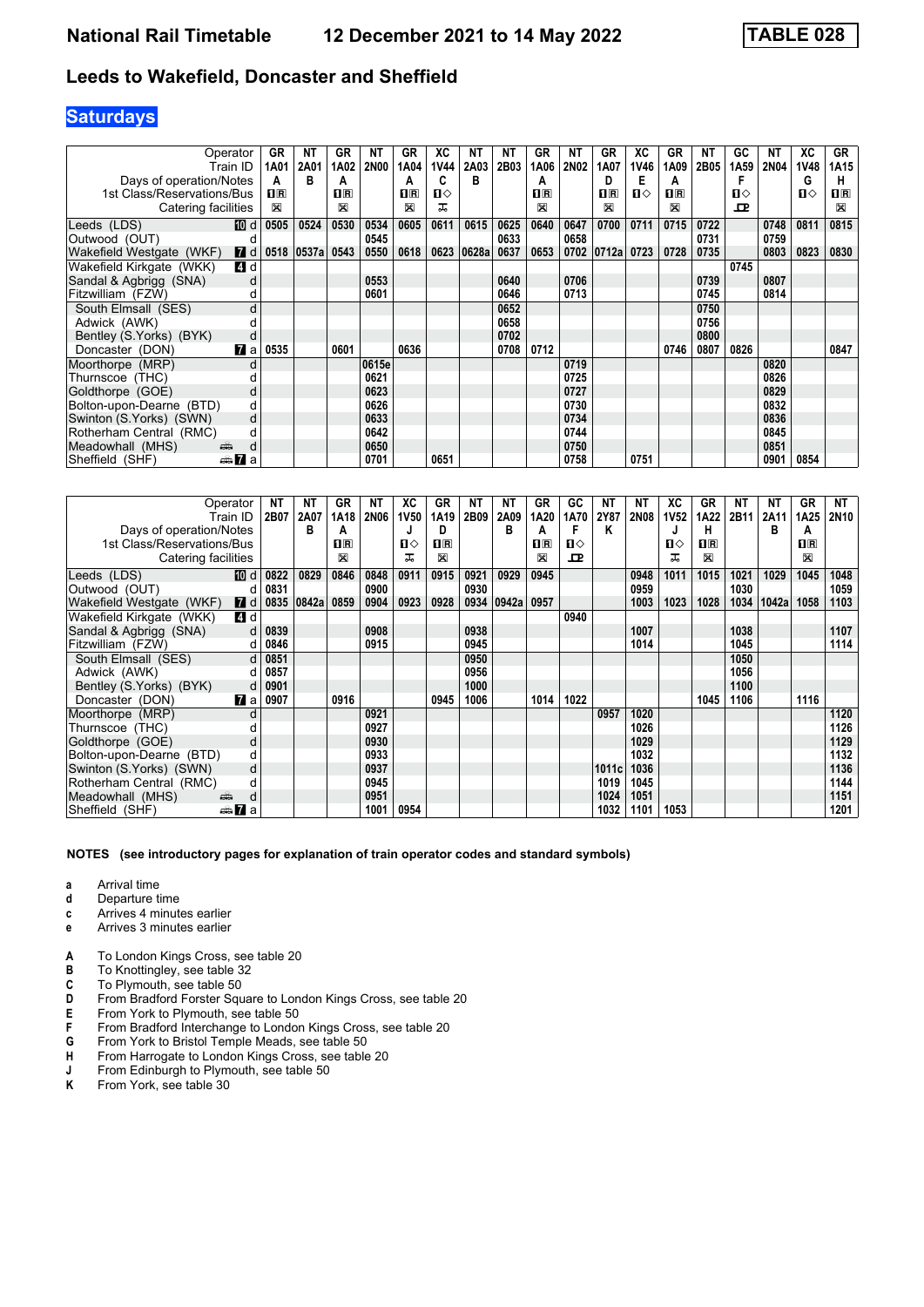# **Saturdays**

|                            | Operator              | XC           | GR                      | GC   | NΤ   | NΤ    | GR   | NΤ   | ХC   | GR                      | NΤ   | <b>NT</b> | GR          | NΤ   | XC          | GR      | NΤ   | <b>NT</b> | GR             |
|----------------------------|-----------------------|--------------|-------------------------|------|------|-------|------|------|------|-------------------------|------|-----------|-------------|------|-------------|---------|------|-----------|----------------|
|                            | Train ID              | <b>1V54</b>  | 1A26                    | 1A63 | 2B13 | 2A13  | 1A28 | 2N12 | 1V56 | 1A29                    | 2B15 | 2A15      | 1A30        | 2N14 | <b>1V58</b> | 1A31    | 2B17 | 2A17      | 1A33           |
| Days of operation/Notes    |                       |              | А                       |      |      | B     | А    |      | М    | н                       |      | в         | А           |      | N           | A       |      | в         | A              |
| 1st Class/Reservations/Bus |                       | $\mathbf{n}$ | $\mathbf{1} \mathbf{R}$ | п⇔   |      |       | ПR   |      | п⇔   | $\overline{\mathbf{R}}$ |      |           | $n_{\rm R}$ |      | ப⇔          | $\Pi$ R |      |           | $\mathbf{H}$ R |
| Catering facilities        |                       | ᠼ            | X                       | ᅭ    |      |       | ⊠    |      |      | ⊠                       |      |           | 図           |      | ᠼ           | X       |      |           | $\boxtimes$    |
| Leeds (LDS)                | [10] d                | 1111         | 1115                    |      | 1121 | 1129  | 1145 | 1148 | 1211 | 1215                    | 1221 | 1229      | 1245        | 1248 | 1311        | 1315    | 1321 | 1329      | 1345           |
| Outwood (OUT)              |                       |              |                         |      | 1130 |       |      | 1159 |      |                         | 1230 |           |             | 1259 |             |         | 1330 |           |                |
| Wakefield Westgate (WKF)   | $\blacksquare$ d      | 1123         | 1128                    |      | 1134 | 1142a | 1158 | 1203 | 1223 | 1228                    | 1234 | 1242a     | 1258        | 1303 | 1323        | 1329    | 1334 | 1342a     | 1358           |
| Wakefield Kirkgate (WKK)   | 4 d                   |              |                         | 1114 |      |       |      |      |      |                         |      |           |             |      |             |         |      |           |                |
| Sandal & Agbrigg (SNA)     | d                     |              |                         |      | 1138 |       |      | 1207 |      |                         | 1238 |           |             | 1307 |             |         | 1338 |           |                |
| Fitzwilliam (FZW)          | d                     |              |                         |      | 1144 |       |      | 1214 |      |                         | 1244 |           |             | 1314 |             |         | 1344 |           |                |
| South Elmsall (SES)        | d                     |              |                         |      | 1150 |       |      |      |      |                         | 1250 |           |             |      |             |         | 1350 |           |                |
| Adwick (AWK)               |                       |              |                         |      | 1156 |       |      |      |      |                         | 1256 |           |             |      |             |         | 1356 |           |                |
| Bentley (S.Yorks) (BYK)    | d                     |              |                         |      | 1200 |       |      |      |      |                         | 1300 |           |             |      |             |         | 1400 |           |                |
| Doncaster (DON)            | $\mathbf{z}$ a        |              | 1145                    | 1201 | 1206 |       | 1215 |      |      | 1246                    | 1306 |           | 1316        |      |             | 1346    | 1406 |           | 1416           |
| Moorthorpe (MRP)           | d                     |              |                         |      |      |       |      | 1220 |      |                         |      |           |             | 1320 |             |         |      |           |                |
| Thurnscoe (THC)            |                       |              |                         |      |      |       |      | 1226 |      |                         |      |           |             | 1326 |             |         |      |           |                |
| Goldthorpe (GOE)           | d                     |              |                         |      |      |       |      | 1229 |      |                         |      |           |             | 1329 |             |         |      |           |                |
| Bolton-upon-Dearne (BTD)   | d                     |              |                         |      |      |       |      | 1232 |      |                         |      |           |             | 1332 |             |         |      |           |                |
| Swinton (S.Yorks) (SWN)    | d                     |              |                         |      |      |       |      | 1236 |      |                         |      |           |             | 1336 |             |         |      |           |                |
| Rotherham Central (RMC)    | d                     |              |                         |      |      |       |      | 1245 |      |                         |      |           |             | 1345 |             |         |      |           |                |
| Meadowhall (MHS)           | d<br>پېښ              |              |                         |      |      |       |      | 1251 |      |                         |      |           |             | 1351 |             |         |      |           |                |
| Sheffield (SHF)            | dan <mark>7a</mark> a | 1153         |                         |      |      |       |      | 1300 | 1254 |                         |      |           |             | 1401 | 1353        |         |      |           |                |

|                            | Operator             | NΤ   | NΤ               | ХC   | <b>GR</b>    | NΤ   | ΝT    | <b>GR</b> | NΤ               | XC   | GR                                              | ΝT   | NΤ    | GR          | NΤ   | ХC          | GR           | GC    | NT   |
|----------------------------|----------------------|------|------------------|------|--------------|------|-------|-----------|------------------|------|-------------------------------------------------|------|-------|-------------|------|-------------|--------------|-------|------|
|                            | Train ID             | 2Y89 | 2N <sub>16</sub> | 1V60 | 1A34         | 2B19 | 2A19  | 1A36      | 2N <sub>18</sub> | 1V62 | 1A37                                            | 2B21 | 2A21  | 1A39        | 2N20 | <b>1V64</b> | 1A40         | 1A67  | 2B23 |
| Days of operation/Notes    |                      | Κ    |                  | P    | н            |      | в     | A         |                  |      | A                                               |      | в     | A           |      |             | н            |       |      |
| 1st Class/Reservations/Bus |                      |      |                  | п⇔   | $n_{\rm{R}}$ |      |       | $n_{R}$   |                  | п⇔   | $\overline{\mathbf{H}}$ $\overline{\mathbf{R}}$ |      |       | $n_{\rm R}$ |      | ப⇔          | $\mathbf{H}$ | $\Pi$ |      |
| Catering facilities        |                      |      |                  | ᅚ    | ⊠            |      |       | X         |                  | ᠼ    | X                                               |      |       | X           |      | ᠼ           | X            | ᅭ     |      |
| Leeds (LDS)                | [10] d               |      | 1348             | 1411 | 1415         | 1421 | 1429  | 1445      | 1448             | 1511 | 1515                                            | 1521 | 1529  | 1545        | 1548 | 1611        | 1615         |       | 1621 |
| Outwood (OUT)              | d                    |      | 1359             |      |              | 1430 |       |           | 1459             |      |                                                 | 1530 |       |             | 1559 |             |              |       | 1630 |
| Wakefield Westgate (WKF)   | <b>7</b> d           |      | 1403             | 1423 | 1428         | 1435 | 1442a | 1458      | 1503             | 1523 | 1528                                            | 1535 | 1542a | 1558        | 1603 | 1623        | 1628         |       | 1634 |
| Wakefield Kirkgate (WKK)   | 4 d                  |      |                  |      |              |      |       |           |                  |      |                                                 |      |       |             |      |             |              | 1618  |      |
| Sandal & Agbrigg (SNA)     | d                    |      | 1407             |      |              | 1438 |       |           | 1507             |      |                                                 | 1538 |       |             | 1607 |             |              |       | 1638 |
| Fitzwilliam (FZW)          |                      |      | 1414             |      |              | 1445 |       |           | 1514             |      |                                                 | 1545 |       |             | 1614 |             |              |       | 1644 |
| South Elmsall (SES)        | d                    |      |                  |      |              | 1450 |       |           |                  |      |                                                 | 1550 |       |             |      |             |              |       | 1649 |
| Adwick (AWK)               |                      |      |                  |      |              | 1456 |       |           |                  |      |                                                 | 1556 |       |             |      |             |              |       | 1655 |
| Bentley (S. Yorks) (BYK)   | d                    |      |                  |      |              | 1500 |       |           |                  |      |                                                 | 1600 |       |             |      |             |              |       | 1659 |
| Doncaster (DON)            | <b>7</b> a           |      |                  |      | 1445         | 1506 |       | 1515      |                  |      | 1545                                            | 1606 |       | 1616        |      |             | 1645         | 1705  | 1706 |
| Moorthorpe (MRP)           | d                    | 1358 | 1420             |      |              |      |       |           | 1520             |      |                                                 |      |       |             | 1620 |             |              |       |      |
| Thurnscoe (THC)            |                      |      | 1426             |      |              |      |       |           | 1526             |      |                                                 |      |       |             | 1626 |             |              |       |      |
| Goldthorpe (GOE)           | d                    |      | 1429             |      |              |      |       |           | 1529             |      |                                                 |      |       |             | 1629 |             |              |       |      |
| Bolton-upon-Dearne (BTD)   | d                    |      | 1432             |      |              |      |       |           | 1532             |      |                                                 |      |       |             | 1632 |             |              |       |      |
| Swinton (S. Yorks) (SWN)   | d                    | 1411 | 1436             |      |              |      |       |           | 1536             |      |                                                 |      |       |             | 1636 |             |              |       |      |
| Rotherham Central (RMC)    | d                    | 1419 | 1444             |      |              |      |       |           | 1545             |      |                                                 |      |       |             | 1645 |             |              |       |      |
| Meadowhall (MHS)<br>پیش    | d                    | 1424 | 1452             |      |              |      |       |           | 1551             |      |                                                 |      |       |             | 1651 |             |              |       |      |
| Sheffield (SHF)            | dan <mark>7</mark> a | 1432 | 1501             | 1454 |              |      |       |           | 1601             | 1554 |                                                 |      |       |             | 1701 | 1654        |              |       |      |

- **a** Arrival time<br>**d** Departure t
- **d** Departure time
- 
- **A** To London Kings Cross, see table 20<br>**B** To Knottingley, see table 32 **B** To Knottingley, see table 32
- **F** From Bradford Interchange to London Kings Cross, see table 20
- 
- **+** From Harrogate to London Kings Cross, see table 20<br>**J** From Edinburgh to Plymouth, see table 50 **J** From Edinburgh to Plymouth, see table 50<br>**K** From York, see table 30
- **K** From York, see table 30<br>**L** From Newcastle to Brist
- L From Newcastle to Bristol Temple Meads, see table 50<br>M From Glasgow Central to Plymouth, see table 50
- **M** From Glasgow Central to Plymouth, see table 50<br>**N** From Newcastle to Penzance, see table 50
- **N** From Newcastle to Penzance, see table 50<br>**P** From Aberdeen to Penzance, see table 50
- From Aberdeen to Penzance, see table 50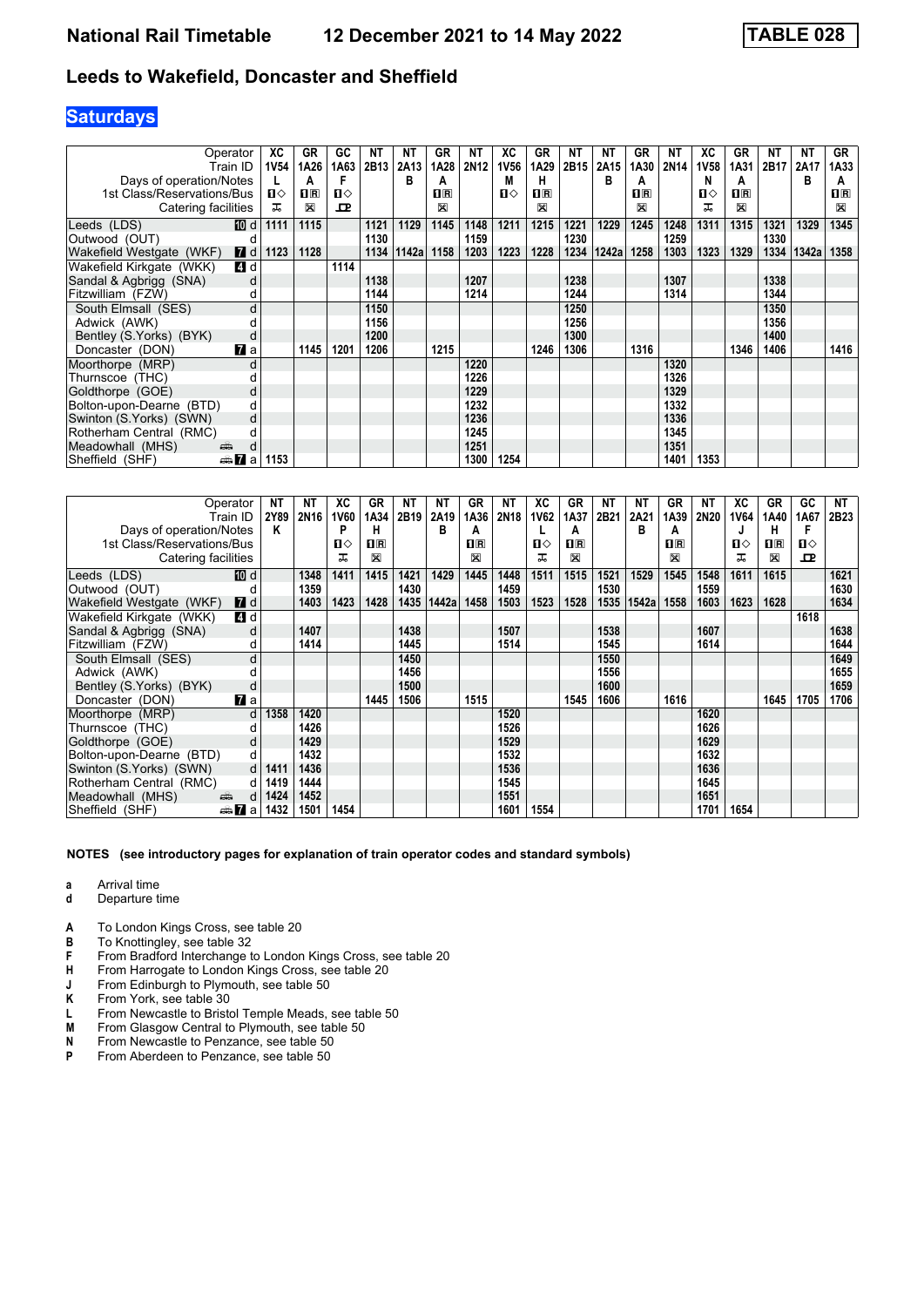# **Saturdays**

|                            | Operator        | <b>NT</b> | GR          | ΝT          | ХC   | GR             | NΤ   | ΝT    | GR   | ΝT    | NΤ   | ХC          | GR                                              | NΤ   | NΤ    | GR      | <b>NT</b> | XC   | GR           |
|----------------------------|-----------------|-----------|-------------|-------------|------|----------------|------|-------|------|-------|------|-------------|-------------------------------------------------|------|-------|---------|-----------|------|--------------|
|                            | Train ID        | 2A23      | 1A41        | <b>2N22</b> | 1V66 | 1A43           | 2B25 | 2A25  | 1A45 | 2Y91  | 2N24 | <b>1V68</b> | 1A46                                            | 2B29 | 2A27  | 1A48    | 2N26      | 1V70 | 1A49         |
| Days of operation/Notes    |                 | B         | A           |             |      | А              |      | в     | А    | Κ     |      | J           | н                                               |      | в     | А       |           | Q    | А            |
| 1st Class/Reservations/Bus |                 |           | $n_{R}$     |             | п⇔   | $\mathbf{H}$ R |      |       | nR   |       |      | п⇔          | $\overline{\mathbf{H}}$ $\overline{\mathbf{R}}$ |      |       | $\Pi$ R |           | п⇔   | $\mathbf{H}$ |
| Catering facilities        |                 |           | $\boxtimes$ |             | ᅚ    | ⊠              |      |       | X    |       |      | ᅚ           | ⊠                                               |      |       | X       |           | ᅚ    | $\boxtimes$  |
| Leeds (LDS)                | 而 d             | 1629      | 1645        | 1648        | 1711 | 1715           | 1722 | 1729  | 1745 |       | 1748 | 1811        | 1815                                            | 1822 | 1829  | 1845    | 1848      | 1911 | 1916         |
| Outwood (OUT)              | d               |           |             | 1700        |      |                | 1731 |       |      |       | 1759 |             |                                                 | 1831 |       |         | 1859      |      |              |
| Wakefield Westgate (WKF)   | <b>7</b> d      | 1642a     | 1658        | 1704        | 1723 | 1728           | 1735 | 1742a | 1758 |       | 1803 | 1823        | 1829                                            | 1835 | 1842a | 1858    | 1903      | 1923 | 1929         |
| Wakefield Kirkgate (WKK)   | 4 d             |           |             |             |      |                |      |       |      |       |      |             |                                                 |      |       |         |           |      |              |
| Sandal & Agbrigg (SNA)     | d               |           |             | 1708        |      |                | 1739 |       |      |       | 1807 |             |                                                 | 1839 |       |         | 1907      |      |              |
| Fitzwilliam (FZW)          | d               |           |             | 1714        |      |                | 1745 |       |      |       | 1814 |             |                                                 | 1845 |       |         | 1914      |      |              |
| South Elmsall (SES)        | d               |           |             |             |      |                | 1750 |       |      |       |      |             |                                                 | 1852 |       |         |           |      |              |
| Adwick (AWK)               |                 |           |             |             |      |                | 1756 |       |      |       |      |             |                                                 | 1858 |       |         |           |      |              |
| Bentley (S. Yorks) (BYK)   | d               |           |             |             |      |                | 1800 |       |      |       |      |             |                                                 | 1902 |       |         |           |      |              |
| Doncaster (DON)            | $\mathbf{z}$ a  |           | 1716        |             |      | 1745           | 1807 |       | 1816 |       |      |             | 1846                                            | 1908 |       | 1916    |           |      | 1946         |
| Moorthorpe (MRP)           | d               |           |             | 1720        |      |                |      |       |      | 1758  | 1820 |             |                                                 |      |       |         | 1920      |      |              |
| Thurnscoe (THC)            |                 |           |             | 1726        |      |                |      |       |      |       | 1826 |             |                                                 |      |       |         | 1926      |      |              |
| Goldthorpe (GOE)           | d               |           |             | 1728        |      |                |      |       |      |       | 1829 |             |                                                 |      |       |         | 1929      |      |              |
| Bolton-upon-Dearne (BTD)   | d               |           |             | 1731        |      |                |      |       |      |       | 1832 |             |                                                 |      |       |         | 1932      |      |              |
| Swinton (S.Yorks) (SWN)    | d               |           |             | 1735        |      |                |      |       |      | 1810e | 1836 |             |                                                 |      |       |         | 1936      |      |              |
| Rotherham Central (RMC)    | d               |           |             | 1746        |      |                |      |       |      | 1818  | 1845 |             |                                                 |      |       |         | 1945      |      |              |
| Meadowhall (MHS)           | æ<br>d          |           |             | 1751        |      |                |      |       |      | 1824  | 1851 |             |                                                 |      |       |         | 1951      |      |              |
| Sheffield (SHF)            | <del>⊯</del> ∎a |           |             | 1801        | 1754 |                |      |       |      | 1832  | 1901 | 1854        |                                                 |      |       |         | 2001      | 1954 |              |

|                            | Operator       | ΝT   | NΤ    | GR           | ΝT    | ХC   | GR                      | ΝT   | ΝT   | ХC   | NΤ   | ΝT    | NΤ   | NΤ   | <b>NT</b> | NΤ   | NT   |
|----------------------------|----------------|------|-------|--------------|-------|------|-------------------------|------|------|------|------|-------|------|------|-----------|------|------|
|                            | Train ID       | 2B31 | 2A29  | 1A50         | 2N28  | 1M80 | 1A51                    | 2B33 | 2N30 | 1M00 | 2B35 | 2A33  | 2N32 | 2N36 | 2N34      | 2N40 | 2B39 |
| Days of operation/Notes    |                |      | в     | A            |       | R    | А                       |      |      | R    |      | в     |      |      |           |      |      |
| 1st Class/Reservations/Bus |                |      |       | $n_{\rm{F}}$ |       | п⇔   | $\overline{\mathbf{H}}$ |      |      | п⇔   |      |       |      |      |           |      |      |
| Catering facilities        |                |      |       | X            |       | ᇁ    | ⊠                       |      |      | ᠼ    |      |       |      |      |           |      |      |
| Leeds (LDS)                | [10] d         | 1922 | 1929  | 1945         | 1948  | 2011 | 2015                    | 2022 | 2048 | 2111 | 2122 | 2129  | 2148 | 2215 | 2230      | 2244 | 2331 |
| Outwood (OUT)              | d              | 1931 |       |              | 1959  |      |                         | 2031 | 2059 |      | 2131 |       | 2159 | 2226 | 2241      | 2255 | 2340 |
| Wakefield Westgate (WKF)   | <b>7</b> d     | 1935 | 1942a | 1958         | 2003  | 2023 | 2028                    | 2036 | 2103 | 2123 | 2135 | 2142a | 2203 | 2230 | 2245      | 2259 | 2344 |
| Wakefield Kirkgate (WKK)   | 4 d            |      |       |              |       |      |                         |      |      |      |      |       |      |      |           |      |      |
| Sandal & Agbrigg (SNA)     | d              | 1939 |       |              | 2007  |      |                         | 2039 | 2107 |      | 2139 |       | 2207 | 2234 | 2249      | 2303 | 2348 |
| Fitzwilliam (FZW)          | d              | 1945 |       |              | 2014  |      |                         | 2046 | 2114 |      | 2145 |       | 2214 | 2240 | 2256      | 2309 | 2354 |
| South Elmsall (SES)        | d              | 1950 |       |              |       |      |                         | 2051 |      |      | 2150 |       |      |      |           |      | 2359 |
| Adwick (AWK)               | d              | 1956 |       |              |       |      |                         | 2057 |      |      | 2156 |       |      |      |           |      | 0005 |
| Bentley (S.Yorks) (BYK)    | d              | 2000 |       |              |       |      |                         | 2101 |      |      | 2200 |       |      |      |           |      | 0009 |
| Doncaster (DON)            | <b>z</b> a     | 2007 |       | 2015         |       |      | 2046                    | 2107 |      |      | 2207 |       |      |      |           |      | 0015 |
| Moorthorpe (MRP)           | d              |      |       |              | 2020  |      |                         |      | 2120 |      |      |       | 2221 | 2246 | 2302      | 2316 |      |
| Thurnscoe (THC)            | d              |      |       |              | 2026  |      |                         |      | 2126 |      |      |       | 2227 | 2252 | 2308      | 2322 |      |
| Goldthorpe (GOE)           | d              |      |       |              | 2029  |      |                         |      | 2129 |      |      |       | 2229 | 2254 | 2311      | 2324 |      |
| Bolton-upon-Dearne (BTD)   | d              |      |       |              | 2032  |      |                         |      | 2132 |      |      |       | 2232 | 2257 | 2314      | 2327 |      |
| Swinton (S.Yorks) (SWN)    | d              |      |       |              | 2036  |      |                         |      | 2136 |      |      |       | 2236 | 2301 | 2318      | 2331 |      |
| Rotherham Central (RMC)    | d              |      |       |              | 2045  |      |                         |      | 2144 |      |      |       | 2245 | 2312 | 2328      | 2340 |      |
| Meadowhall (MHS)           | d<br>پلیس      |      |       |              | 2054e |      |                         |      | 2151 |      |      |       | 2251 | 2317 | 2334      | 2347 |      |
| Sheffield (SHF)            | dan <b>7</b> a |      |       |              | 2104  | 2054 |                         |      | 2159 | 2155 |      |       | 2300 | 2325 | 2341      | 2355 |      |

- **a** Arrival time<br>**d** Departure t
- **d** Departure time
- **e** Arrives 3 minutes earlier
- **A** To London Kings Cross, see table 20<br>**B** To Knottingley, see table 32
- To Knottingley, see table 32
- **+** From Harrogate to London Kings Cross, see table 20<br>**J** From Edinburgh to Plymouth, see table 50
- **J** From Edinburgh to Plymouth, see table 50<br>**K** From York, see table 30
- **K** From York, see table 30<br>**L** From Newcastle to Bristo
- L From Newcastle to Bristol Temple Meads, see table 50 Q From Edinburgh to Bristol Temple Meads, see table 50
- **4** From Edinburgh to Bristol Temple Meads, see table 50<br>**R** From Edinburgh to Birmingham New Street, see table 4
- From Edinburgh to Birmingham New Street, see table 40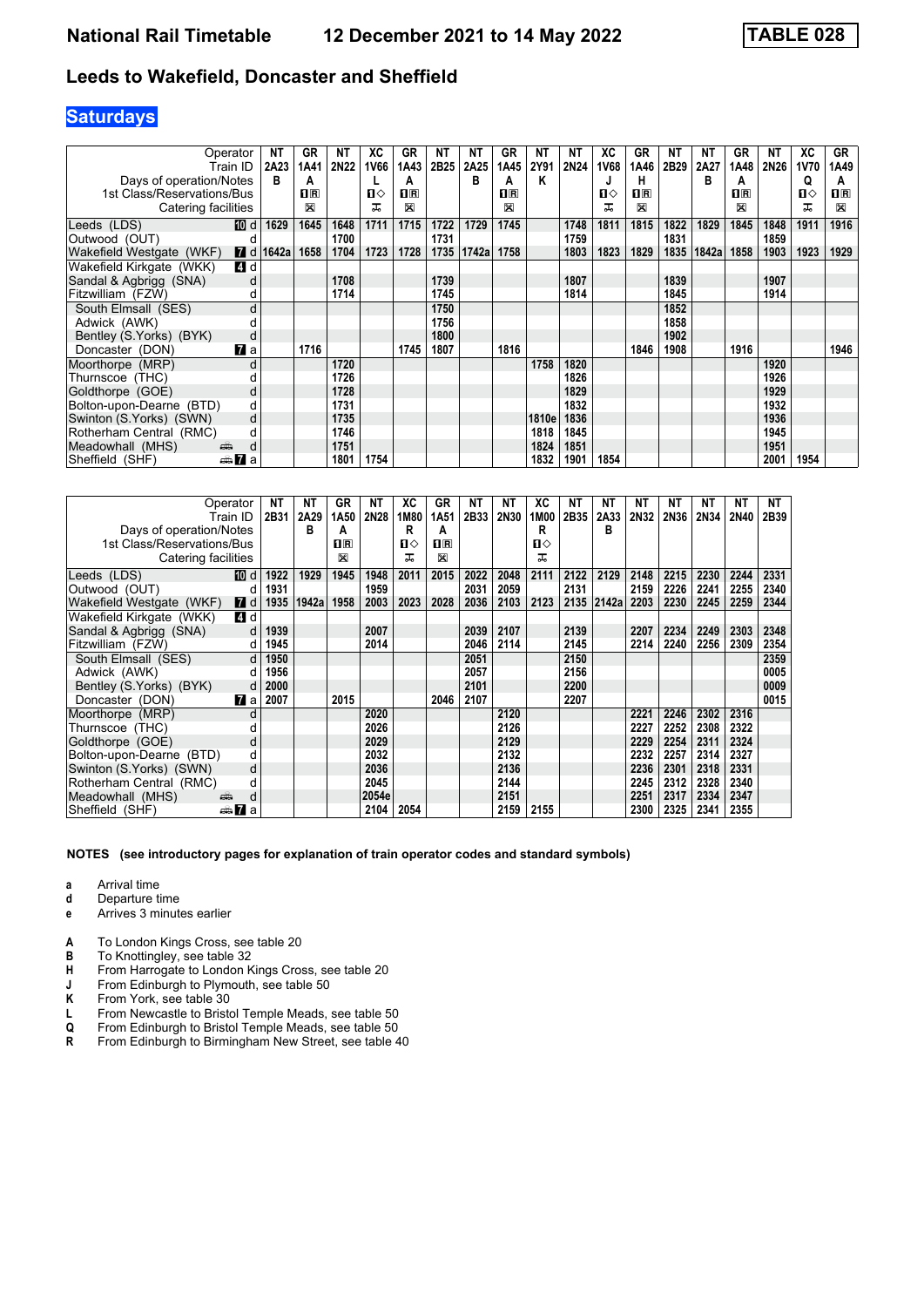### **Sundays**

|                            | Operator        | ΝT   | GR                 | XC          | NΤ   | GC           | GR                                              | NΤ          | <b>NT</b> | ХC          | GR      | <b>NT</b> | <b>NT</b>   | GR                                              | XC          | GR           | NΤ   | <b>NT</b> | NT          |
|----------------------------|-----------------|------|--------------------|-------------|------|--------------|-------------------------------------------------|-------------|-----------|-------------|---------|-----------|-------------|-------------------------------------------------|-------------|--------------|------|-----------|-------------|
|                            | Train ID        | 2B39 | 1A15               | <b>1V48</b> | 2B97 | 1A81         | 1A18                                            | <b>2N01</b> | 2A63      | <b>1V50</b> | 1A19    | 2B01      | <b>2N03</b> | 1A21                                            | <b>1V52</b> | 1A22         | 2B03 | 2A65      | <b>2N05</b> |
| Days of operation/Notes    |                 |      | A                  | в           |      | C            | A                                               |             |           | Е           | A       |           |             | А                                               | F           | G            |      | D         |             |
| 1st Class/Reservations/Bus |                 |      | $\Pi$ <sub>R</sub> | Ⅱ◇          |      | п⇔           | $\overline{\mathbf{H}}$ $\overline{\mathbf{R}}$ |             |           | п⇔          | $\Pi$ R |           |             | $\overline{\mathbf{H}}$ $\overline{\mathbf{R}}$ | П⇔          | $\mathbf{H}$ |      |           |             |
| Catering facilities        |                 |      | ⊠                  | ᅚ           |      | $\mathbf{P}$ | ⊠                                               |             |           | ᅚ           | ⊠       |           |             | X                                               | ㅈ           | $\mathbb{X}$ |      |           |             |
| Leeds (LDS)                | [10] d          |      | 0805               | 0811        | 0817 |              | 0840                                            | 0846        | 0852      | 0900        | 0905    | 0920      | 0925        | 0940                                            | 1000        | 1005         | 1021 | 1025      | 1031        |
| Outwood (OUT)              |                 |      |                    |             | 0826 |              |                                                 | 0857        |           |             |         | 0929      |             |                                                 |             |              | 1030 |           | 1042        |
| Wakefield Westgate (WKF)   | <b>7</b> d      |      | 0818               | 0823        | 0831 |              | 0855c                                           | 0901        | 0905a     | 0912        | 0918    | 0933      | 0939        | 0952a                                           | 1012        | 1018         | 1034 | 1038a     | 1047        |
| Wakefield Kirkgate (WKK)   | 4 d             |      |                    |             |      | 0849         |                                                 |             |           |             |         |           |             |                                                 |             |              |      |           |             |
| Sandal & Agbrigg (SNA)     |                 |      |                    |             | 0835 |              |                                                 | 0905        |           |             |         | 0937      |             |                                                 |             |              | 1038 |           | 1051        |
| Fitzwilliam (FZW)          | d               |      |                    |             | 0841 |              |                                                 | 0911        |           |             |         | 0943      | 0947        |                                                 |             |              | 1044 |           | 1057        |
| South Elmsall (SES)        | d               |      |                    |             | 0846 |              |                                                 |             |           |             |         | 0948      |             |                                                 |             |              | 1049 |           |             |
| Adwick (AWK)               | d               | 0005 |                    |             | 0852 |              |                                                 |             |           |             |         | 0954      |             |                                                 |             |              | 1055 |           |             |
| Bentley (S.Yorks) (BYK)    | d               | 0009 |                    |             | 0856 |              |                                                 |             |           |             |         | 0958      |             |                                                 |             |              | 1059 |           |             |
| Doncaster (DON)            | <b>7</b> a      | 0015 | 0836               |             | 0904 | 0909         | 0915                                            |             |           | 0930        | 0937    | 1005      |             |                                                 | 1030        | 1035         | 1108 |           |             |
| Moorthorpe (MRP)           | d               |      |                    |             |      |              |                                                 | 0917        |           |             |         |           | 0953        |                                                 |             |              |      |           | 1104        |
| Thurnscoe (THC)            |                 |      |                    |             |      |              |                                                 | 0923        |           |             |         |           | 0959        |                                                 |             |              |      |           | 1110        |
| Goldthorpe (GOE)           | d               |      |                    |             |      |              |                                                 | 0925        |           |             |         |           | 1001        |                                                 |             |              |      |           | 1112        |
| Bolton-upon-Dearne (BTD)   | d               |      |                    |             |      |              |                                                 | 0928        |           |             |         |           | 1004        |                                                 |             |              |      |           | 1115        |
| Swinton (S.Yorks) (SWN)    | d               |      |                    |             |      |              |                                                 | 0932        |           |             |         |           | 1009        |                                                 |             |              |      |           | 1121        |
| Rotherham Central (RMC)    | d               |      |                    |             |      |              |                                                 | 0940        |           |             |         |           | 1021e       |                                                 |             |              |      |           | 1129        |
| Meadowhall (MHS)           | پېښ<br>d        |      |                    |             |      |              |                                                 | 0946        |           |             |         |           | 1027        |                                                 |             |              |      |           | 1137        |
| Sheffield (SHF)            | <del>⊯</del> ∎a |      |                    | 0852        |      |              |                                                 | 0953        |           | 0956        |         |           | 1036        |                                                 | 1054        |              |      |           | 1148        |

|                            | Operator               | GR             | ХC          | GR             | NΤ   | <b>NT</b> | <b>GR</b>   | ХC   | NΤ   | NΤ    | ΝT          | GC   | GR                      | ХC   | ΝT   | NΤ   | GR          | ХC   | NT   |
|----------------------------|------------------------|----------------|-------------|----------------|------|-----------|-------------|------|------|-------|-------------|------|-------------------------|------|------|------|-------------|------|------|
|                            | Train ID               | 1A25           | <b>1V54</b> | 1A26           | 2B05 | 2N07      | 1A29        | 1V56 | 2B07 | 2A67  | <b>2N09</b> | 1A83 | 1A31                    | 1V58 | 2B09 | 2N11 | 1A34        | 1V60 | 2B11 |
| Days of operation/Notes    |                        | A              | н           | J              |      |           | G           | ĸ    |      | D     |             |      | A                       | н    |      |      | G           | Κ    |      |
| 1st Class/Reservations/Bus |                        | $\mathbf{H}$ R | п⇔          | $\mathbf{H}$ R |      |           | $n_{\rm R}$ | Ⅱ♦   |      |       |             | п⇔   | $\overline{\mathbf{H}}$ | ப⇔   |      |      | $n_{\rm R}$ | ்ப   |      |
| Catering facilities        |                        | $\boxtimes$    | ᠼ           | ⊠              |      |           | ⊠           | ᅚ    |      |       |             | ᇁ    | X                       | ᠼ    |      |      | $\boxtimes$ | ᠼ    |      |
| Leeds (LDS)                | [10] d                 | 1045           | 1100        | 1105           | 1121 | 1148      | 1205        | 1211 | 1221 | 1226  | 1248        |      | 1305                    | 1311 | 1321 | 1348 | 1405        | 1411 | 1421 |
| Outwood (OUT)              | a                      |                |             |                | 1130 | 1159      |             |      | 1230 |       | 1259        |      |                         |      | 1330 | 1359 |             |      | 1430 |
| Wakefield Westgate (WKF)   | <b>7</b> d             | 1058           | 1112        | 1118           | 1134 | 1203      | 1218        | 1223 | 1234 | 1239a | 1303        |      | 1318                    | 1323 | 1334 | 1403 | 1418        | 1423 | 1434 |
| Wakefield Kirkgate (WKK)   | 4 d                    |                |             |                |      |           |             |      |      |       |             | 1256 |                         |      |      |      |             |      |      |
| Sandal & Agbrigg (SNA)     | d                      |                |             |                | 1138 | 1207      |             |      | 1238 |       | 1307        |      |                         |      | 1338 | 1407 |             |      | 1438 |
| Fitzwilliam (FZW)          | d                      |                |             |                | 1144 | 1213      |             |      | 1244 |       | 1313        |      |                         |      | 1344 | 1413 |             |      | 1444 |
| South Elmsall (SES)        | d                      |                |             |                | 1149 |           |             |      | 1249 |       |             |      |                         |      | 1349 |      |             |      | 1449 |
| Adwick (AWK)               |                        |                |             |                | 1155 |           |             |      | 1255 |       |             |      |                         |      | 1355 |      |             |      | 1455 |
| Bentley (S.Yorks) (BYK)    | d                      |                |             |                | 1159 |           |             |      | 1259 |       |             |      |                         |      | 1359 |      |             |      | 1459 |
| Doncaster (DON)            | $\mathbf{z}$ a         | 1116           | 1130        | 1135           | 1208 |           | 1235        |      | 1308 |       |             | 1319 | 1336                    |      | 1408 |      | 1435        |      | 1508 |
| Moorthorpe (MRP)           | d                      |                |             |                |      | 1219      |             |      |      |       | 1319        |      |                         |      |      | 1419 |             |      |      |
| Thurnscoe (THC)            |                        |                |             |                |      | 1225      |             |      |      |       | 1325        |      |                         |      |      | 1425 |             |      |      |
| Goldthorpe (GOE)           | d                      |                |             |                |      | 1227      |             |      |      |       | 1327        |      |                         |      |      | 1427 |             |      |      |
| Bolton-upon-Dearne (BTD)   | d                      |                |             |                |      | 1230      |             |      |      |       | 1330        |      |                         |      |      | 1430 |             |      |      |
| Swinton (S.Yorks) (SWN)    | d                      |                |             |                |      | 1234      |             |      |      |       | 1334        |      |                         |      |      | 1434 |             |      |      |
| Rotherham Central (RMC)    | d                      |                |             |                |      | 1245c     |             |      |      |       | 1346        |      |                         |      |      | 1444 |             |      |      |
| Meadowhall (MHS)           | پته<br>d               |                |             |                |      | 1251      |             |      |      |       | 1352        |      |                         |      |      | 1450 |             |      |      |
| Sheffield (SHF)            | anna <mark>7</mark> ∎a |                | 1154        |                |      | 1259      |             | 1254 |      |       | 1359        |      |                         | 1354 |      | 1458 |             | 1452 |      |

- **a** Arrival time<br>**d** Departure t
- **d** Departure time
- **c** Arrives 3 minutes earlier
- **e** Arrives 4 minutes earlier
- A To London Kings Cross, see table 20
- 
- **B** To Plymouth, see table 50<br>**C** Runs until 13 February and **C** Runs until 13 February and from 3 April. From Bradford Interchange to London Kings Cross, see table 20<br>**D** To Knottingley, see table 32
- **D** To Knottingley, see table 32<br>**E** To Bristol Temple Meads. se
- **E** To Bristol Temple Meads, see table 50<br>**F** From York to Plymouth, see table 50
- **F** From York to Plymouth, see table 50<br>**G** From Harrogate to London Kings Cro
- **6** From Harrogate to London Kings Cross, see table 20<br>**H** From Newcastle to Bristol Temple Meads, see table 5
- From Newcastle to Bristol Temple Meads, see table 50
- **J** From Bradford Forster Square to London Kings Cross, see table 20<br>**K** From Edinburgh to Plymouth, see table 50
- **K** From Edinburgh to Plymouth, see table 50<br>**L** From Bradford Interchange to London King
- From Bradford Interchange to London Kings Cross, see table 20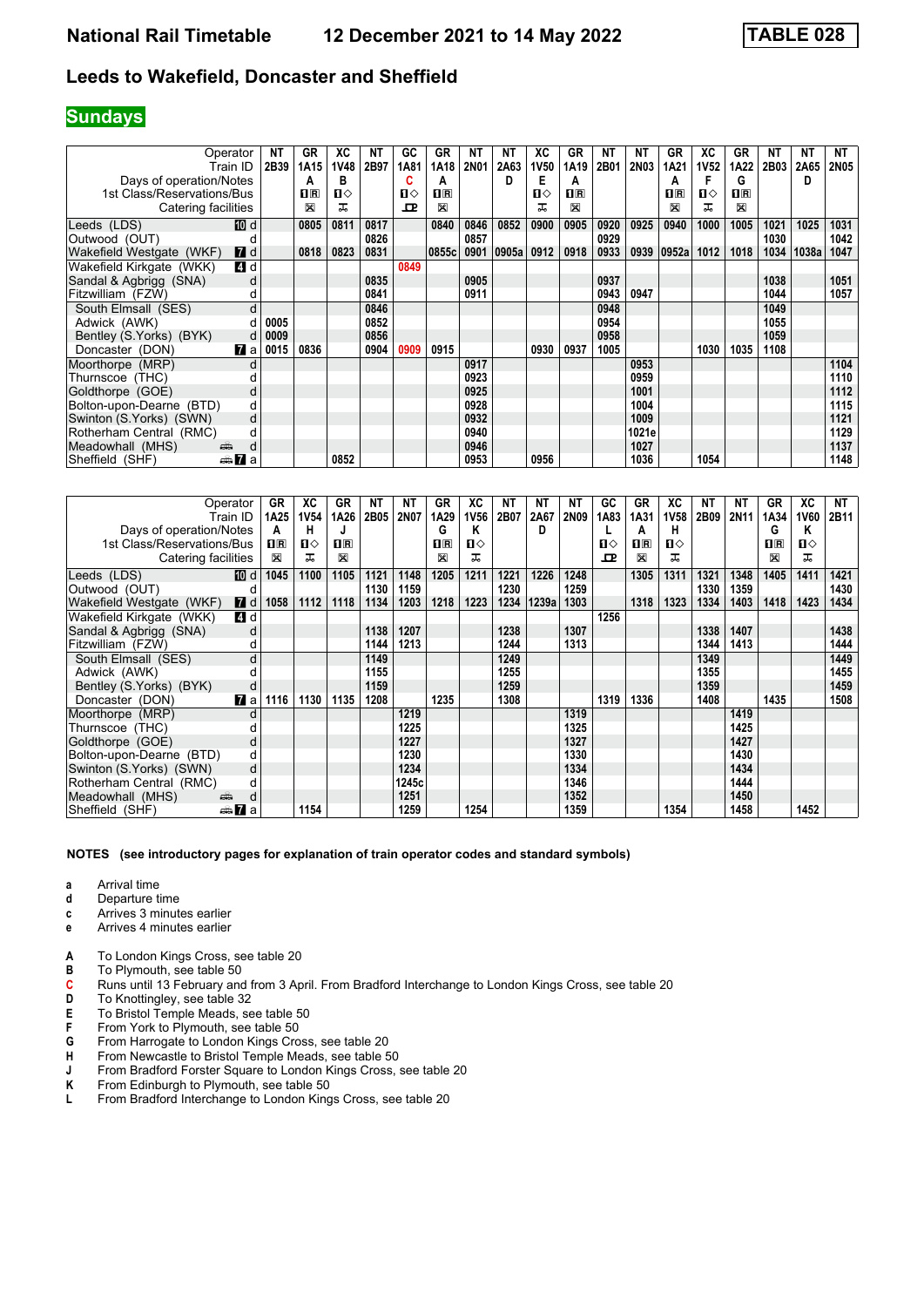### **Sundays**

|                            | Operator               | NΤ                     | NΤ          | GR                      | ХC           | NΤ   | NΤ    | ХC   | GC   | GR             | ΝT   | <b>NT</b> | GC   | GR             | NΤ               | ХC   | GR             | NΤ   | GR             |
|----------------------------|------------------------|------------------------|-------------|-------------------------|--------------|------|-------|------|------|----------------|------|-----------|------|----------------|------------------|------|----------------|------|----------------|
|                            | Train ID               | 2A69                   | <b>2N13</b> | 1A37                    | 1V62         | 2B13 | 2N15  | 1V64 | 1A70 | 1A40           | 2B15 | 2A71      | 1A87 | 1A41           | 2N <sub>17</sub> | 1V66 | 1A43           | 2B17 | 1A45           |
| Days of operation/Notes    |                        | D                      |             | А                       | н            |      |       | Κ    |      | G              |      | D         |      | A              |                  | М    | А              |      | G              |
| 1st Class/Reservations/Bus |                        |                        |             | $\overline{\mathbf{H}}$ | $\mathbf{u}$ |      |       | Ⅱ◇   | п⇔   | $\mathbf{I}$ R |      |           | п⇔   | $\mathbf{1}$ R |                  | п⇔   | $\mathbf{I}$ R |      | $\mathbf{H}$ R |
| Catering facilities        |                        |                        |             | ⊠                       | ᅚ            |      |       | ᠼ    | ᇁ    | X              |      |           | ᇁ    | X              |                  |      | X              |      | X              |
| Leeds (LDS)                | [10] d                 | 1425                   | 1446        | 1505                    | 1511         | 1521 | 1542  | 1611 |      | 1616           | 1621 | 1626      |      | 1645           | 1648             | 1711 | 1716           | 1721 | 1747           |
| Outwood (OUT)              | d                      |                        | 1457        |                         |              | 1530 | 1553  |      |      |                | 1630 |           |      |                | 1659             |      |                | 1730 |                |
| Wakefield Westgate (WKF)   |                        | $\blacksquare$ d 1438a | 1501        | 1518                    | 1523         | 1534 | 1557  | 1623 |      | 1629           | 1634 | 1639a     |      | 1658           | 1703             | 1723 | 1729           | 1734 | 1800           |
| Wakefield Kirkgate (WKK)   | 4 d                    |                        |             |                         |              |      |       |      | 1602 |                |      |           | 1644 |                |                  |      |                |      |                |
| Sandal & Agbrigg (SNA)     | d                      |                        | 1505        |                         |              | 1538 | 1601  |      |      |                | 1638 |           |      |                | 1707             |      |                | 1738 |                |
| Fitzwilliam (FZW)          | d                      |                        | 1511        |                         |              | 1544 | 1607  |      |      |                | 1644 |           |      |                | 1713             |      |                | 1744 |                |
| South Elmsall (SES)        | d                      |                        |             |                         |              | 1549 |       |      |      |                | 1649 |           |      |                |                  |      |                | 1749 |                |
| Adwick (AWK)               |                        |                        |             |                         |              | 1555 |       |      |      |                | 1655 |           |      |                |                  |      |                | 1755 |                |
| Bentley (S. Yorks) (BYK)   | d                      |                        |             |                         |              | 1559 |       |      |      |                | 1659 |           |      |                |                  |      |                | 1759 |                |
| Doncaster (DON)            | <b>7</b> a             |                        |             | 1536                    |              | 1608 |       |      | 1623 | 1646           | 1708 |           | 1709 | 1716           |                  |      | 1746           | 1808 | 1816           |
| Moorthorpe (MRP)           | d                      |                        | 1517        |                         |              |      | 1613  |      |      |                |      |           |      |                | 1719             |      |                |      |                |
| Thurnscoe (THC)            |                        |                        | 1523        |                         |              |      | 1619  |      |      |                |      |           |      |                | 1725             |      |                |      |                |
| Goldthorpe (GOE)           | d                      |                        | 1525        |                         |              |      | 1621  |      |      |                |      |           |      |                | 1727             |      |                |      |                |
| Bolton-upon-Dearne (BTD)   | d                      |                        | 1528        |                         |              |      | 1629f |      |      |                |      |           |      |                | 1730             |      |                |      |                |
| Swinton (S.Yorks) (SWN)    | d                      |                        | 1534        |                         |              |      | 1634  |      |      |                |      |           |      |                | 1734             |      |                |      |                |
| Rotherham Central (RMC)    | d                      |                        | 1544        |                         |              |      | 1643  |      |      |                |      |           |      |                | 1743             |      |                |      |                |
| Meadowhall (MHS)           | d<br>بيتيه             |                        | 1551        |                         |              |      | 1649  |      |      |                |      |           |      |                | 1751             |      |                |      |                |
| Sheffield (SHF)            | anna <mark>7</mark> ∎a |                        | 1559        |                         | 1554         |      | 1656  | 1652 |      |                |      |           |      |                | 1759             | 1754 |                |      |                |

|                            | Operator             | <b>NT</b>        | ХC          | GR                      | NΤ   | <b>NT</b> | <b>GR</b>          | NΤ          | ΝT   | ХC   | GR                      | NΤ   | GR             | NΤ    | ХC          | NΤ   | NT    | GR          | NT   |
|----------------------------|----------------------|------------------|-------------|-------------------------|------|-----------|--------------------|-------------|------|------|-------------------------|------|----------------|-------|-------------|------|-------|-------------|------|
|                            | Train ID             | 2N <sub>19</sub> | <b>1V68</b> | 1A46                    | 2B19 | 2A73      | 1A48               | <b>2Y01</b> | 2N21 | 1V70 | 1A49                    | 2B21 | 1A50           | 2N23  | <b>1V72</b> | 2B23 | 2A75  | 1A52        | 2N25 |
| Days of operation/Notes    |                      |                  | Κ           | A                       |      | D         | G                  | N           |      | P    | A                       |      | A              |       | P           |      | D     | A           |      |
| 1st Class/Reservations/Bus |                      |                  | п⇔          | $\overline{\mathbf{H}}$ |      |           | $\Pi$ <sub>R</sub> |             |      | ்ப   | $\overline{\mathbf{H}}$ |      | $\mathbf{H}$ R |       | ்ப          |      |       | $\Pi$ R     |      |
| Catering facilities        |                      |                  | ᠼ           | ⊠                       |      |           | $\boxtimes$        |             |      | ᅚ    | X                       |      | X              |       | ᅚ           |      |       | $\boxtimes$ |      |
| Leeds (LDS)                | [10] d               | 1750             | 1811        | 1815                    | 1821 | 1825      | 1845               |             | 1848 | 1911 | 1916                    | 1922 | 1946           | 1948  | 2011        | 2021 | 2025  | 2045        | 2048 |
| Outwood (OUT)              | d                    | 1801             |             |                         | 1830 |           |                    |             | 1859 |      |                         | 1931 |                | 1959  |             | 2030 |       |             | 2059 |
| Wakefield Westgate (WKF)   | <b>7</b> d           | 1806             | 1823        | 1828                    | 1834 | 1838a     | 1859               |             | 1903 | 1923 | 1929                    | 1935 | 1959           | 2003  | 2023        | 2034 | 2038a | 2058        | 2103 |
| Wakefield Kirkgate (WKK)   | 4 d                  |                  |             |                         |      |           |                    |             |      |      |                         |      |                |       |             |      |       |             |      |
| Sandal & Agbrigg (SNA)     | d                    | 1809             |             |                         | 1838 |           |                    |             | 1907 |      |                         | 1939 |                | 2007  |             | 2038 |       |             | 2107 |
| Fitzwilliam (FZW)          | d                    | 1816             |             |                         | 1844 |           |                    |             | 1913 |      |                         | 1945 |                | 2013  |             | 2044 |       |             | 2113 |
| South Elmsall (SES)        | d                    |                  |             |                         | 1849 |           |                    |             |      |      |                         | 1950 |                |       |             | 2049 |       |             |      |
| Adwick (AWK)               |                      |                  |             |                         | 1855 |           |                    |             |      |      |                         | 1956 |                |       |             | 2055 |       |             |      |
| Bentley (S.Yorks) (BYK)    | d                    |                  |             |                         | 1859 |           |                    |             |      |      |                         | 2000 |                |       |             | 2101 |       |             |      |
| Doncaster (DON)            | <b>7</b> a           |                  |             | 1846                    | 1907 |           | 1919               |             |      |      | 1947                    | 2009 | 2017           |       |             | 2109 |       | 2115        |      |
| Moorthorpe (MRP)           | d                    | 1822             |             |                         |      |           |                    | 1845        | 1919 |      |                         |      |                | 2019  |             |      |       |             | 2119 |
| Thurnscoe (THC)            | d                    | 1828             |             |                         |      |           |                    |             | 1925 |      |                         |      |                | 2025  |             |      |       |             | 2125 |
| Goldthorpe (GOE)           | d                    | 1830             |             |                         |      |           |                    |             | 1927 |      |                         |      |                | 2027  |             |      |       |             | 2127 |
| Bolton-upon-Dearne (BTD)   | d                    | 1833             |             |                         |      |           |                    |             | 1930 |      |                         |      |                | 2030  |             |      |       |             | 2130 |
| Swinton (S.Yorks) (SWN)    | d                    | 1837             |             |                         |      |           |                    | 1854        | 1934 |      |                         |      |                | 2034  |             |      |       |             | 2134 |
| Rotherham Central (RMC)    | d                    | 1846             |             |                         |      |           |                    | 1902        | 1944 |      |                         |      |                | 2046e |             |      |       |             | 2144 |
| Meadowhall (MHS)           | بیتیں<br>d           | 1852             |             |                         |      |           |                    | 1910        | 1952 |      |                         |      |                | 2052  |             |      |       |             | 2152 |
| Sheffield (SHF)            | dan <mark>7</mark> a | 1859             | 1854        |                         |      |           |                    | 1918        | 1959 | 1954 |                         |      |                | 2059  | 2054        |      |       |             | 2159 |

- **a** Arrival time<br>**d** Departure t
- **d** Departure time
- **e** Arrives 4 minutes earlier<br>**f** Arrives 5 minutes earlier
- **f** Arrives 5 minutes earlier
- A To London Kings Cross, see table 20
- **D** To Knottingley, see table 32<br>**G** From Harrogate to London K
- 
- **6** From Harrogate to London Kings Cross, see table 20<br>**\*\*\*** From Newcastle to Bristol Temple Meads, see table 5<br>**K** From Edinburgh to Plymouth, see table 50 **+** From Newcastle to Bristol Temple Meads see table 5
- **K** From Edinburgh to Plymouth, see table 50<br>**L** From Bradford Interchange to London King
- **L** From Bradford Interchange to London Kings Cross, see table 20<br>**M** From Aberdeen to Bristol Temple Meads, see table 50
- **0** From Aberdeen to Bristol Temple Meads, see table 50<br>**0** Until 9 January from York see table 30 From 16 Janua
- **N** Until 9 January from York, see table 30. From 16 January starts Moorthorpe<br>**P** From Edinburgh to Bristol Temple Meads, see table 50
- From Edinburgh to Bristol Temple Meads, see table 50